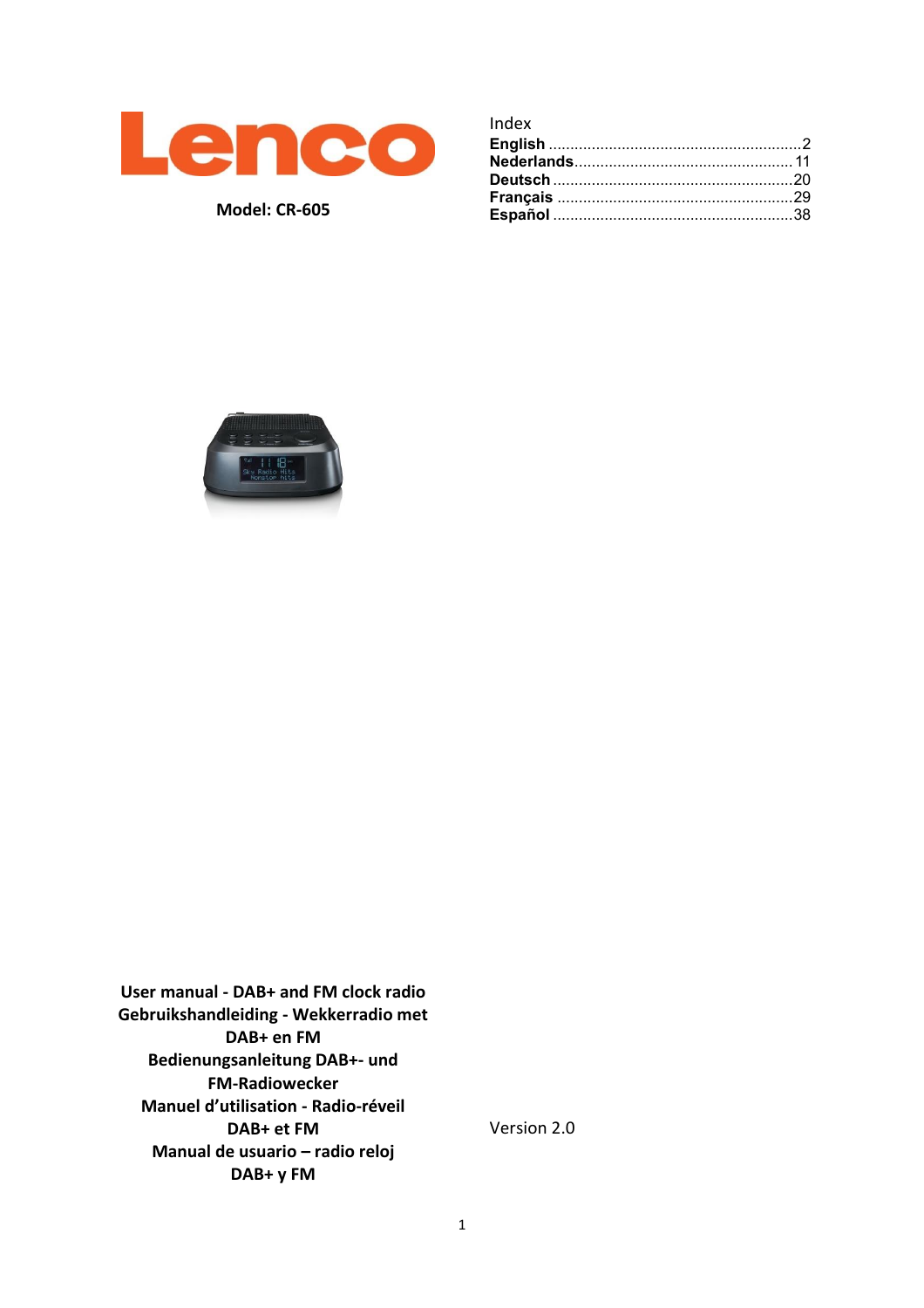# <span id="page-1-0"></span>**English CR-605**

#### **CAUTION:**

Usage of controls or adjustments or performance of procedures other than those specified herein may result in hazardous radiation exposure.

#### **PRECAUTIONS BEFORE USE**

#### **KEEP THESE INSTRUCTIONS IN MIND:**

- 1. Do not cover or block any ventilation openings. When placing the device on a shelf, leave 5 cm (2") free space around the whole device.
- 2. Install in accordance with the supplied user manual.
- 3. Keep the device away from heat sources such as radiators, heaters, stoves, candles and other heatgenerating products or naked flame. The device can only be used in moderate climates. Extremely cold or warm environments should be avoided. Working temperature between 0° and 35°C.
- 4. Avoid using the device near strong magnetic fields.
- 5. Electrostatic discharge can disturb normal usage of this device. If so, simply reset and restart the device following the instruction manual. During file transmission, please handle with care and operate in a static-free environment.
- 6. Warning! Never insert an object into the product through the vents or openings. High voltage flows through the product and inserting an object can cause electric shock and/or short circuit internal parts. For the same reason, do not spill water or liquid on the product.
- 7. Do not use in wet or moist areas such as bathrooms, steamy kitchens or near swimming pools.
- 8. The device shall not be exposed to dripping or splashing and make sure that no objects filled with liquids, such as vases, are placed on or near the apparatus.
- 9. Do not use this device when condensation may occur. When the unit is used in a warm wet room with damp, water droplets or condensation may occur inside the unit and the unit may not function properly; let the unit stand in power

OFF for 1 or 2 hours before turning on the power: the unit should be dry before getting any power.

- 10. Although this device is manufactured with the utmost care and checked several times before leaving the factory, it is still possible that problems may occur, as with all electrical appliances. If you notice smoke, an excessive build-up of heat or any other unexpected phenomena, you should disconnect the plug from the main power socket immediately.
- 11. This device must operate on a power source as specified on the specification label. If you are not sure of the type of power supply used in your home, consult your dealer or local power company.
- 12. Keep away from animals. Some animals enjoy biting on power cords.
- 13. To clean the device, use a soft dry cloth. Do not use solvents or petrol based fluids. To remove severe stains, you may use a damp cloth with dilute detergent.
- 14. The supplier is not responsible for damage or lost data caused by malfunction, misuse, modification of the device or battery replacement.
- 15. Do not interrupt the connection when the device is formatting or transferring files. Otherwise, data may be corrupted or lost.
- 16. If the unit has USB playback function, the USB memory stick should be plugged into the unit directly. Don't use an USB extension cable because it can cause interference resulting in failing of data.
- 17. The rating label has been marked on the bottom or back panel of the device.
- 18. This device is not intended for use by people (including children) with physical, sensory or mental disabilities, or a lack of experience and knowledge, unless they're under supervision or have received instructions about the correct use of the device by the person who is responsible for their safety.
- 19. This product is intended for non professional use only and not for commercial or industrial use.
- 20. Make sure the unit is adjusted to a stable position. Damage caused by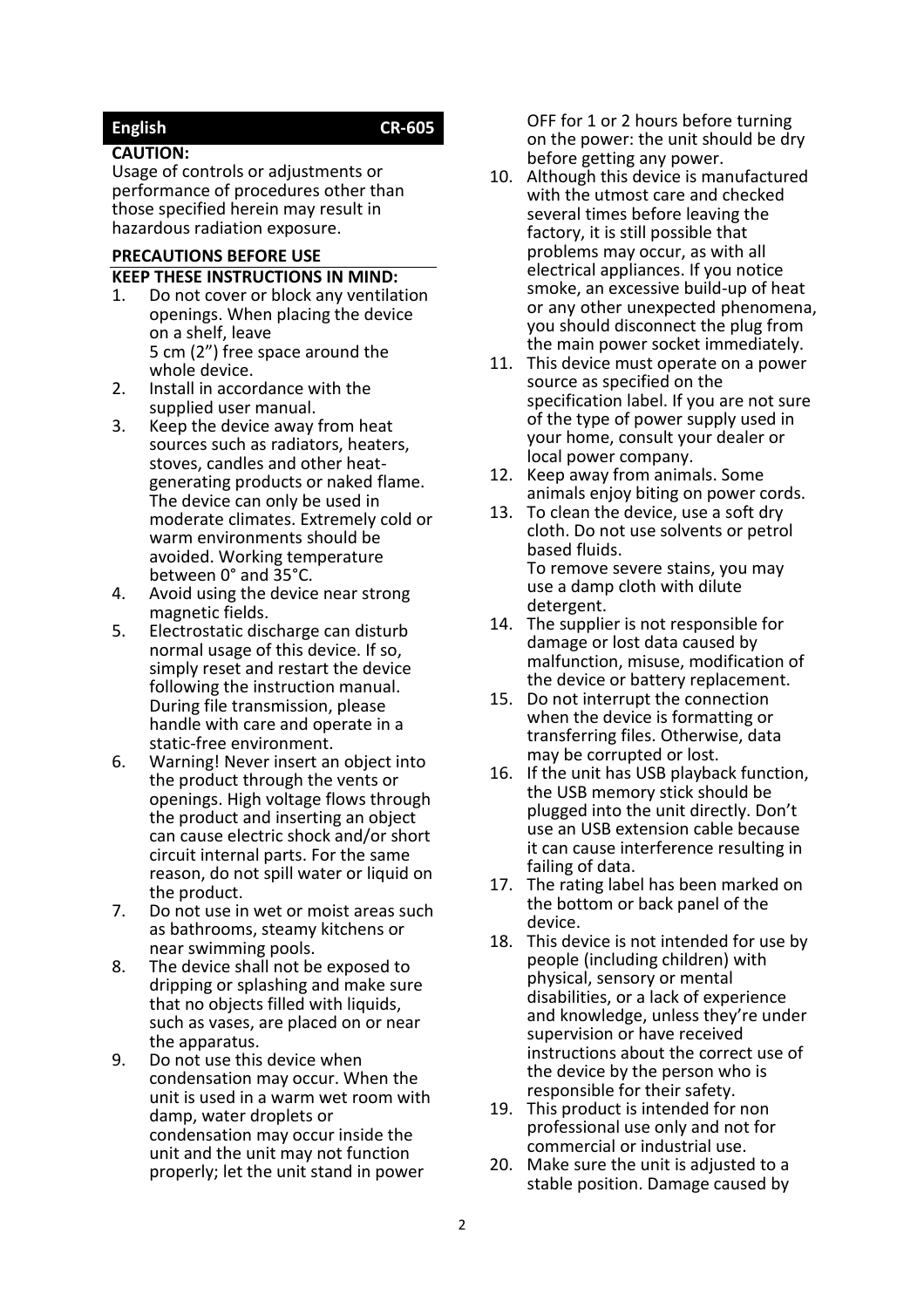using this product in an unstable position vibrations or shocks or by failure to follow any other warning or precaution contained within this user manual will not be covered by warranty.

- 21. Never remove the casing of this device.
- 22. Never place this device on other electrical equipment.
- 23. Do not allow children access to plastic bags.
- 24. Only use attachments/accessories specified by the manufacturer.
- 25. Refer all servicing to qualified service personnel. Servicing is required when the device has been damaged in any way, such as the power supply cord or the plug, when liquid has been spilled or objects have fallen into the device, when the device has been exposed to rain or moisture, does not operate normally, or has been dropped.
- 26. Long exposure to loud sounds from personal music players may lead to temporary or permanent hearing loss.
- 27. If the product is delivered with power cable or AC power adaptor:
	- ⚫ If any trouble occur, disconnect the AC power cord and refer servicing to qualified personnel.
	- ⚫ Don't step on or pinch the power adaptor. Be very careful, particularly near the plugs and the cable's exit point. Do not place heavy items on the power adaptor, which may damage it. Keep the entire device out of children's reach! When playing with the power cable, they can seriously injure themselves.
	- ⚫ Unplug this device during lightning storms or when unused for a long period.
	- ⚫ The socket outlet must be installed near the equipment and must be easily accessible.
	- ⚫ Do not overload ac outlets or extension cords. Overloading can cause fire or electric shock.
	- ⚫ Devices with class 1 construction should be connected to a main socket outlet with a protective earthed connection.
- ⚫ Devices with class 2 construction do not require a earthed connection.
- Always hold the plug when pulling it out of the main supply socket. Do not pull the power cord. This can cause a short circuit.
- ⚫ Do not use a damaged power cord or plug or a loose outlet. Doing so may result in fire or electric shock.
- 28. If the product contains or is delivered with a remote control containing coin/cell batteries: Warning:
	- ⚫ "Do not ingest battery, Chemical Burn Hazard" or equivalent working.
	- [The remote control supplied with] This product contains a coin/button cell battery. If the battery is swallowed, it can cause severe internal burns in just 2 hours and can lead to death.
	- ⚫ Keep new and used batteries away from children.
	- ⚫ If the battery compartment does not close securely, stop using the product and keep it away from children.
	- If you think batteries might have been swallowed or placed inside any part of the body, seek immediate medical attention.
- 29. Caution about the use of Batteries:
	- ⚫ Danger of explosion if battery is incorrectly replaced. Replace only with the same or equivalent type.
	- ⚫ Battery cannot be subjected to high or low extreme temperatures, low air pressure at high altitude during use, storage or transportation.
	- ⚫ Replacement of a battery with an incorrect type that can result in an explosion or the leakage of flammable liquid or gas.
	- ⚫ Disposal of a battery into fire or a hot oven, or mechanically crushing or cutting of a battery, that can result in an explosion.
	- ⚫ Leaving a battery in an extremely high temperature surrounding environment that can result in an explosion or that leakage of flammable liquid or gas.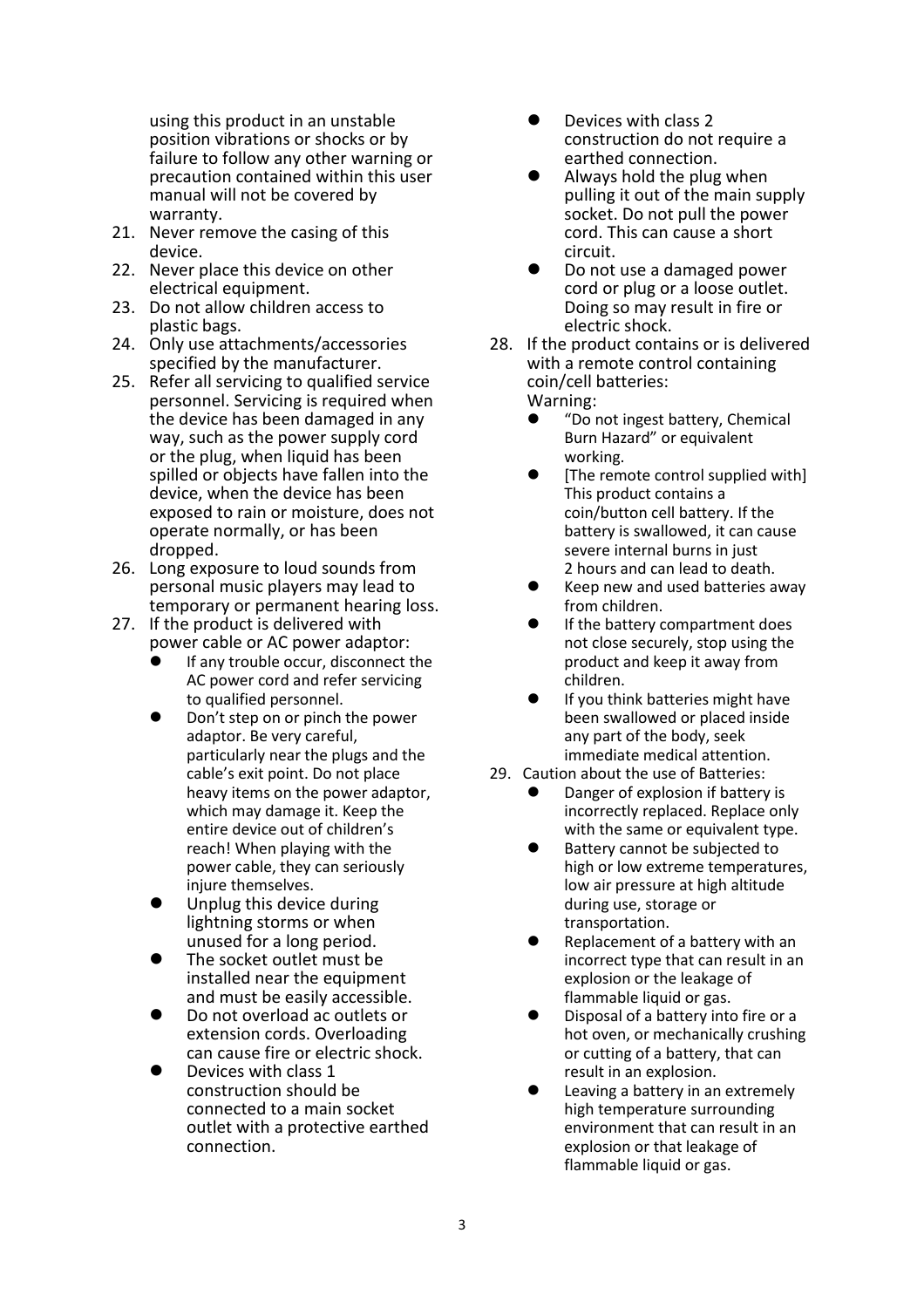- A battery subjected to extremely low air pressure that may result in an explosion or the leakage of flammable liquid or gas.
- ⚫ Attention should be drawn to the environmental aspects of battery disposal.

## **INSTALLATION**

- Unpack all parts and remove protective material.
- Do not connect the unit to the mains before checking the mains voltage and before all other connections have been made.

## **Accessories:**

## **User manual**



#### **AC adaptor**





FRONT VIEW

- 1. "Menu" button
- 2. "Preset" button
- 3. "< Select" button
- 4. "> Select" button
- 5. "Snooze Enter/Scan" button
- 6. " " button
- 7. "Mode" button
- 8. "- Volume" button
- 9. "+ Volume" button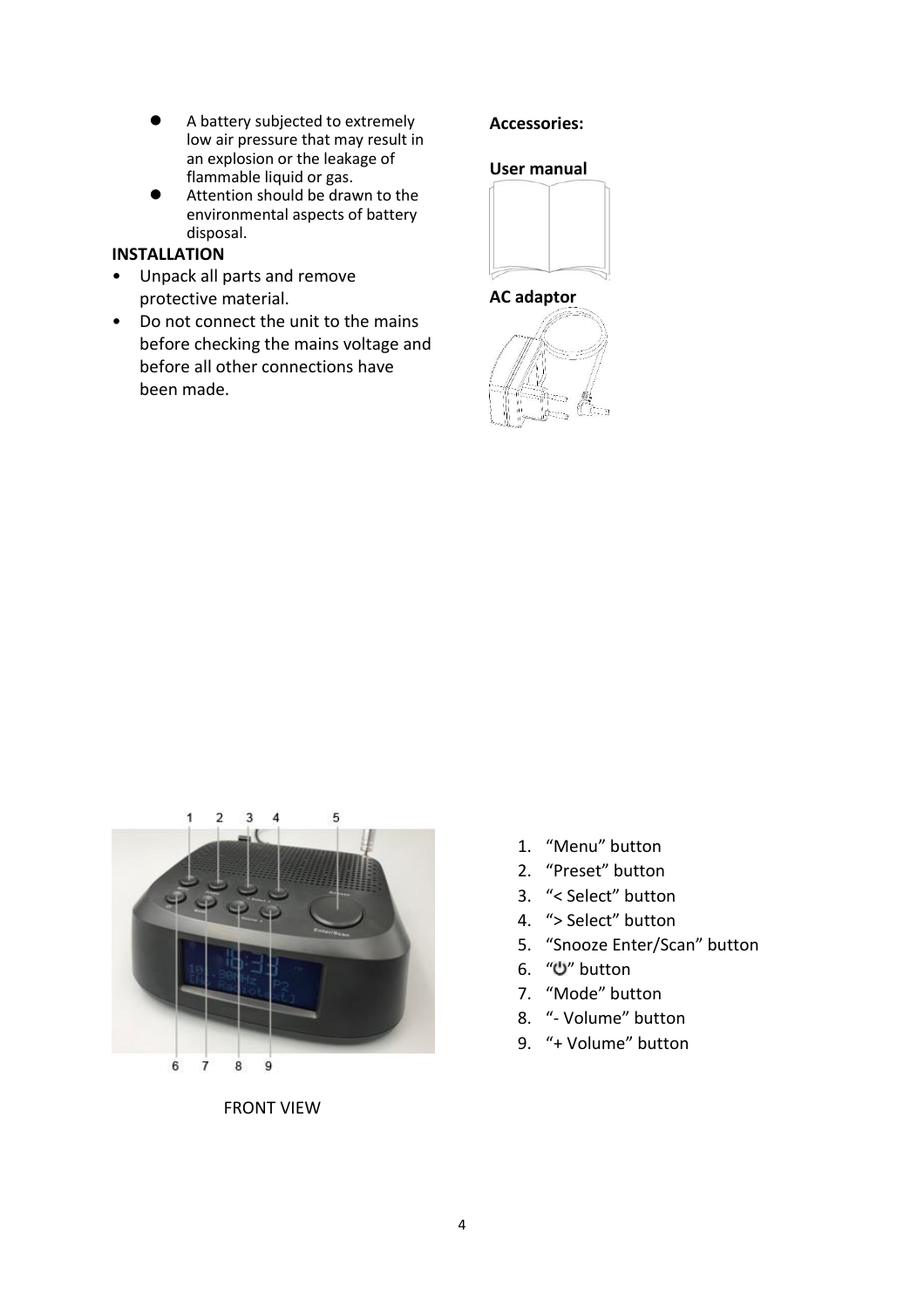

BACK VIEW

- 10. Antenna *(Extend and alter for better reception)*
- 11. Headphone jack
- 12. "DC-IN" jack *(Plug in appropriate AC adaptor)*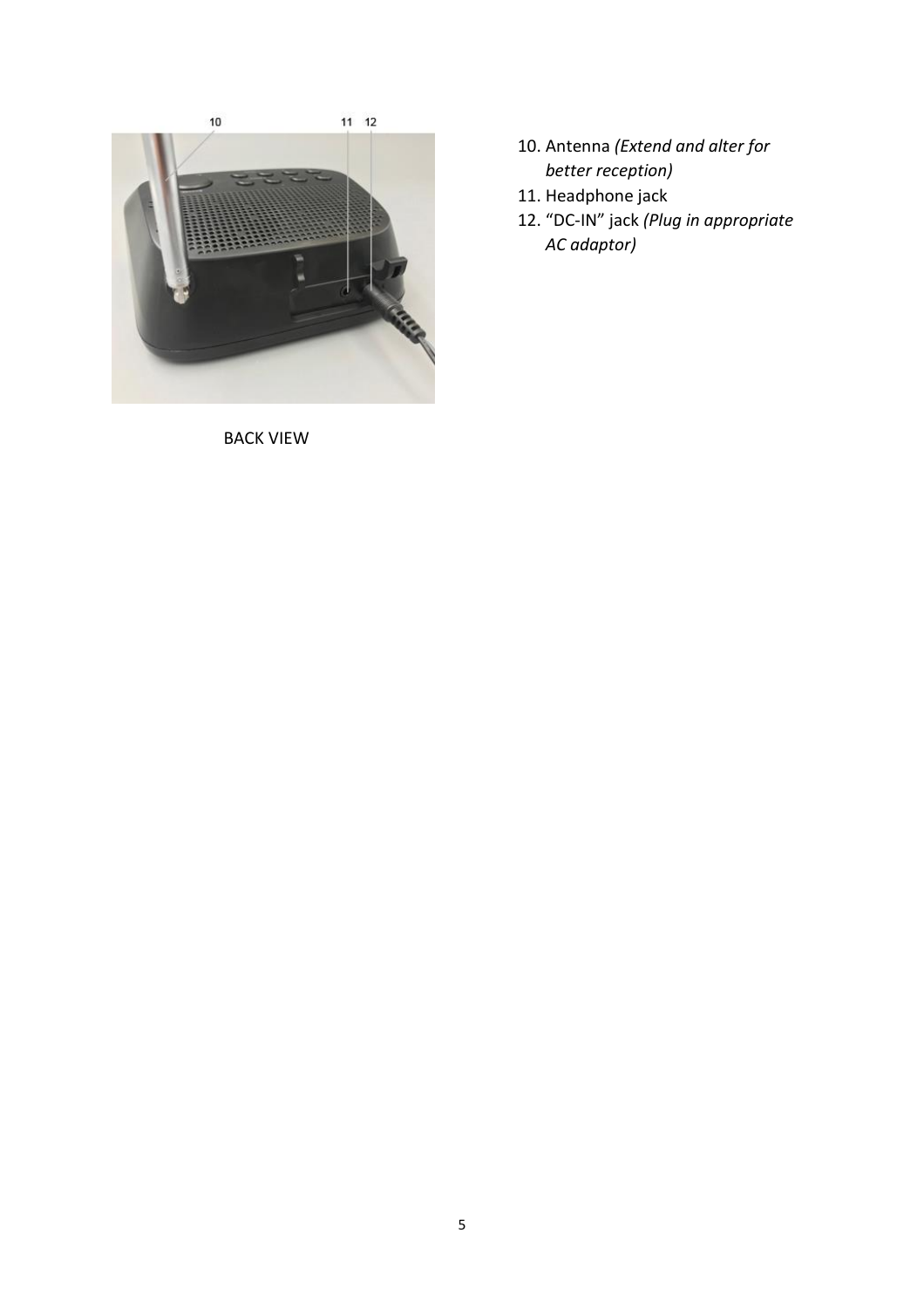## **Setting the time & date manually**

In normal time mode (= radio off), short press the "Preset" button (2). Then use the "< Select >" buttons (3 & 4) to decrease/increase the hours and confirm with the "Snooze/Enter/Scan" button (5). Then set the minutes, date, month and year the same way as setting the hours.

NOTE: The Time and date will be set automatically by the DAB+ and/or FM signal, except if auto update is disable in the time menu.

## **Alarm Settings**

In normal time mode (= radio off), short press the "Mode" button (7). Now use the "< Select >" buttons (3 & 4) to choose between alarm 1 or alarm 2 and confirm with the "Snooze/Enter/Scan" button (5).

Now use the "< Select >" buttons (3 & 4) to decrease/increase the hours and confirm with the "Snooze/Enter/Scan" button (5). Now set the minutes, alarm duration (15, 30, 45, 60, 90 minutes), alarm source (buzzer, DAB+, or FM), frequency (daily, once, weekends, weekdays), volume, alarm on/off.

When the alarm is triggered, at the configured time, press the "Snooze Enter/Scan" button (5) to snooze. The alarm will trigger again in 9 minutes. Press the power " $U$ " button (6) to turn the alarm off.

| To                                                     | Do this                                                                                                                           |
|--------------------------------------------------------|-----------------------------------------------------------------------------------------------------------------------------------|
| Turn radio on and off                                  | Press the "ש" button (6)                                                                                                          |
| Change function: DAB+ & FM                             | Press the "Mode" button (7)                                                                                                       |
| Adjust volume                                          | Press the "- Volume +" buttons $(8 \& 9)$                                                                                         |
| Scan for stations (DAB+ &                              | Press and hold down the "Snooze"                                                                                                  |
| FM)(stations will automatically be<br>saved as preset) | Enter/Scan" button (5)                                                                                                            |
| Select a stored preset station                         | Short press the "Preset" button (2). Select<br>your desired preset with the "< Select >"<br>buttons (3 & 4) and press the "Snooze |
|                                                        | Enter/Scan" button (5) to confirm you<br>selection.                                                                               |
|                                                        | *Stations are stored automatically when<br>doing an auto scan.                                                                    |
| Storing a preset manually                              | Tune to your desired station. Press and hold                                                                                      |
|                                                        | the "Preset" button (2). Select the desired                                                                                       |
|                                                        | preset location with the "< Select >" buttons                                                                                     |
|                                                        | (3 & 4) and press the "Snooze Enter/Scan"                                                                                         |
|                                                        | button (5) to confirm your selection.                                                                                             |

## **General Radio Operations**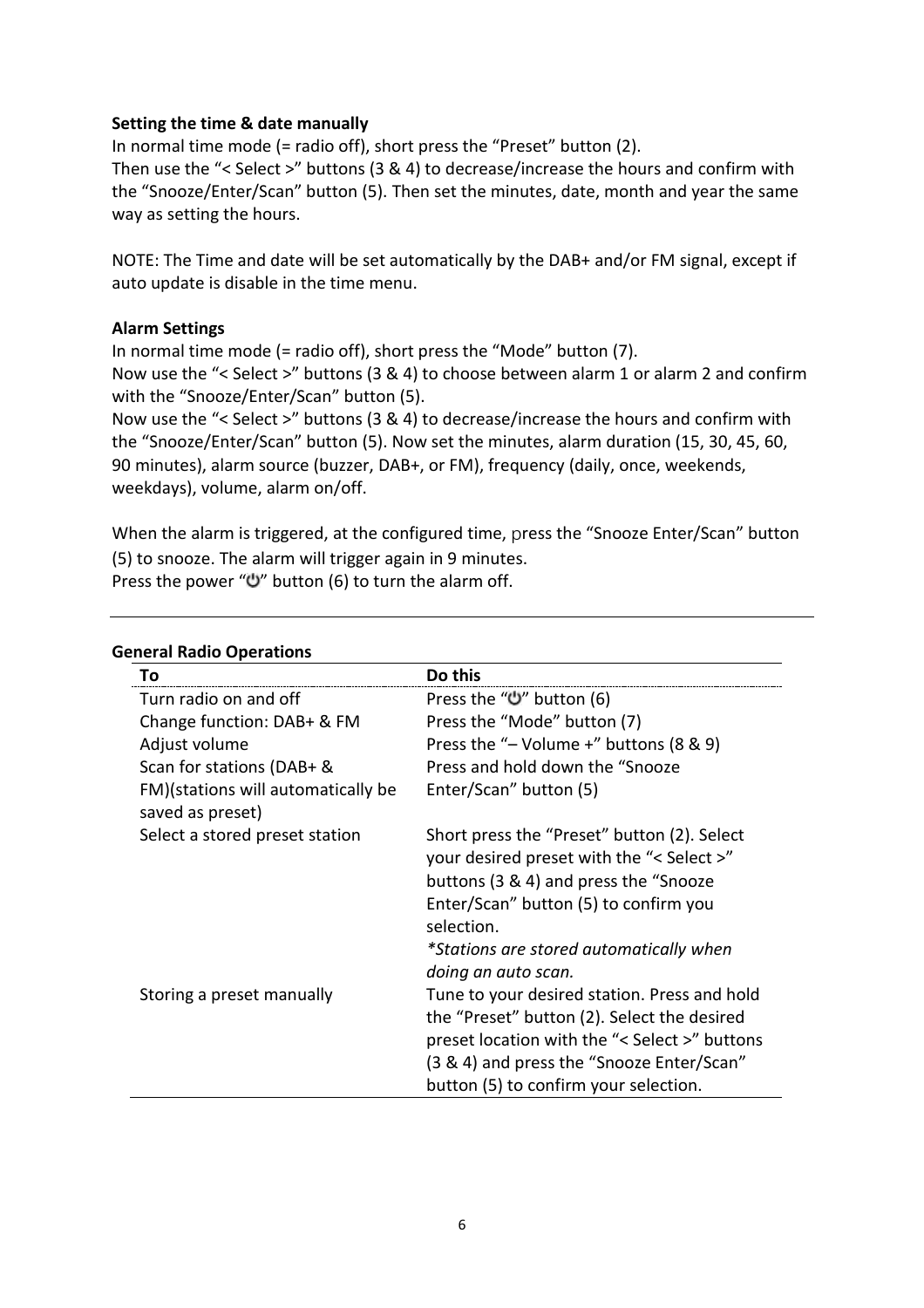## **DAB+ and FM Display information**

Make sure the radio is turned on.

Press "MENU" button (1) to change the screen info view

| DAB+ mode                           | FM mode                            |
|-------------------------------------|------------------------------------|
| Channel information Scrolling text  | Channel information Scrolling text |
| Reception signal                    | Radio Broadcast Data System        |
| Content type E.g. Sport, Pop music. | FM frequency                       |
| DAB+ Station name                   | Stereo or Mono                     |
| DAB+ frequency                      | Time                               |
| Signal error                        | Date                               |
| Sound quality                       |                                    |
| Time                                |                                    |
| Date                                |                                    |

#### **DAB+ MENU**

When in DAB mode, press and hold the "MENU" button (1)

#### **DAB+ mode Specific menu options**

- a. "Full scan"
- b. "Manual Tune"
- c. "DRC"\* off, high, low
- d. "Prune"\*\* Yes or no
- e. "TA"\*\*\* On or Off

Use the "< Select >" buttons (3 & 4) to scroll through the options and press the "Snooze Enter/Scan" button (5) to select.

\* **DRC:** Dynamic range compression (DRC) or simply compression is an audio signal processing operation that reduces the volume of loud sounds or amplifies quiet sounds thus reducing or compressing an audio signal's dynamic range

\*\* **PRUNE:** is a feature on most Digital Radios that deletes stations that are either no longer transmitting or have moved frequency. These are often marked with '?'

\*\*\***TA:** Traffic Announcement. When turned on, the radio will switch to the traffic information channel when receiving the TA signal. When the traffic information ends, the radio will turn back to the channel you where listening to.

#### **Note:**

**To improve the radio reception, extend the telescopic antenna and alter the position.**

#### **FM MENU**

When in FM mode, press and hold the "MENU" button (1)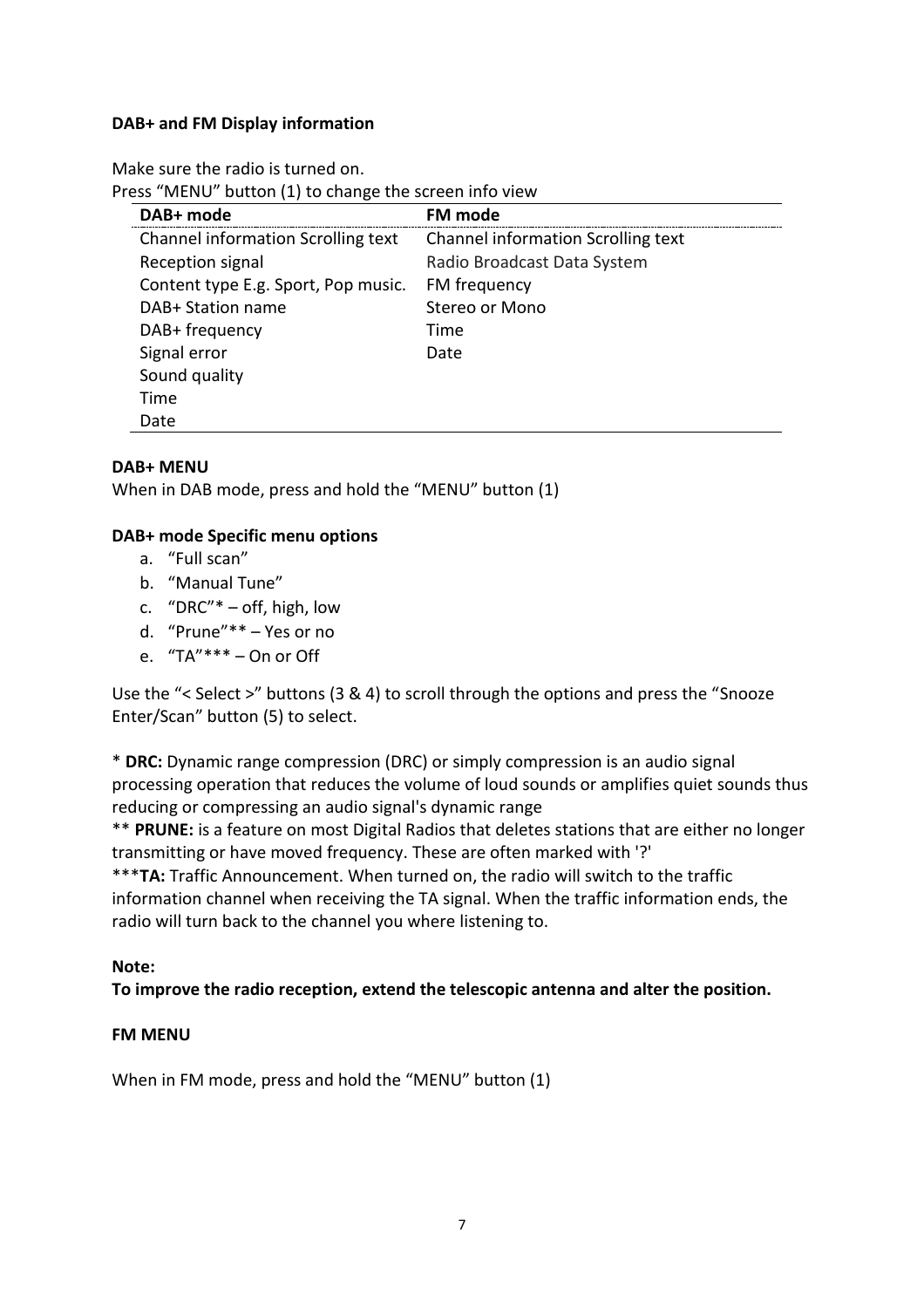## **FM mode Specific menu options**

- a. "**Scan Setting**": How the radio scans for radio stations
	- 1. All stations
	- 2. Strong stations
- b. "**Audio Setting**"
	- 1. Stereo allowed
	- 2. Forced mono

## **Common settings**

- a. "**System**"
- i. "**Sleep**" off, 15, 30, 45, 60, 90 (minutes)
- ii. "**Alarm**" *(see Alarm Set above)*
- iii. "**Time**"

## "Set Time/date" (also *see the section* "**Setting the time & date manually**")

- 1. "**Auto update**"
	- a. Update from any
	- b. Update from DAB+
	- c. Update from FM
	- d. No update
- 2. "**Set 12/24 hour**" set AM/PM or 24-hour
- 3. "**Set date format**" DD MM YYYY, MM DD YYYY
- 4. "**Backlight**
	- a. "Timeout" 10, 20, 30, 45, 60, 90, 120, 180 (seconds), On
	- b. "On level" High, medium, low
	- c. "Dim level" High, medium, low
- 5. "**Language**" English, Deutsch, Italiano, Francais, Nederlands, Espanol, Dansk,
- 6. "**Factory reset**"
- 7. "**SW version**"

#### **Note:**

#### **To improve the radio reception, extend the telescopic antenna and alter the position.**

#### **Listen through a headphone**

Plug a headphone into the headphone jack (11) on the back of the unit. (Headphone not included). The headphone volume level can be controlled by the volume buttons (8 & 9)

#### **Technical Specifications**

Adaptor Input 100-240V~50/60 Hz Clock input DC 5V/1A Connections: 5VDC, 3.5mm headphone out Power consumption 5W(Max) Power consumption (standby) <1W Operating Temperature 0°C-35°C Operating position Horizontal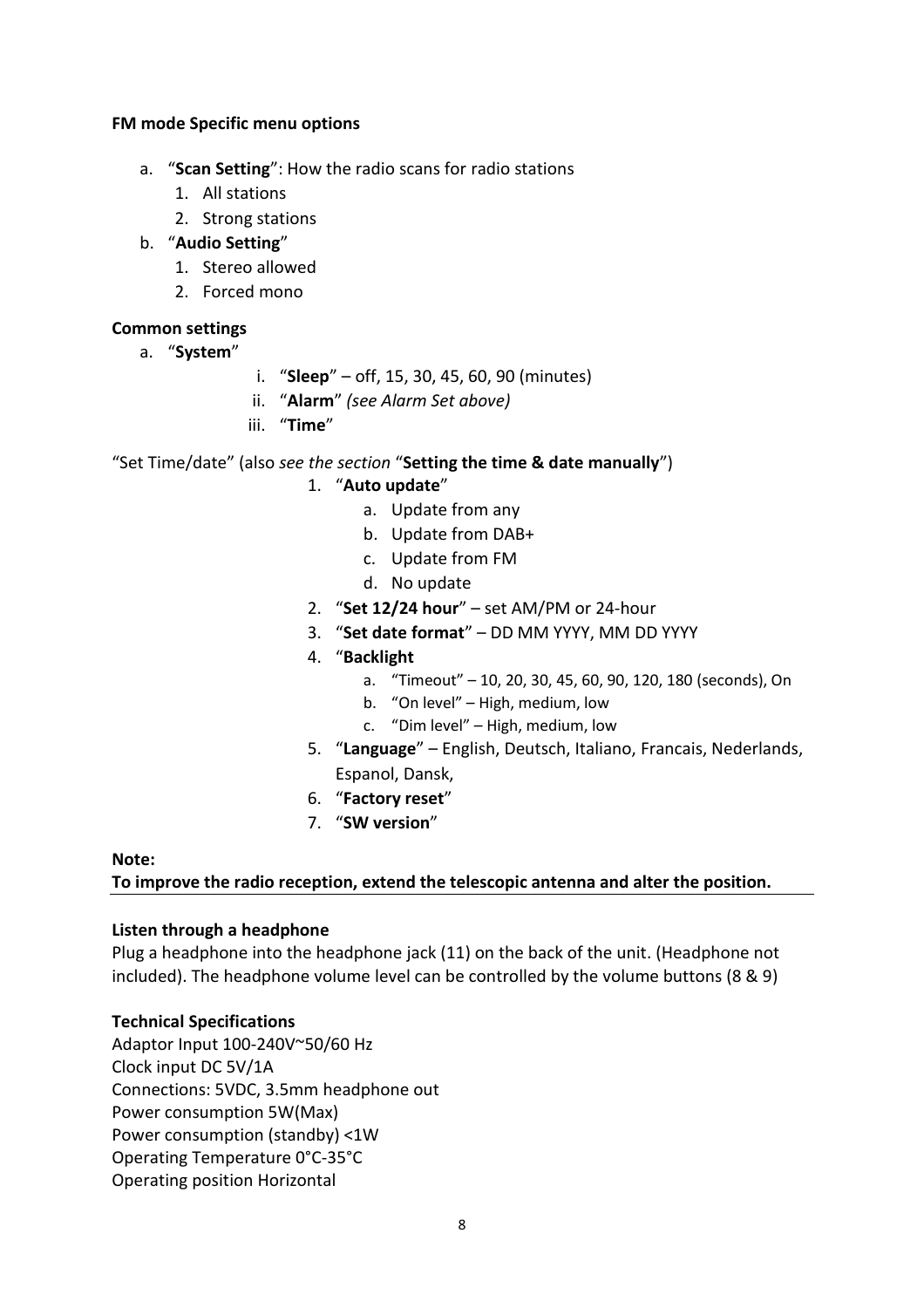Dim. unit 150 x 120 x 50 mm (WxDxH) Weight 270g

#### **Power supply adaptor: (For EU only)**

Manufacturer: DongGuan Obelieve Electronic Co., Ltd Model Number: OBL-0501000E Only use the original AC adaptor Only use the power supply listed in these user instructions.

| Information                         | Value and and precision |
|-------------------------------------|-------------------------|
| Manufacturers name or trade mark,   | DongGuan Obelieve       |
| commercial registration and address | Electronic Co., Ltd     |
| Model Identifier                    | OBL-0501000E            |
| Input voltage                       | AC 100-240V             |
| Input AC frequency                  | 50/60 Hz                |
| Output voltage                      | 5,0V                    |
| Output current                      | 1,0A                    |
| <b>Output Power</b>                 | 5,0W                    |
| Average active efficiency           | 74,1%                   |
| Efficiency at low load (10%)        | 74,1%                   |
| No load Power consumption           | 0,06W                   |

#### **Guarantee**

Lenco offers service and warranty in accordance to European law, which means that in case of repairs (both during and after the warranty period) you should contact your local dealer.

Important note: It is not possible to send products that need repairs to Lenco directly.

Important note: If this unit is opened or accessed by a non-official service center in any way, the warranty expires.

This device is not suitable for professional use. In case of professional use, all warranty obligations of the manufacturer will be voided.

#### **Disclaimer**

Updates to Firmware and/or hardware components are made regularly. Therefore some of the instruction, specifications and pictures in this documentation may differ slightly from your particular situation. All items described in this guide for illustration purposes only and may not apply to particular situation. No legal right or entitlements may be obtained from the description made in this manual.

#### **Disposal of the Old Device**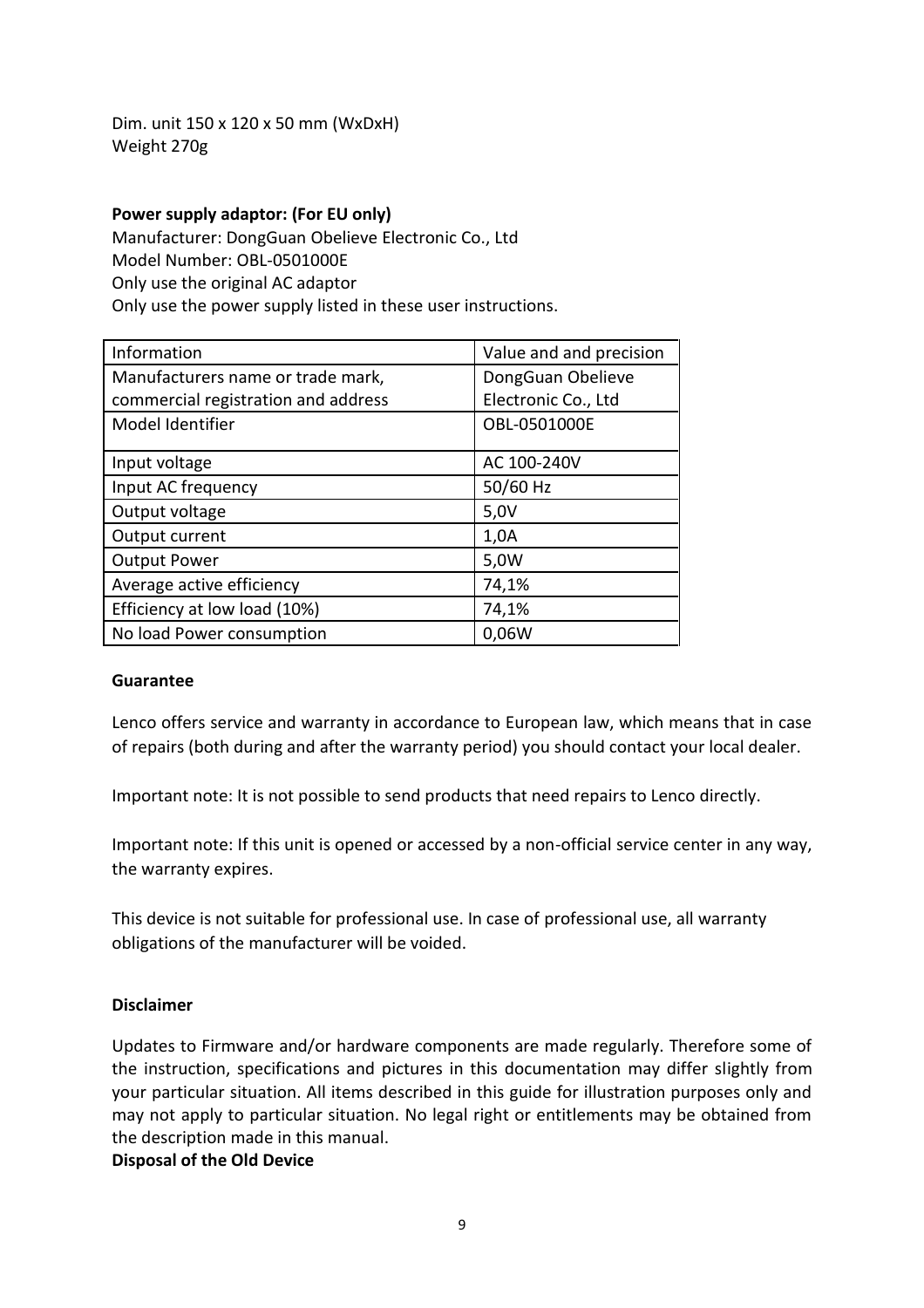

This symbol indicates that the relevant electrical product or battery should not be disposed of as general household waste in Europe. To ensure the correct waste treatment of the product and battery, please dispose them in accordance to any applicable local laws of requirement for disposal of electrical equipment or batteries. In so doing, you will help to conserve natural resources and improve standards of environmental protection in treatment and disposal of electrical waste (Waste Electrical and Electronic Equipment Directive).

## **CE Marking**

Hereby, Lenco Benelux B.V., Thermiekstraat 1a, 6361 HB Nuth, The Netherlands, declares that this product is in compliance with the essential EU directive requirements.

The declaration of conformity may be consulted via [techdoc@commaxxgroup.com](mailto:techdoc@commaxxgroup.com)



## **Service**

For more information and helpdesk support, please visit [www.lenco.com](http://www.lenco.com/) Lenco Benelux BV, Thermiekstraat 1a, 6361 HB, The Netherlands.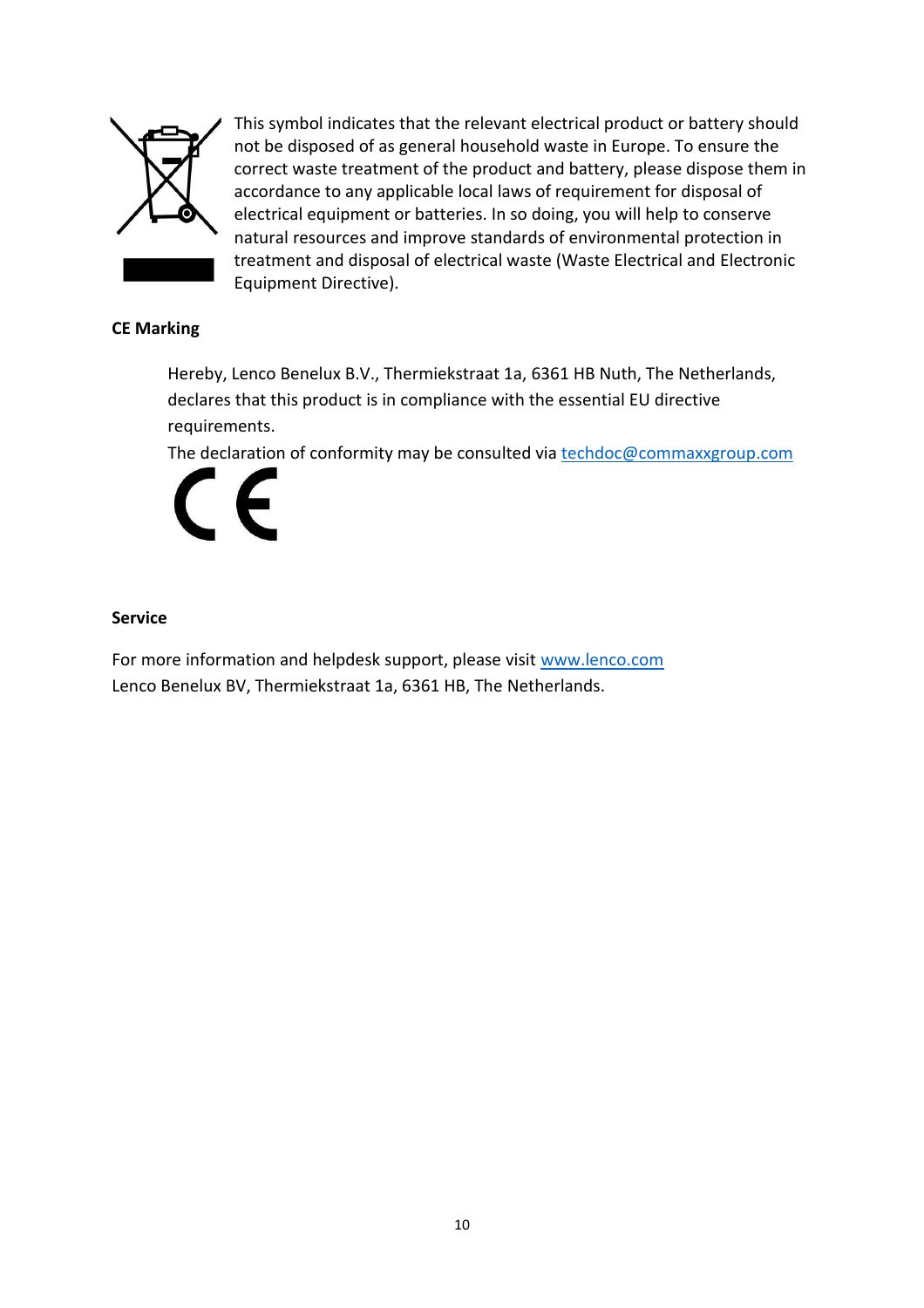### <span id="page-10-0"></span>**Nederlands CR-605**

#### **LET OP:**

Het gebruik van afstandsbedieningen of aanpassingen of de uitvoering van procedures die niet in dit document zijn gespecificeerd, kan leiden tot gevaarlijke blootstelling aan straling.

#### **VOORZORGSMAATREGELEN VOOR GEBRUIK**

#### **ONTHOUD DE VOLGENDE INSTRUCTIES:** 1. Bedek of blokkeer de

ventilatieopeningen niet. Wanneer u het apparaat op een schap plaatst, dient u 5 cm (2") vrije ruimte rondom het gehele apparaat te behouden.

- 2. Installeer het product volgens de meegeleverde gebruikershandleiding.
- 3. Houd het apparaat uit de buurt van hittebronnen, zoals radiatoren, verwarmingen, kachels, kaarsen en andere hittegenererende producten of open vuur. Het apparaat kan alleen worden gebruikt in een gematigd klimaat. Extreem koude of warme omgevingen dienen te worden vermeden. Het bedrijfstemperatuurbereik ligt tussen 0 °C en 35 °C.
- 4. Gebruik dit apparaat niet in de buurt van krachtige magnetische velden.
- 5. Elektrostatische ontlading kan normaal gebruik van dit apparaat verstoren. U hoeft het apparaat in dit geval slechts te resetten en opnieuw op te starten volgens de gebruikershandleiding. Wees voorzichtig tijdens bestandsoverdracht en gebruik het product in een omgeving zonder statische interferentie.
- 6. Waarschuwing! Steek nooit een voorwerp via de ventilatie- of andere openingen in het product. Er is hoogspanning in het product aanwezig en als u er een object insteekt, kan dat een elektrische schok veroorzaken en/of kortsluiting in de interne onderdelen. Mors om dezelfde reden geen water of vloeistof op het product.
- 7. Gebruik het toestel niet in vochtige ruimtes, zoals badkamers, stomende keukens of in de buurt van zwembaden.
- 8. Het apparaat mag niet worden blootgesteld aan druppels en

spetters en zorg ervoor dat er geen met vloeistof gevulde voorwerpen, zoals vazen, op of in de buurt van het apparaat worden geplaatst.

- 9. Gebruik dit apparaat niet wanneer condensatie kan optreden. Wanneer het apparaat in een warme, natte ruimte wordt gebruikt, kunnen zich waterdruppels of condens vormen in het apparaat en kan het apparaat niet goed functioneren. Laat het apparaat 1 of 2 uur uit staan voordat u het inschakelt: het apparaat dient droog te zijn voordat deze stroom ontvangt.
- 10. Alhoewel dit apparaat met grote zorg gefabriceerd en verschillende keren geïnspecteerd is voordat het de fabriek verlaat, is het nog steeds mogelijk dat er problemen optreden, zoals met alle elektrische apparaten. Als u rook, een overmatige hitteontwikkeling of enig ander onverwacht verschijnsel opmerkt, moet u onmiddellijk de stekker van het netsnoer uit het stopcontact halen.
- 11. Dit apparaat moet worden gebruikt met een voedingsbron zoals gespecificeerd op het specificatielabel. Als u twijfelt over het type voeding dat gebruikt wordt in uw huis, raadpleeg dan uw dealer of plaatselijk energiebedrijf.
- 12. Buiten bereik van dieren houden. Sommige dieren kauwen graag op voedingskabels.
- 13. Gebruik een zacht, droog doekje om het apparaat te reinigen. Gebruik geen oplosmiddelen of op benzine gebaseerde vloeistoffen. U kunt een vochtig doekje met verdund schoonmaakmiddel gebruiken om hardnekkige vlekken te verwijderen.
- 14. De leverancier is niet verantwoordelijk voor schade of verloren gegevens veroorzaakt door storing, misbruik, modificatie van het apparaat of batterijvervanging.
- 15. Onderbreek nooit de verbinding wanneer het apparaat formatteert of bestanden overdraagt. De gegevens kunnen anders corrupt of verloren raken.
- 16. Indien het apparaat een USBafspeelfunctie heeft, moet de USBgeheugenstick rechtstreeks op het apparaat worden aangesloten.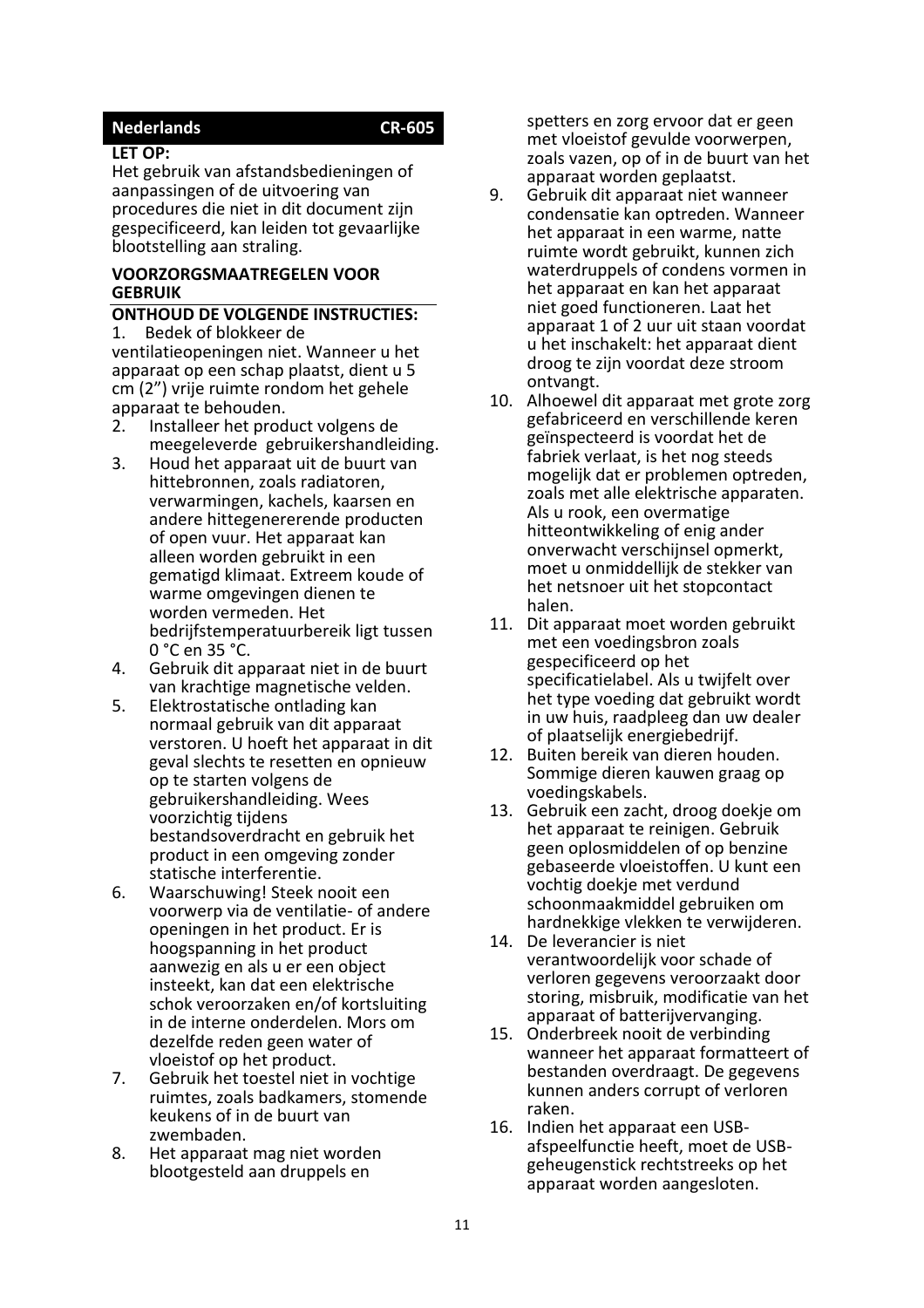Gebruik geen USB-verlengkabel, omdat die kan leiden tot storingen met foutieve gegevens als gevolg.

- 17. Het classificatielabel bevindt zich op de onderkant of het achterpaneel van het apparaat.
- 18. Dit hulpmiddel is niet bedoeld voor gebruik door mensen (inclusief kinderen) met een fysieke, zintuiglijke of mentale handicap, of een gebrek aan ervaring en kennis, tenzij zij toezicht of instructies hebben gekregen over het juiste gebruik van het hulpmiddel door een persoon die verantwoordelijk is voor hun veiligheid.
- 19. Dit product is alleen voor nietprofessioneel gebruik bedoeld en niet voor commercieel of industrieel gebruik.
- 20. Verzeker u ervan dat het apparaat in een stabiele positie staat opgesteld. Schade die wordt veroorzaakt door het gebruik van dit product in een onstabiele positie, trillingen of schokken of het niet opvolgen van de waarschuwingen of voorzorgsmaatregelen in deze gebruikershandleiding wordt niet gedekt door de garantie.
- 21. Verwijder nooit de behuizing van dit apparaat.
- 22. Plaats dit apparaat nooit op andere elektrische apparatuur.
- 23. Geef kinderen geen gelegenheid in aanraking met plastic zakken te komen.
- 24. Gebruik uitsluitend uitbreidingen/accessoires gespecificeerd door de fabrikant.
- 25. Laat alle reparaties over aan gekwalificeerd onderhoudspersoneel. Onderhoud is nodig als het apparaat is beschadigd, bijvoorbeeld als de voedingskabel of de stekker is beschadigd, als er vloeistof op het apparaat is gemorst, als er voorwerpen in het apparaat zijn gevallen, als het apparaat is blootgesteld aan regen of vocht, als het apparaat niet normaal werkt of als het is gevallen.
- 26. Langdurige blootstelling aan harde geluiden van persoonlijke muziekspelers kan leiden tot tijdelijk of permanent gehoorverlies.
- 27. Als het product wordt geleverd met voedingskabel of
	- wisselstroomvoedingsadapter:
	- ⚫ Als er zich problemen voordoen, moet u de voedingskabel loskoppelen en het ter onderhoud aanbieden aan gekwalificeerd personeel.
	- ⚫ Nooit op de voedingsadapter stappen of deze indrukken. Wees zeer voorzichtig, vooral in het gebied rond de stekkers en de kabelaansluitingen. Plaats geen zware voorwerpen op de voedingsadapter, om beschadiging ervan te voorkomen. Houd het gehele apparaat buiten bereik van kinderen! Wanneer kinderen met de voedingskabel spelen, kunnen zij ernstig letsel oplopen.
	- ⚫ Haal de stekker uit het stopcontact tijdens onweer of wanneer u deze langere tijd niet gebruikt.
	- ⚫ Het stopcontact moet in de buurt van de apparatuur zijn geïnstalleerd en eenvoudig te bereiken zijn.
	- ⚫ Laat AC-stopcontacten of verlengsnoeren nooit overbelast raken. Overbelasting kan brand of een elektrische schok veroorzaken.
	- ⚫ Apparaten met een Klasse 1 structuur dienen te worden aangesloten op een stopcontact met een beschermende aardverbinding.
	- ⚫ Apparaten met een Klasse 2 structuur vereisen geen aardverbinding.
	- ⚫ Houd altijd de stekker vast wanneer u deze uit het stopcontact trekt. Trek nooit aan de voedingskabel. Dit kan tot een kortsluiting leiden.
	- ⚫ Gebruik nooit een beschadigde voedingskabel of stekker of een los stopcontact. Dit vormt namelijk een risico op brand of elektrische schokken.
- 28. Indien het product knoopcelbatterijen bevat of wordt geleverd met een afstandsbediening die knoopcelbatterijen bevat: Waarschuwing: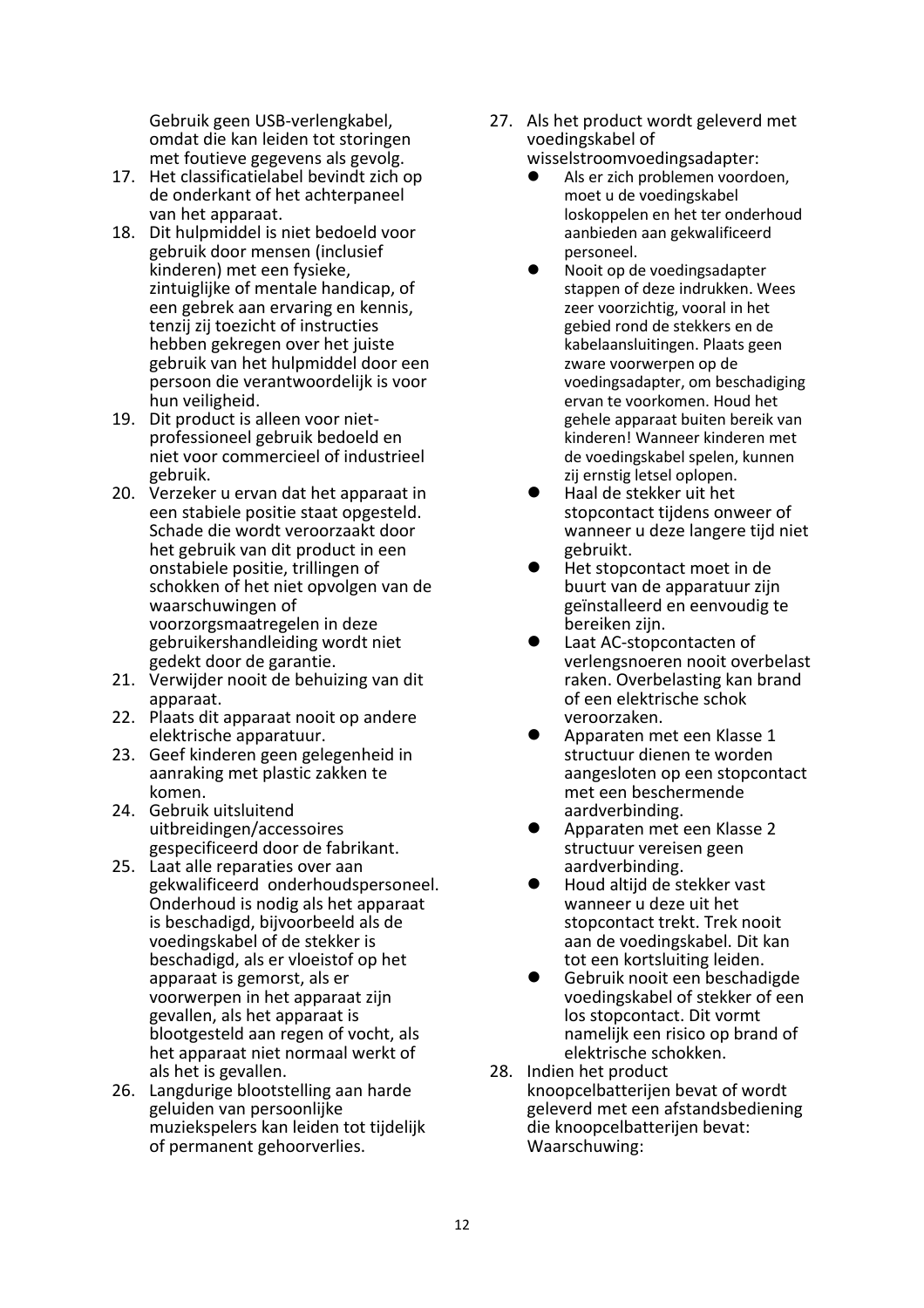- ⚫ "Batterij niet inslikken, chemisch brandgevaar" of gelijkwaardige werking.
- ⚫ De meegeleverde afstandsbediening bevat een knoopcelbatterij. Als de batterij wordt ingeslikt, kan deze in slechts 2 uur ernstige interne brandwonden veroorzaken en tot de dood leiden.
- ⚫ Houd nieuwe en gebruikte batterijen buiten bereik van kinderen.
- ⚫ Als de batterijhouder niet goed kan worden gesloten, dient u het product niet meer te gebruiken en buiten bereik van kinderen te houden.
- ⚫ Als u denkt dat batterijen zijn ingeslikt of binnenin een willekeurig lichaamsdeel terecht zijn gekomen, dient u onmiddellijk medische hulp te zoeken.
- 29. Waarschuwing m.b.t. het gebruik van batterijen:
	- ⚫ Als de batterij onjuist wordt geplaatst, bestaat er explosiegevaar. Vervang de batterij alleen door een zelfde of vergelijkbare soort batterij.
	- ⚫ Stel de batterij niet bloot aan extreem hoge of lage temperaturen of een lage luchtdruk op grote hoogte tijdens gebruik, opslag of transport.
	- ⚫ Vervanging van een batterij door een incorrect type kan leiden tot een ontploffing of de lekkage van ontvlambare vloeistoffen of gas.
	- ⚫ Het weggooien van een batterij in het vuur of een hete oven, of het mechanisch verpletteren of insnijden van een batterij, kan leiden tot een explosie.
	- ⚫ Het achterlaten van een batterij in een omgeving met extreem hoge temperaturen kan leiden tot een explosie of het lekken van brandbare vloeistof of gas.
	- ⚫ Een batterij die aan een extreem lage luchtdruk wordt blootgesteld, kan leiden tot een explosie of het lekken van brandbare vloeistof of gas.
	- ⚫ Aandacht voor het milieu is nodig bij het verwijderen van de batterijen.

## **INSTALLATIE**

- Pak alle onderdelen uit en verwijder de beschermende materialen.
- Sluit het apparaat niet aan op het stopcontact, voordat u de netspanning hebt gecontroleerd en voordat alle andere aansluitingen zijn gemaakt.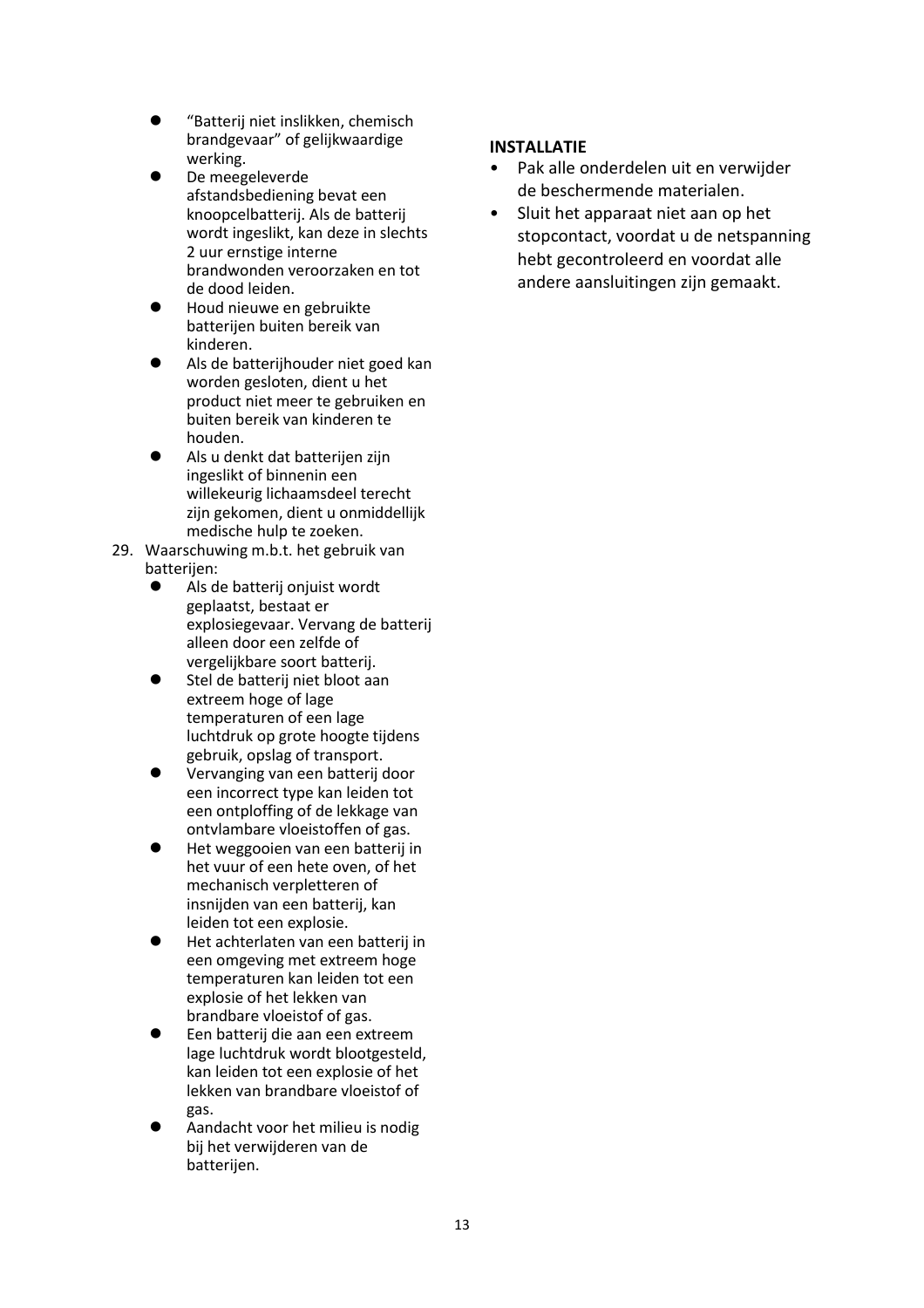#### **Accessoires:**

## **Handleiding**









#### VOORAANZICHT

 $11 \t12$  $10$ 

#### ACHTERAANZICHT

- 1. "Menu"-toets
- 2. "Voorkeuze"-toets
- 3. "< Selecteren"-toets
- 4. "> Selecteren"-toets
- 5. "Sluimer/Enter/Scan"-toets
- 6. "U"-toets
- 7. "Modus"-toets
- 8. "- Volume"-toets
- 9. "+ Volume"-toets
- 10. Antenne *(verleng en verstel voor betere ontvangst)*
- 11. Koptelefoonaansluiting
- 12. "DC-IN"-ingang *(geschikte AC-adapter aansluiten)*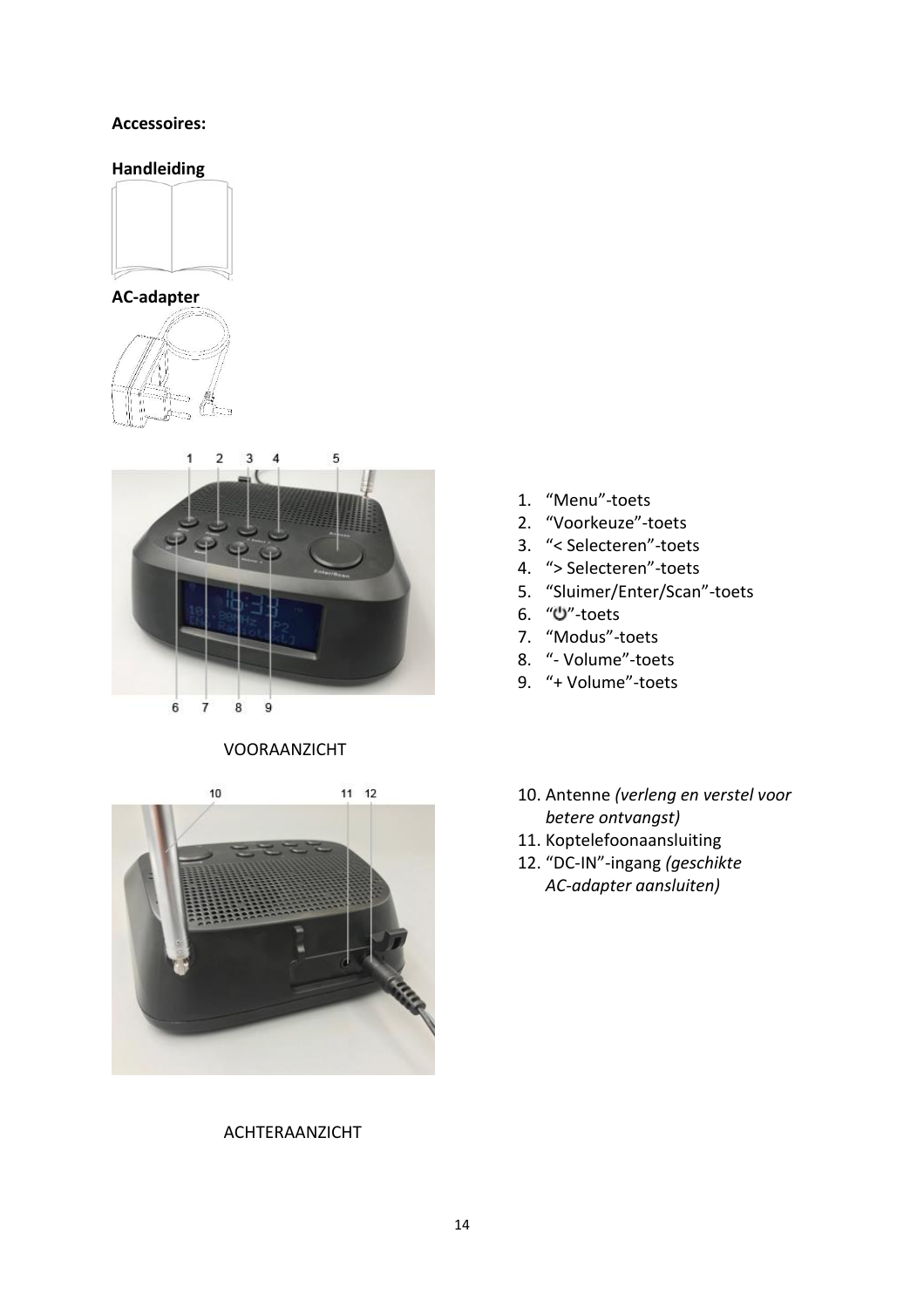## **De tijd & datum handmatig instellen**

Druk in de normale tijdmodus ( = radio uit) kort op de toets "Preset" (2). Gebruik vervolgens de toetsen "< Select >" (3 & 4) om de uuraanduiding te verhogen/verlagen en druk ter bevestiging op de toets "Snooze/Enter/Scan" (5). Stel de minuten, de datum, de maand en het jaar vervolgens op dezelfde manier in als de uurinstelling.

OPMERKING: De tijd en datum zullen automatisch worden ingesteld door het DAB+- en/of FM-signaal, tenzij de automatische updatefunctie is uitgeschakeld in het tijdmenu.

## **Alarminstellingen**

Druk in de normale tijdmodus ( = radio uit) kort op de toets "Modus" (7). Gebruik nu de toetsen "< Select >" (3 & 4) om te kiezen uit alarm 1 en alarm 2 en druk ter bevestiging op de toets "Snooze/Enter/Scan" (5).

Gebruik nu de toetsen "< Select >" (3 & 4) om de uuraanduiding te verhogen/verlagen en druk ter bevestiging op de toets "Snooze/Enter/Scan" (5). Stel vervolgens de minuten, de alarmduur (15, 30, 45, 60 of 90 minuten), de alarmbron (zoemer, DAB+ of FM), de frequentie (dagelijks, eenmalig, weekends, weekdagen), het volume en alarm aan/uit in.

Wanneer het alarm wordt geactiveerd, op de ingestelde tijd, druk dan op de toets "Snooze Enter/Scan" (5) om de sluimerfunctie in te schakelen. Het alarm zal na 9 minuten weer klinken.

Druk op de aan-/uittoets " " (6) om het alarm uit te schakelen.

| <b>Functie</b>                                                                                       | <b>Actie</b>                                                                                                                                                                                                                           |
|------------------------------------------------------------------------------------------------------|----------------------------------------------------------------------------------------------------------------------------------------------------------------------------------------------------------------------------------------|
| De radio in- en uitschakelen                                                                         | Druk op de toets "U" (6)                                                                                                                                                                                                               |
| Van functie veranderen: DAB+ &<br>FM                                                                 | Druk op de toets "Mode" (7)                                                                                                                                                                                                            |
| Het volume aanpassen                                                                                 | Druk op de toetsen "- Volume +" (8 & 9)                                                                                                                                                                                                |
| Zoeken naar stations (DAB+ & FM)<br>(stations zullen automatisch als<br>voorkeuze worden opgeslagen) | Houd de toets "Snooze Enter/Scan" (5)<br>ingedrukt                                                                                                                                                                                     |
| Een opgeslagen voorkeuzestation<br>selecteren                                                        | Druk kort op de toets "Preset" (2). Selecteer<br>het gewenste voorkeuzestation met de<br>toetsen "< Select >" (3 & 4) en druk op de<br>toets "Snooze Enter/Scan" (5) om uw selectie<br>te bevestigen.                                  |
|                                                                                                      | *Stations worden automatisch opgeslagen                                                                                                                                                                                                |
|                                                                                                      | wanneer y een automatische scan uitvoert.                                                                                                                                                                                              |
| Een voorkeuzestation handmatig<br>opslaan                                                            | Stem af op het gewenste station. Houd de<br>toets "Preset" (2) ingedrukt. Selecteer de<br>gewenste geheugenlocatie met de toetsen "<<br>Select >" (3 & 4) en druk op de toets "Snooze<br>Enter/Scan" (5) om uw selectie te bevestigen. |

## **Algemene radiobedieningen**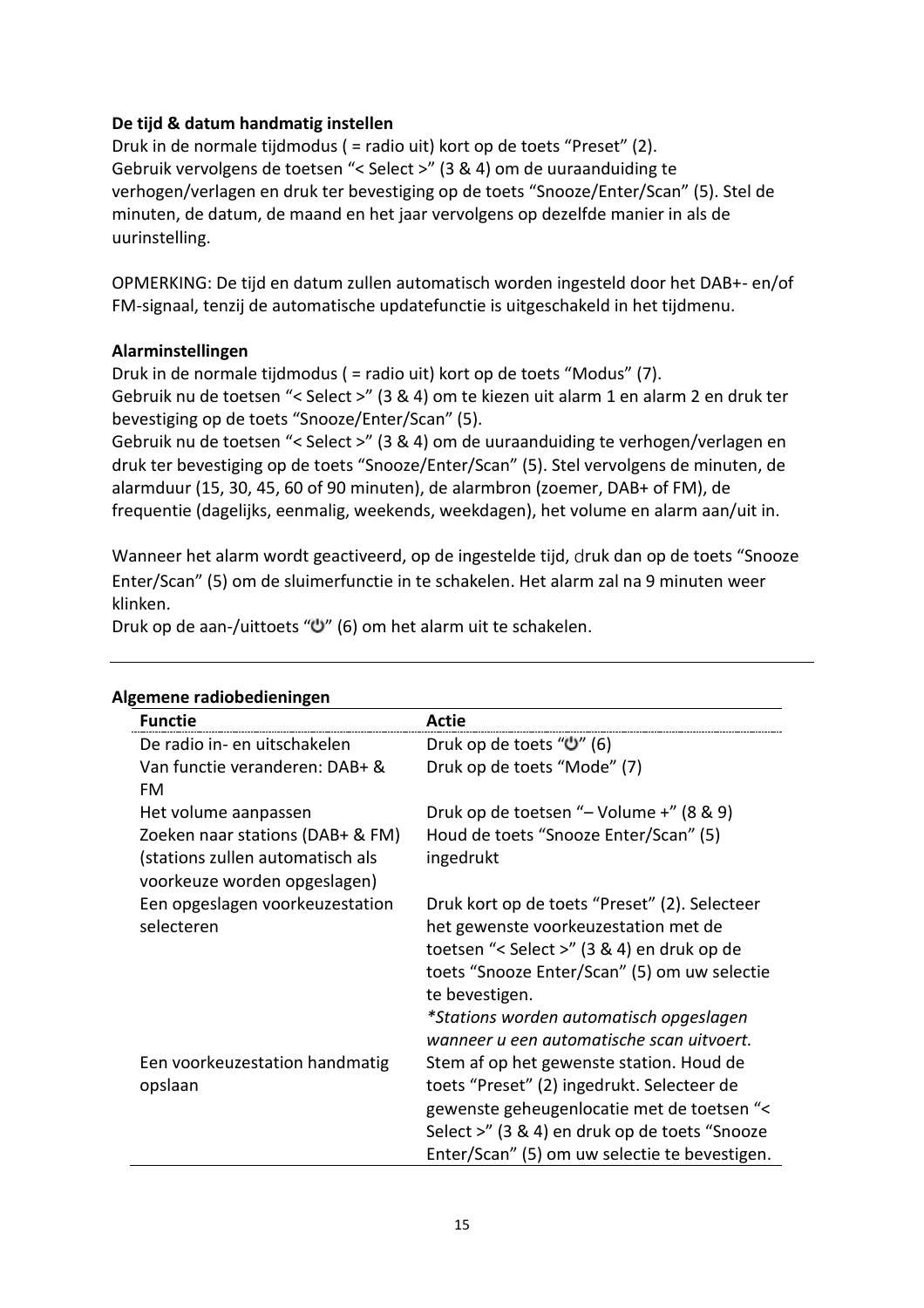### **Scherminformatie voor DAB+ en FM**

Zorg ervoor dat de radio is ingeschakeld.

Druk op de toets "MENU" (1) om de informatieweergave op het scherm te veranderen.

| DAB+-modus                     | <b>FM-modus</b>                       |
|--------------------------------|---------------------------------------|
| Scrollende tekst met           | Scrollende tekst met kanaalinformatie |
| kanaalinformatie               |                                       |
| Ontvangstsignaal               | Radio Data-systeem                    |
| Het type inhoud zoals Sport of | FM-frequentie                         |
| Popmuziek.                     |                                       |
| DAB+-stationsnaam              | Stereo of mono                        |
| DAB+-frequentie                | Tijd                                  |
| Signaalfout                    | Datum                                 |
| Geluidskwaliteit               |                                       |
| Tijd                           |                                       |
| Datum                          |                                       |

## **DAB+-MENU**

Houd in de DAB-modus de toets "MENU" (1) ingedrukt

#### **Specifieke menu-opties in DAB+-modus**

- a. "Volledige scan"
- b. "Handmatig afstemmen"
- c. "DRC"\* uit, hoog, laag
- d. "Inkorten"\*\* Ja of Nee
- e. "TA"\*\*\* Aan of Uit

Gebruik de toetsen "< Select >" (3 & 4) om de opties te doorlopen en druk op de toets "Snooze Enter/Scan" (5) om te selecteren.

\* **DRC:** Dynamische bereikcompressie (DRC) of simpelweg compressie is een verwerkingsfunctie voor het audiosignaal die het volume van luidere geluiden verlaagt of stillere geluiden juist versterkt, waardoor het dynamische bereik van het audiosignaal dus wordt gereduceerd of gecomprimeerd

\*\* **Inkorten:** is een functie in de meeste digitale radio's die stations verwijdert die niet langer worden uitgezonden of van frequentie zijn veranderd. Deze worden meestal gemarkeerd met '?'

\*\*\***TA:** Verkeersinformatie. Wanneer ingeschakeld, dan zal de radio op het kanaal met verkeersinformatie schakelen zodra deze het TA-signaal ontvangt. Wanneer de verkeersinformatie eindigt, dan zal de radio weer terugkeren naar het laatst beluisterde kanaal.

## **Opmerking:**

**Om de radio ontvangst te verbeteren, dient u de uitschuifbare antenne uit te trekken en van positie te veranderen.**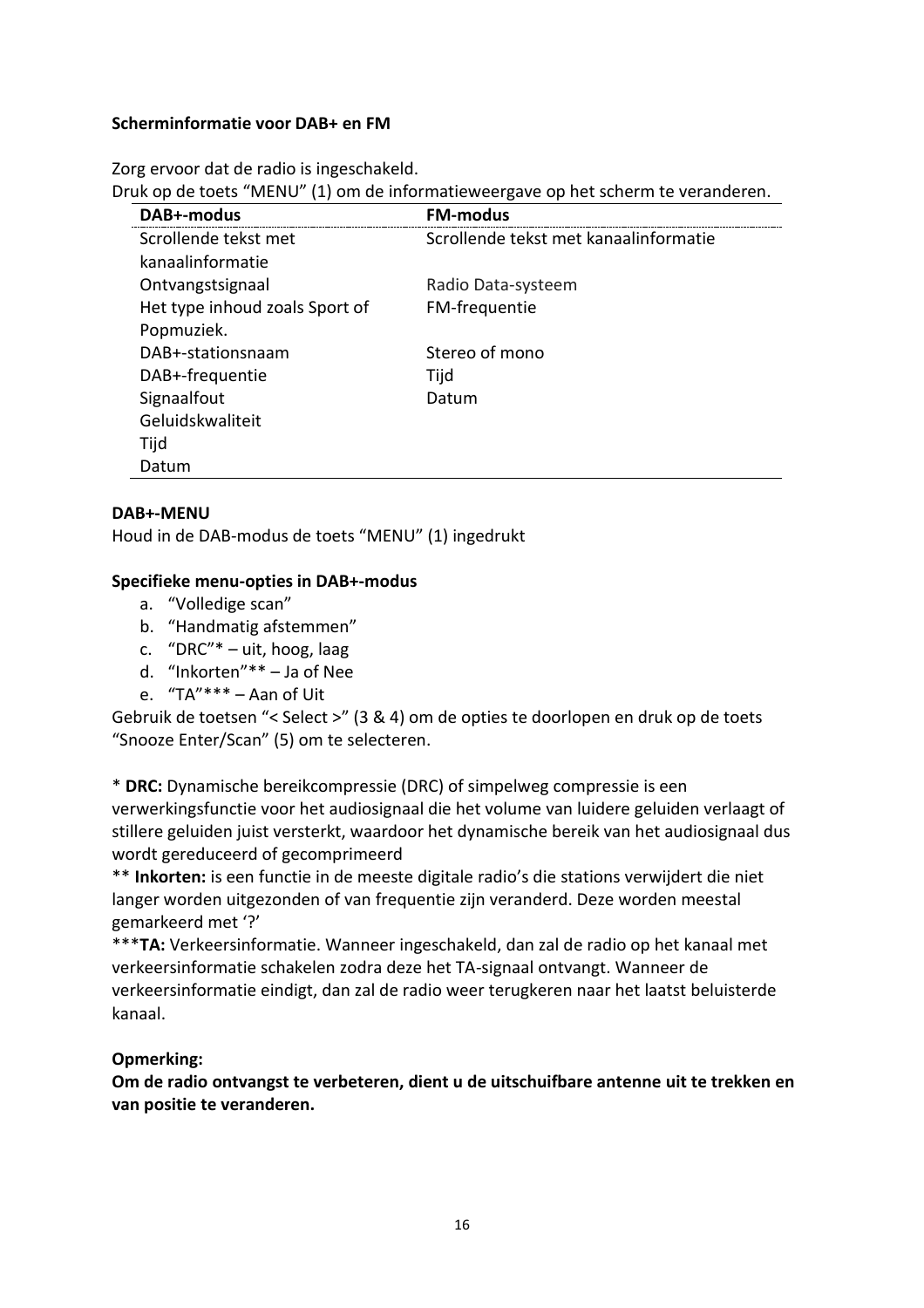## **FM-MENU**

Houd in de FM-modus de toets "MENU" (1) ingedrukt

## **Specifieke menu-opties in FM-modus**

- a. "**Scaninstelling**": Hoe de radio naar radiostations zoekt
	- 1. Alle stations
	- 2. Krachtige stations
- b. "**Audio-instelling**"
	- 1. Stereo toegestaan
	- 2. Geforceerd mono

## **Algemene instellingen**

- a. "**Systeem**"
- i. "**Slaap**" uit, 15, 30, 45, 60, 90 (minuten)
- ii. "**Alarm**" *(zie Alarminstellingen hierboven)*
- iii. "**Tijd**"

"Tijd/datum instellen" (*zie ook paragraaf* "**De tijd & datum handmatig instellen**")

- 1. "**Automatische update**"
	- a. Update via alle
	- b. Update via DAB+
	- c. Update via FM
	- d. Geen update
- 2. "**12/24 uur instellen**" AM/PM of 24-uurs formaat instellen
- 3. "**Datumformaat instellen**" DD MM JJJJ, MM DD JJJJ
- 4. "**Achtergrondlicht"**
	- a. "Time-out" 10, 20, 30, 45, 60, 90, 120, 180 (seconden), Aan
	- b. "Inschakelniveau" Hoog, gemiddeld, laag
	- c. "Dimniveau" Hoog, gemiddeld, laag
- 5. "**Taal**" English, Deutsch, Italiano, Francais, Nederlands, Espanol, Dansk,
- 6. "**Fabrieksreset**"
- 7. "**SW-versie**"

#### **Opmerking:**

**Om de radioontvangst te verbeteren, dient u de uitschuifbare antenne te verlengen en van positie te veranderen.**

#### **Luisteren via een hoofdtelefoon**

Sluit een hoofdtelefoon aan op de hoofdtelefoonuitgang (11) op de achterzijde van het apparaat. (Hoofdtelefoon niet inbegrepen). Het volumeniveau van de hoofdtelefoon kan worden geregeld met de volumetoetsen (8 & 9)

## **Technische specificaties**

Adapteringang 100-240 V~50/60 Hz Wekkeringang DC 5 V/1 A Aansluitingen: 5 VDC, 3,5 mm hoofdtelefoonuitgang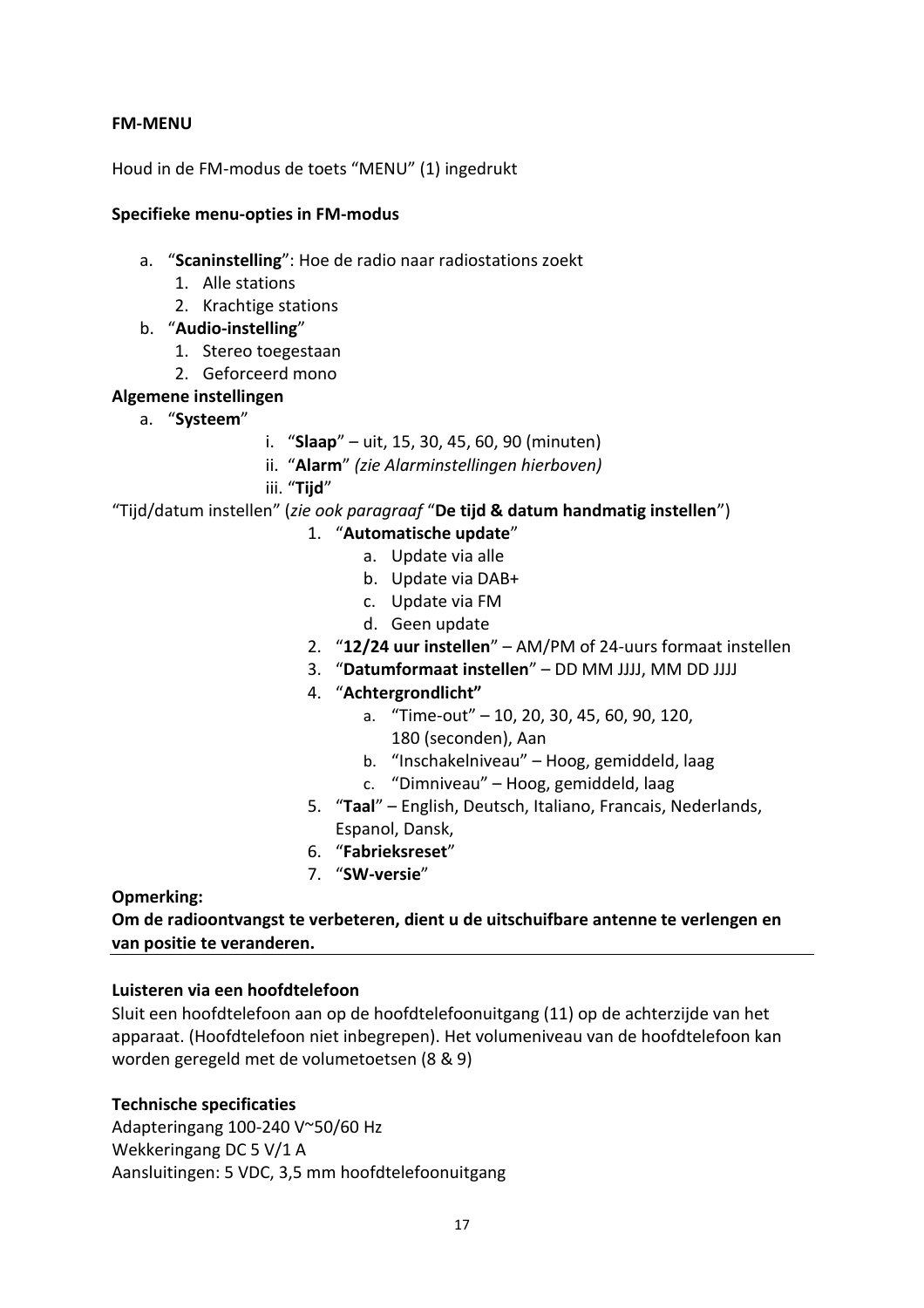Stroomverbruik 5 W (max.) Stroomverbruik (stand-by) <1 W Bedrijfstemperatuur 0°C-35°C Gebruikspositie Horizontaal Afmetingen van apparaat 150 x 120 x 50 mm (BxDxH) Gewicht 270 g

## **Voedingsadapter: (Alleen voor EU)**

Fabrikant: DongGuan Obelieve Electronic Co., Ltd Modelnummer: OBL-0501000E Gebruik uitsluitend de originele AC-adapter Gebruik uitsluitend de voeding vermeld in deze gebruiksaanwijzingen.

| Informatie                            | Waarde en precisie  |
|---------------------------------------|---------------------|
| Naam of handelsmerk van de fabrikant, | DongGuan Obelieve   |
| handelsregistratie en adres           | Electronic Co., Ltd |
| Modelaanduiding                       | OBL-0501000E        |
| Ingangsspanning                       | AC 100-240V         |
| Ingangsfrequentie AC                  | 50/60 Hz            |
| Uitgangsspanning                      | 5,0V                |
| Uitgangsstroom                        | 1,0A                |
| Uitgang                               | 5,0W                |
| Gemiddelde actieve efficiëntie        | 74,1%               |
| Efficiëntie bij lage belasting (10%)  | 74,1%               |
| Verbruik onbelast vermogen            | 0,06W               |

#### **Garantie**

Lenco biedt service en garantie aan overeenkomstig met de Europese wetgeving. Dit houdt in dat u in het geval van reparaties (zowel tijdens als na de garantieperiode) contact moet opnemen met uw lokale handelaar.

Belangrijke opmerking: Het is niet mogelijk om producten die moeten worden gerepareerd rechtstreeks naar Lenco te sturen.

Belangrijke opmerking: De garantie verloopt als een onofficieel servicecenter het apparaat op wat voor manier dan ook heeft geopend, of er toegang toe heeft gekregen.

Het apparaat is niet geschikt voor professioneel gebruik. In het geval van professioneel gebruik worden alle garantieverplichtingen van de fabrikant nietig verklaard.

#### **Disclaimer**

Er worden regelmatig updates in de firmware en/of hardwarecomponenten gemaakt. Daardoor kunnen gedeelten van de instructie, de specificaties en afbeeldingen in deze documentatie enigszins verschillen van uw eigen situatie. Alle onderwerpen die staan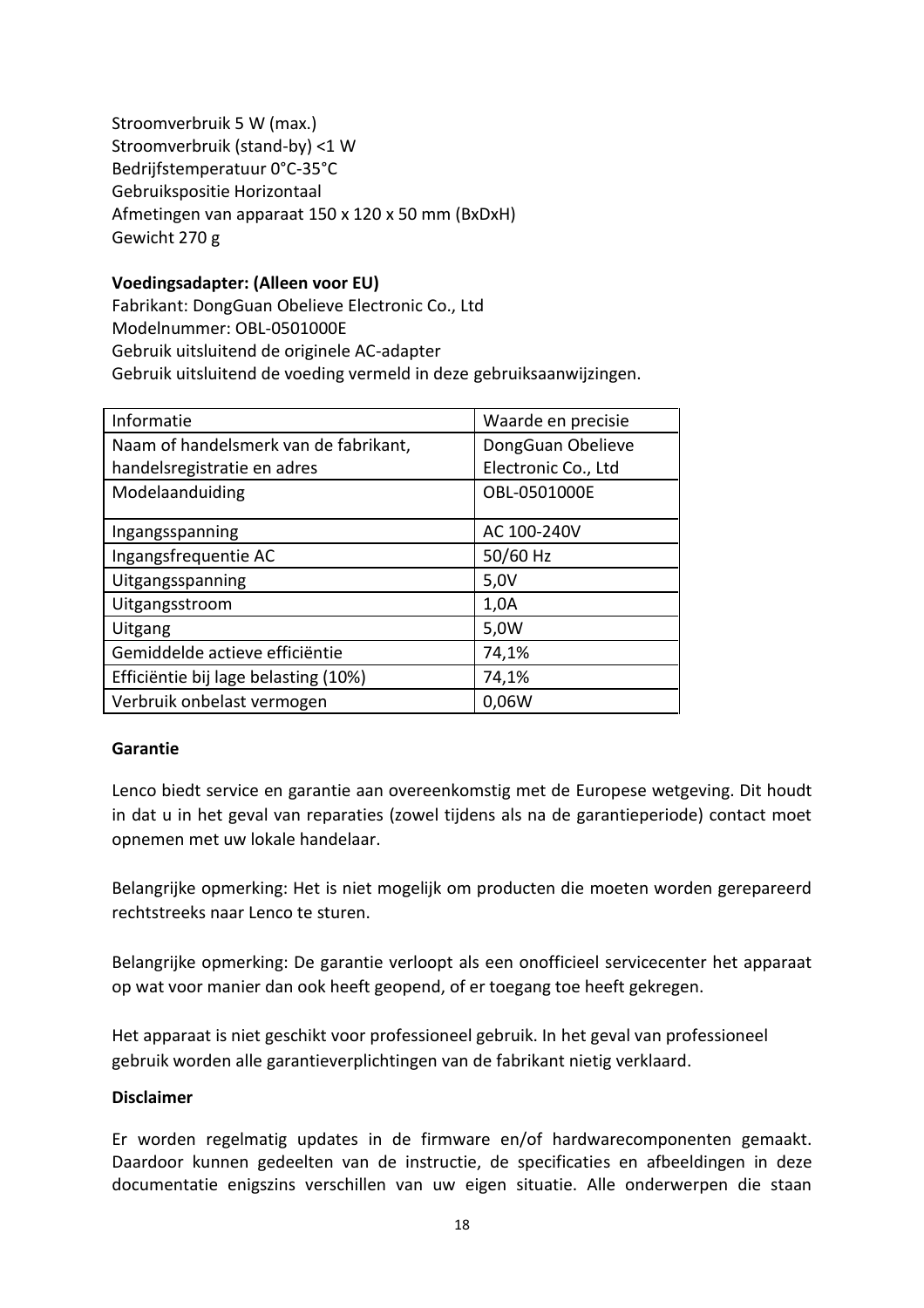beschreven in deze handleiding zijn bedoeld als illustratie en zijn niet van toepassing op specifieke situaties. Aan de beschrijving in dit document kunnen geen rechten worden ontleend.

## **Afvoer van het oude apparaat**



Dit symbool geeft aan dat het betreffende elektrische product of de accu/batterij niet mag worden verwijderd als algemeen huishoudelijk afval in Europa. Zorg voor een juiste afvalverwerking door het product en de accu/batterij in overeenstemming met alle van toepassing zijnde lokale wetten voor het verwijderen van elektrische apparatuur of accu's/batterijen te verwijderen. Als u dit doet, helpt u de natuurlijke bronnen te behouden en de standaard van milieubescherming te verbeteren bij de behandeling en verwijdering van elektrisch afval (Afgedankte Elektrische en

Elektronische Apparatuur).

## **CE-markering**

Lenco Benelux B.V., Thermiekstraat 1a, 6361 HB Nuth, Nederland, verklaart hierbij dat dit product voldoet aan de vereisten van de essentiële EU-richtlijnen. De verklaring van conformiteit kan worden aangevraagd via

[techdoc@commaxxgroup.com](mailto:techdoc@commaxxgroup.com)



#### **Service**

Bezoek voor meer informatie en helpdeskondersteunin[g www.lenco.com](http://www.lenco.com/) Lenco Benelux BV, Thermiekstraat 1a, 6361 HB, Nederland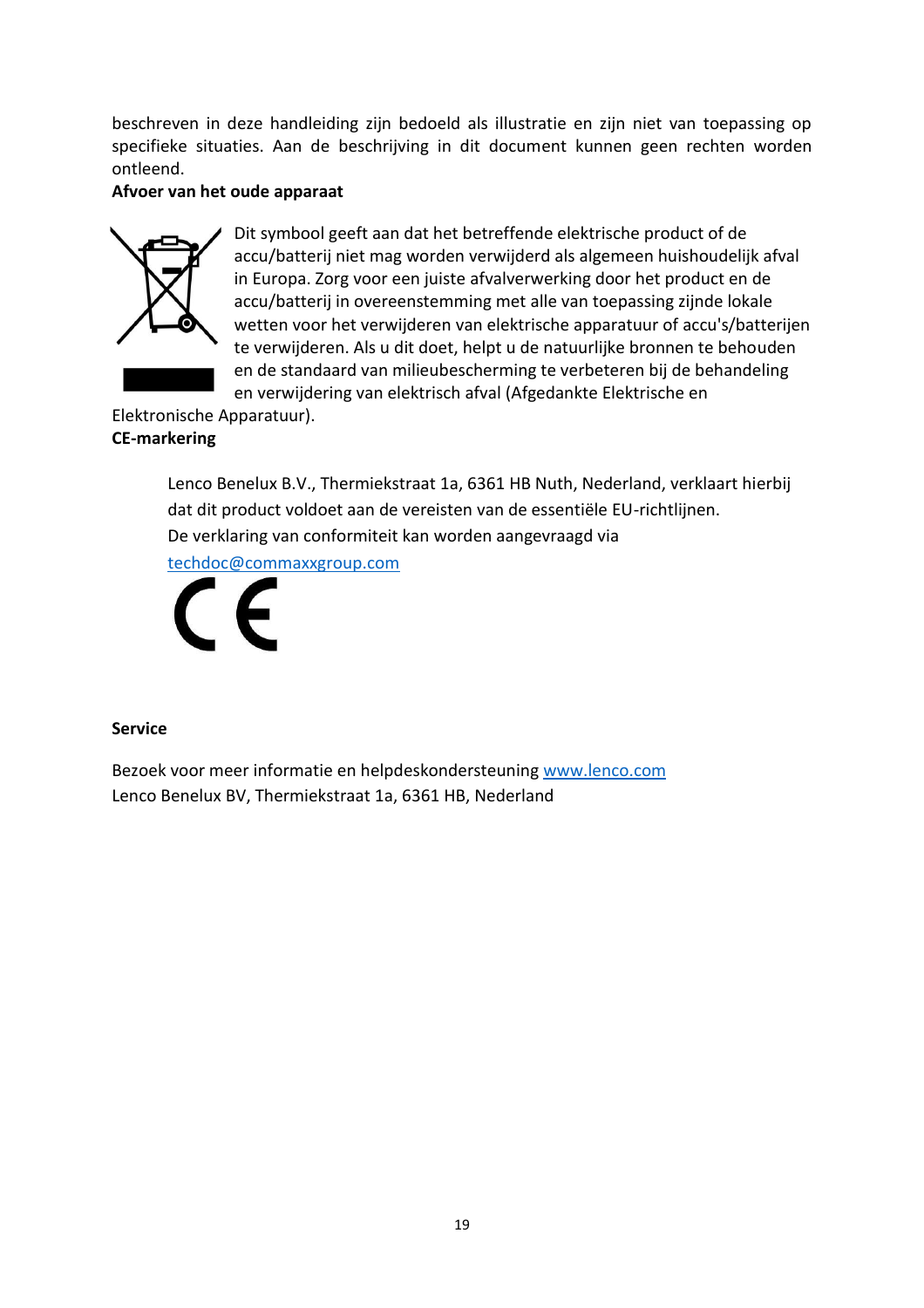# <span id="page-19-0"></span>**Deutsch CR-605**

#### **ACHTUNG:**

Eine andere als die hier beschriebene Bedienung, Einstellung oder Verwendung der Funktionen kann zu gefährlicher Strahlenbelastung führen.

# **VORSICHTSMASSNAHMEN VOR DER BENUTZUNG**

# **BEFOLGEN SIE IMMER FOLGENDE ANWEISUNGEN:**<br>1 **Blockieren o**

- 1. Blockieren oder bedecken Sie keine Lüftungsöffnungen. Wenn Sie das Gerät auf ein Regal stellen, lassen Sie um das gesamte Gerät 5 cm (2") freien Platz.
- 2. Stellen Sie das Gerät entsprechend den Anweisungen der mitgelieferten Bedienungsanleitung auf.
- 3. Halten Sie das Gerät von Hitzequellen wie Radiatoren, Heizern, Öfen, Kerzen oder anderen hitzeerzeugenden Produkten oder offenen Flammen fern. Das Gerät darf nur bei gemäßigtem Klima verwendet werden. Sehr kalte oder heiße Umgebungen sind zu vermeiden. Der Betriebstemperaturbereich liegt zwischen 0 °C und 35 °C.
- 4. Meiden Sie bei der Nutzung des Produkts die Nähe starker Magnetfelder.
- 5. Elektrostatische Entladungen können die normale Verwendung von diesem Gerät stören. Sollte dies geschehen, führen Sie einfach einen Reset aus und starten Sie dann das Gerät entsprechend den Anweisungen dieser Bedienungsanleitung neu. Gehen Sie besonders bei Datenübertragungen mit dem Gerät vorsichtig um und führen Sie diese nur in einer antielektrostatischen Umgebung aus.
- 6. Warnung! Niemals Gegenstände durch die Lüftungsschlitze oder Öffnungen in das Gerät stecken. In diesem Gerät fließt Hochspannung und das Hineinstecken von Gegenständen kann zu elektrischem Schock und/oder Kurzschluss interner elektrischer Bauteile führen. Aus dem gleichen Grund kein Wasser oder Flüssigkeiten in das Gerät geben.
- 7. Benutzen Sie das Gerät nicht in nasser oder feuchter Umgebung wie

Bad, Dampfküche oder in der Nähe von Schwimmbecken.

- 8. Das Gerät darf weder Tropf- noch Spritzwasser ausgesetzt werden und es dürfen keine mit Flüssigkeit gefüllten Behälter wie z.B. Vasen auf das Gerät oder in der Nähe des Gerätes gestellt werden.
- 9. Benutzen Sie das Gerät nicht bei Kondensationsgefahr. Wenn Sie das Gerät in einem warmen feuchten Raum benutzen, dann können sich im Inneren des Geräts Wassertropfen oder Kondensationen bilden und zu Fehlfunktionen des Geräts führen. Schalten Sie in diesem Fall das Gerät für 1 – 2 Stunden aus, bevor Sie es erneut einschalten: Das Gerät sollte vollständig getrocknet sein, wenn Sie es wieder einschalten.
- 10. Obwohl dieses Gerät unter größter Sorgfalt und vor Auslieferung mehrmals überprüft wurde, können trotzdem wie bei jedem anderen elektrischen Gerät auch Probleme auftauchen. Trennen Sie das Gerät im Falle einer Rauchentwicklung, starker Hitzeentwicklung oder jeden anderen unnatürlichen Erscheinung sofort vom Netz.
- 11. Dieses Gerät ist durch eine Stromquelle wie auf dem Typenschild angegeben zu betreiben. Halten Sie bei Unsicherheiten über die Art Ihrer Stromversorgung in Ihrer Wohnung Rücksprache mit Ihrem Händler oder Ihrer Stromzuliefererfirma.
- 12. Halten Sie es von Haustieren fern. Einige Nagetiere lieben es, an Netzkabeln zu nagen.
- 13. Benutzen Sie für die Reinigung ein weiches und trockenes Tuch. Benutzen Sie niemals Lösungsmittel oder Flüssigkeiten auf Ölbasis. Benutzen Sie zum Entfernen hartnäckiger Flecken ein feuchtes Tuch mit mildem Reinigungsmittel.
- 14. Der Hersteller haftet nicht für Schäden oder Verluste durch Fehlfunktion, Zweckentfremdung oder Modifikation des Geräts oder durch Wechseln der Batterien.
- 15. Unterbrechen Sie die Verbindung nicht während einer Formatierung oder einer Datenübertragung. Bei Unterbrechung drohen Datenverlust und Datenbeschädigung.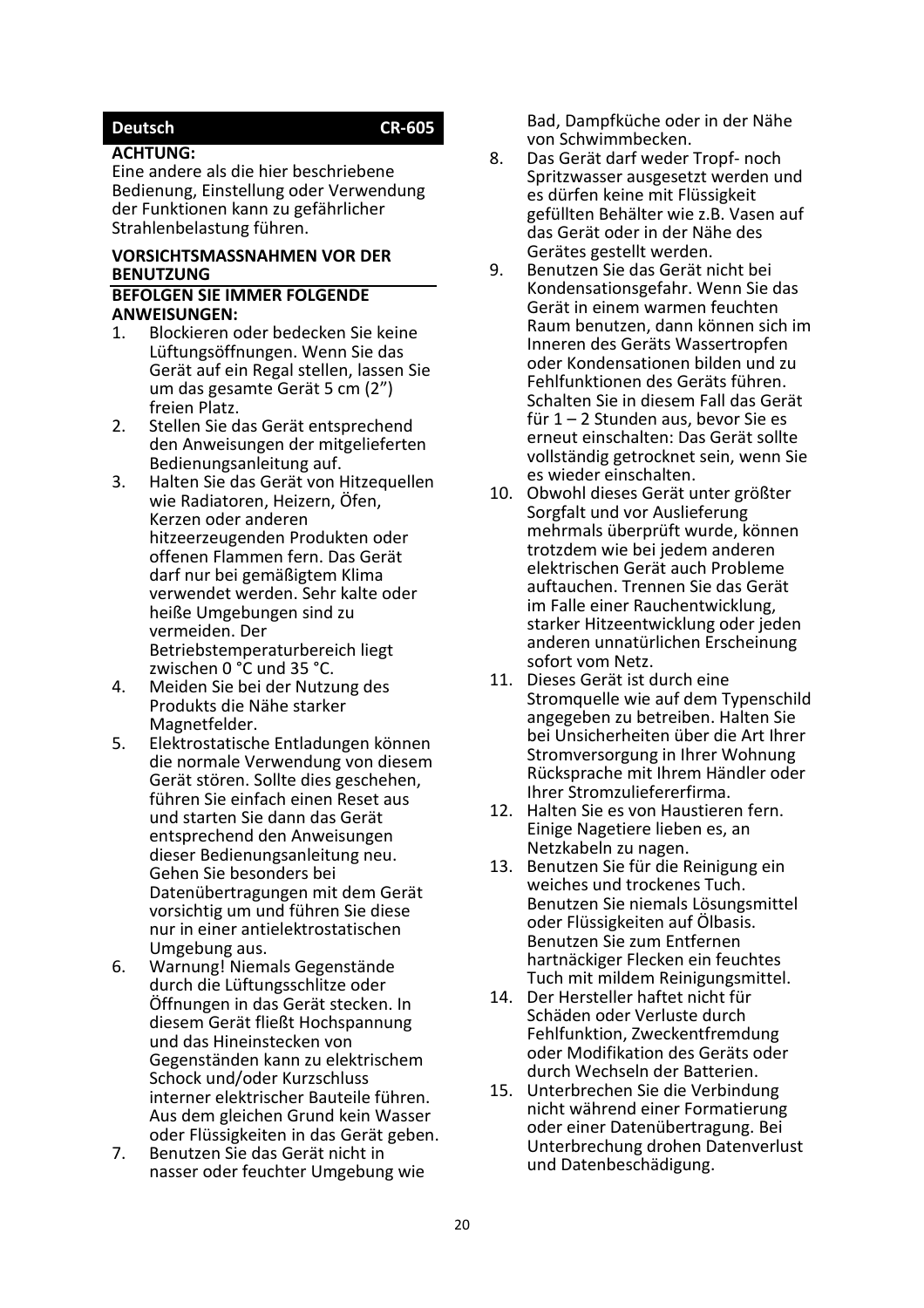- 16. Wenn das Gerät eine USB-Wiedergabefunktion besitzt, dann stecken Sie den USB-Stick direkt in das Gerät. Verwenden Sie kein USB-Verlängerungskabel, weil die erhöhte Störungsanfälligkeit zu Datenverlust führen könnte.
- 17. Das Typenschild befindet sich an der Unter- oder Rückseite des Geräts.
- 18. Dieses Gerät ist nicht zur Benutzung durch Personen (einschließlich Kinder) mit physischen, sensorischen oder mentalen Beeinträchtigungen oder ohne ausreichender Erfahrung vorgesehen, es sei denn, sie werden durch eine verantwortliche Person beaufsichtigt oder wurden in die ordnungsgemäße Bedienung des Gerätes durch eine für ihre Sicherheit verantwortliche Person eingewiesen.
- 19. Dieses Produkt ist nur für den nichtprofessionellen Gebrauch und nicht für gewerbliche oder industrielle Zwecke bestimmt.
- 20. Stellen Sie sicher, dass das Gerät in einer stabilen Position aufgestellt ist. Schäden aufgrund Verwendung dieses Produkts in einer instabilen Position, Vibrationen, Stöße oder Nichtbeachtung der anderen in dieser Bedienungsanleitung enthaltenen Warnungen und Sicherheitshinweise werden nicht durch die Garantie abgedeckt.
- 21. Entfernen Sie niemals das Gehäuse dieses Produkts.
- 22. Stellen Sie das Produkt niemals auf andere elektrische Geräte.
- 23. Halten Sie Kinder von den Plastiktüten fern.
- 24. Benutzen Sie nur vom Hersteller spezifizierte Erweiterungen/Zubehörteile.
- 25. Lassen Sie alle Eingriffe von qualifiziertem Servicepersonal ausführen. Eingriffe werden notwendig, wenn das Gerät auf irgendeine Weise wie beispielsweise am Netzkabel oder am Netzstecker beschädigt wurde, Flüssigkeit in das Gerät eingedrungen ist, Gegenstände in das Gerät gefallen sind, das Gerät Regen oder Feuchtigkeit ausgesetzt war, es heruntergefallen ist oder nicht ordnungsgemäß funktioniert.
- 26. Langes Hören lauter Töne aus einem Musikgerät kann zum zeitweiligen oder permanenten Hörverlust führen.
- 27. Wenn zum Lieferumfang des Produkts ein Netzkabel oder ein Netzadapter gehört:
	- ⚫ Wenn irgendwelche Probleme auftreten, dann ziehen Sie den Netzstecker aus der Netzsteckdose und setzen Sie sich anschließend mit einer qualifizierten Fachkraft in Verbindung.
	- Treten Sie nicht auf das Netzteil und klemmen Sie es auch nicht ein. Geben Sie besonders im näheren Bereich des Steckers und der Stelle acht, wo das Kabel aus dem Gerät herausgeführt wird. Stellen Sie keine schweren Gegenstände auf das Netzteil, weil es dadurch beschädigt werden könnte. Halten Sie das gesamte Gerät außerhalb der Reichweite von Kindern! Durch Spielen mit dem Netzkabel können sie sich ernsthafte Verletzungen zuziehen.
	- ⚫ Trennen Sie das Gerät während eines Gewitters oder bei längerer Nichtbenutzung vom Netz.
	- ⚫ Die Wandsteckdose muss sich in der Nähe des Geräts befinden und einfach zu erreichen sein.
	- ⚫ Steckdosen und Verlängerungsleitungen nicht überlasten. Eine Überlastung kann zu Brandgefahr bzw. Stromschlag führen.
	- ⚫ Geräte der Schutzklasse 1 sind an eine Netzsteckdose mit Schutzleiter anzuschließen.
	- ⚫ Geräte der Schutzklasse 2 benötigen keinen Schutzleiteranschluss.
	- ⚫ Halten Sie den Netzstecker in der Hand, wenn Sie ihn aus der Netzsteckdose ziehen. Ziehen Sie ihn nicht durch Zerren am Kabel heraus. Das kann zu einem Kurzschluss führen.
	- ⚫ Verwenden Sie weder ein beschädigtes Netzkabel noch einen beschädigten Stecker oder eine lockere Steckdose. Es besteht Brand- und Stromschlaggefahr.
- 28. Wenn das Produkt mit einer Fernbedienung mit Batterien/Knopfzellen geliefert wird oder das Produkt eine derartige Fernbedienung umfasst: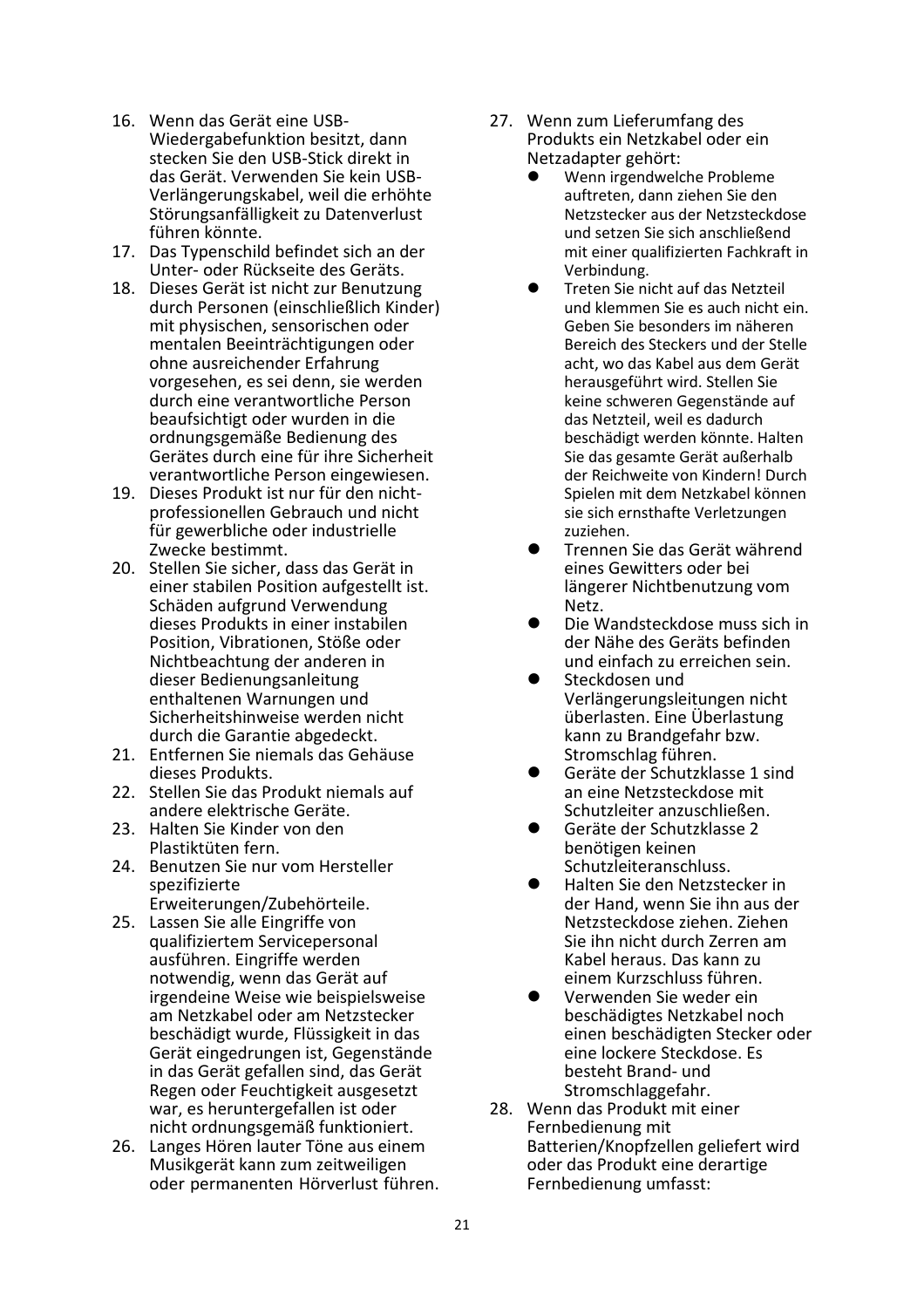#### Warnung:

- ⚫ "Die Batterie nicht einnehmen, er besteht Verätzungsgefahr".
- ⚫ [Die mit diesem Produkt mitgelieferte Fernbedienung] enthält eine Knopfbatterie. Das Verschlucken der Batterie kann innerhalb von nur 2 Stunden zu schwersten inneren Verbrennungen mit Todesfolge führen.
- ⚫ Halten Sie neue und gebrauchte Batterien von Kindern fern.
- ⚫ Verwenden Sie dieses Produkt nicht weiter und halten Sie es von Kindern fern, wenn das Batteriefach nicht sicher schließt.
- ⚫ Suchen Sie umgehend ärztliche Hilfe auf, wenn Sie vermuten, dass Batterien verschluckt oder in Körperöffnungen eingeführt wurden.
- 29. Warnhinweise bzgl. der Verwendung von Batterien:<br>• Fs h
	- ⚫ Es besteht Explosionsgefahr, wenn die Batterien nicht korrekt eingelegt werden. Nur mit Batterien des gleichen oder entsprechenden Typs ersetzen.
	- ⚫ Die Batterie darf während der Benutzung, Aufbewahrung oder des Transports weder sehr hohen oder sehr niedrigen Temperaturen noch niedrigem Luftdruck in großen Höhenlagen ausgesetzt werden.
	- ⚫ Die Ersetzung der Batterie mit einem falschen Batterietyp kann zum Explodieren der Batterie oder dem Auslaufen von entflammbarem Gas oder entflammbarer Flüssigkeit aus der Batterie führen.
	- ⚫ Die Entsorgung der Batterie in Feuer oder einem heißen Ofen oder das mechanische Zerkleinern oder Zerteilen der Batterie kann zu Explosionen führen.
	- ⚫ Das Verbleiben der Batterie in einer Umgebung mit sehr hohen Temperaturen kann zum Explodieren der Batterie oder dem Auslaufen von entflammbarem Gas oder entflammbarer Flüssigkeit führen.
	- ⚫ Eine einem sehr niedrigen Luftdruck ausgesetzte Batterie kann explodieren oder es kann aus

einer einem sehr niedrigen Luftdruck ausgesetzten Batterie entflammbares Gas oder entflammbare Flüssigkeit auslaufen.

⚫ Augenmerk ist auf den ökologischen Aspekt der Batterieentsorgung zu legen.

#### **ANSCHLUSS**

- Packen Sie alle Teile aus und entfernen Sie danach die Schutzmaterialien.
- Schließen Sie das Gerät nicht eher an das Netz an, bevor Sie die Netzspannung überprüft haben und alle anderen notwendigen Verbindungen hergestellt sind.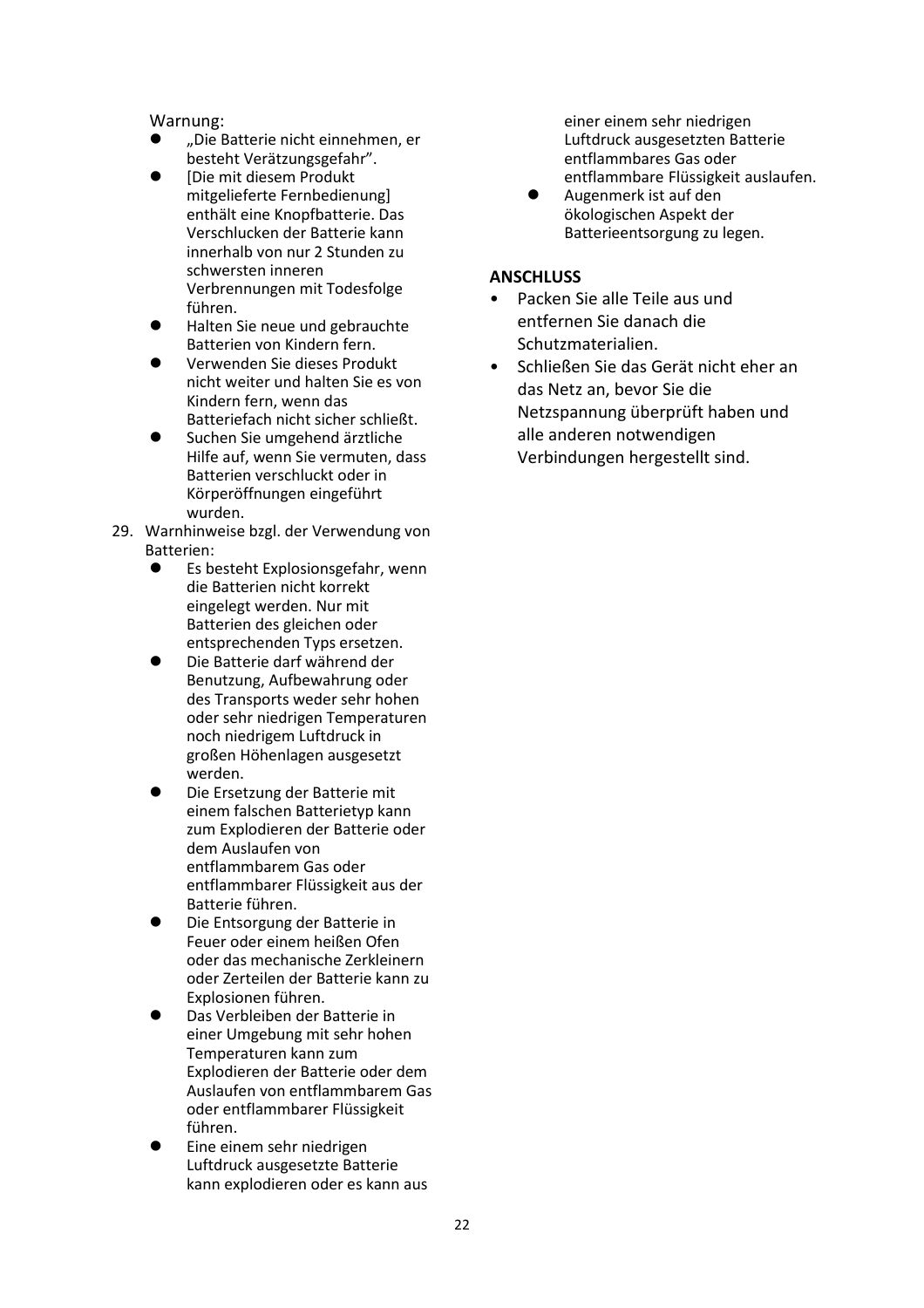#### **Zubehör:**

# **Bedienungsanleitung**



**Netzadapter**





- 1. "Menü"-Taste
- 2. "Speicherplatz"-Taste
- 3. "<-Auswahl"-Taste
- 4. ">-Auswahl"-Taste
- 5. "Schlummerfunktion Enter/Scannen"-Taste
- 6.  $\mathcal{W}$ "-Taste
- 7. "Modus"-Taste
- 8. "Lautstärke-"-Taste
- 9. "Lautstärke+"-Taste





#### ANSICHT VON HINTEN

- 10. Antenne *(für besseren Empfang herausziehen und ausrichten)*
- 11. Kopfhörerbuchse
- 12. "DC-Eingang" (hier einen *geeigneten Netzadapter anschließen)*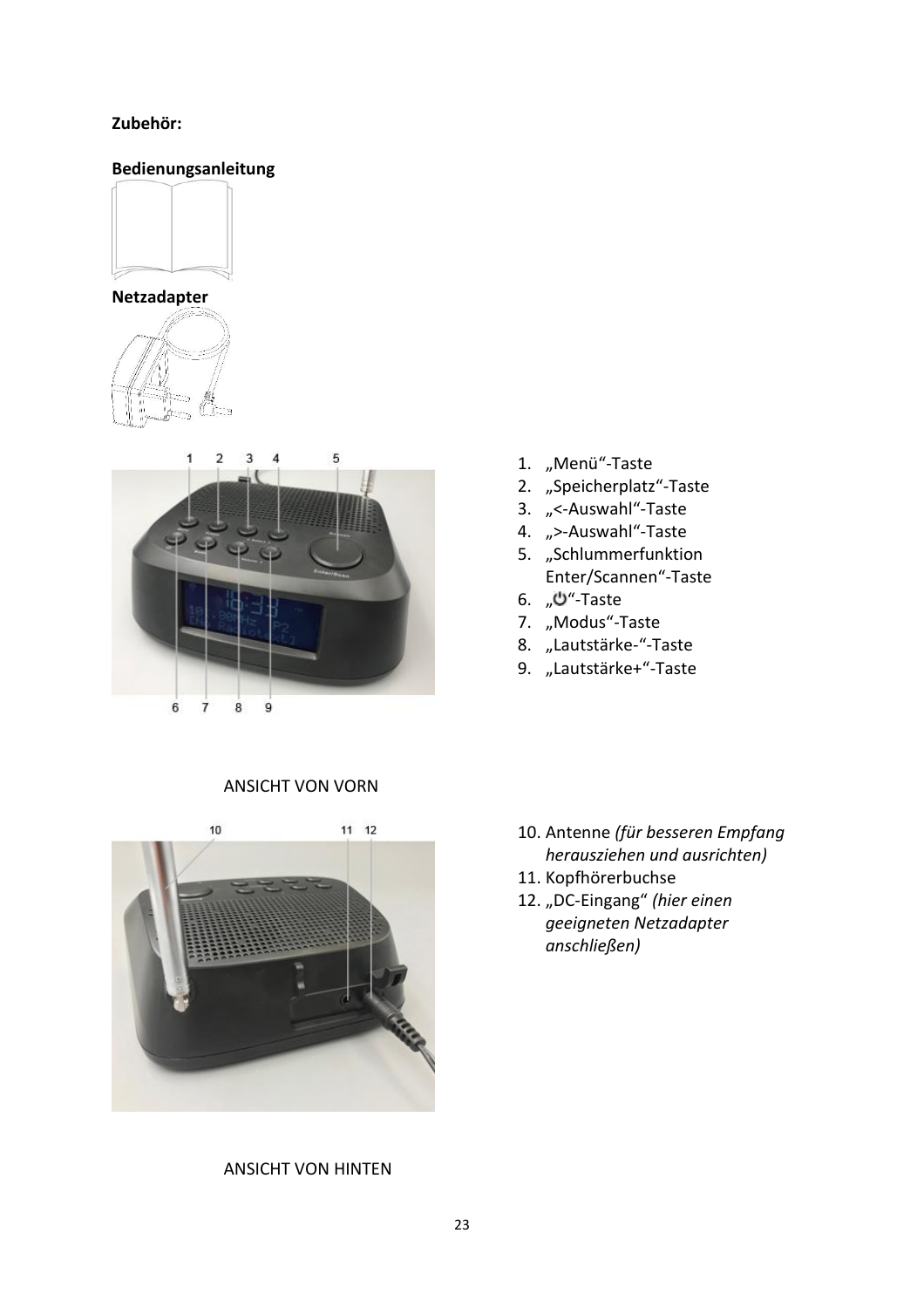## **Manuelle Einstellung von Datum und Uhrzeit**

Drücken Sie im normalen Uhrzeitanzeigemodus (= Radio ist ausgeschaltet) kurz die "Preset"-Taste (2).

Erhöhen/Verringern Sie mit Hilfe der "< Select > "-Tasten (3 und 4) die Stunden und bestätigen Sie diese anschließend mit der "Snooze Enter/Scan"-Taste (5). Stellen Sie anschließend auf dieselbe Weise die Minuten, den Tag, den Monat und das Jahr ein.

HINWEIS: Die Uhrzeit und das Datum wird automatisch durch das DAB+- und/oder FM-Signal eingestellt, es sei denn, im Uhrzeitmenü wurde die automatische Aktualisierung deaktiviert.

## **Weckrufeinstellungen**

Drücken Sie im normalen Uhrzeitanzeigemodus (= Radio ist ausgeschaltet) kurz die "Mode"-Taste (7).

Wählen Sie nun mit Hilfe der "< Select > "-Tasten (3 und 4) zwischen Alarm 1 (Weckruf 1) und Alarm 2 (Weckruf 2) aus und bestätigen Sie Ihre Auswahl mit der "Snooze Enter/Scan"-Taste (5).

Erhöhen/Verringern Sie anschließend mit Hilfe der "< Select >"-Tasten (3 und 4) die Stunden und bestätigen Sie diese mit der "Snooze Enter/Scan"-Taste (5). Stellen Sie anschließend die Minuten, die Weckrufdauer (15, 30, 45, 60 oder 90 Minuten), die Wecktonquelle (Summer, DAB+ oder FM), die Häufigkeit (Täglich, Einmal, Am Wochenende oder Wochentags), die Lautstärke und Weckruf ein/aus ein.

Wenn der Weckruf zur eingestellten Zeit ausgelöst wird, dann drücken Sie die "Snooze Enter/Scan"-Taste (5), um die Schlummerfunktion zu aktivieren. Der Weckruf wird daraufhin 9 Minuten später erneut ausgelöst.

Drücken Sie die Ein/Aus-Taste "Ü" (6), um den Weckruf auszuschalten.

| Zweck                                                                                    | <b>Vorgehensweise</b>                                                           |
|------------------------------------------------------------------------------------------|---------------------------------------------------------------------------------|
| Radio ein- und ausschalten                                                               | Drücken Sie die "Ü"-Taste (6)                                                   |
| Funktion ändern: DAB+ und FM                                                             | Drücken Sie die "Mode"-Taste (7)                                                |
| Lautstärke regeln                                                                        | Drücken Sie die "- Volume +"-Taste (8 und 9)                                    |
| Scannen nach Radiosendern (DAB+<br>und FM)(die Radiosender werden<br>automatisch auf den | Halten Sie die "Snooze Enter/Scan"-Taste (5)<br>gedrückt                        |
| Speicherplätzen gespeichert)                                                             |                                                                                 |
| Abruf eines gespeicherten                                                                | Drücken Sie die "Preset"-Taste (2) kurz.                                        |
| Radiosenders                                                                             | Wählen Sie mit Hilfe der "< Select >"-Tasten                                    |
|                                                                                          | (3 und 4) Ihren gewünschten Speicherplatz                                       |
|                                                                                          | aus und drücken Sie dann die "Snooze                                            |
|                                                                                          | Enter/Scan"-Taste (5), um Ihre Auswahl zu                                       |
|                                                                                          | bestätigen.                                                                     |
|                                                                                          | *Bei Ausführung eines automatischen Scans<br>werden die Radiosender automatisch |
|                                                                                          | gespeichert.                                                                    |

#### **Allgemeine Radiobedienung**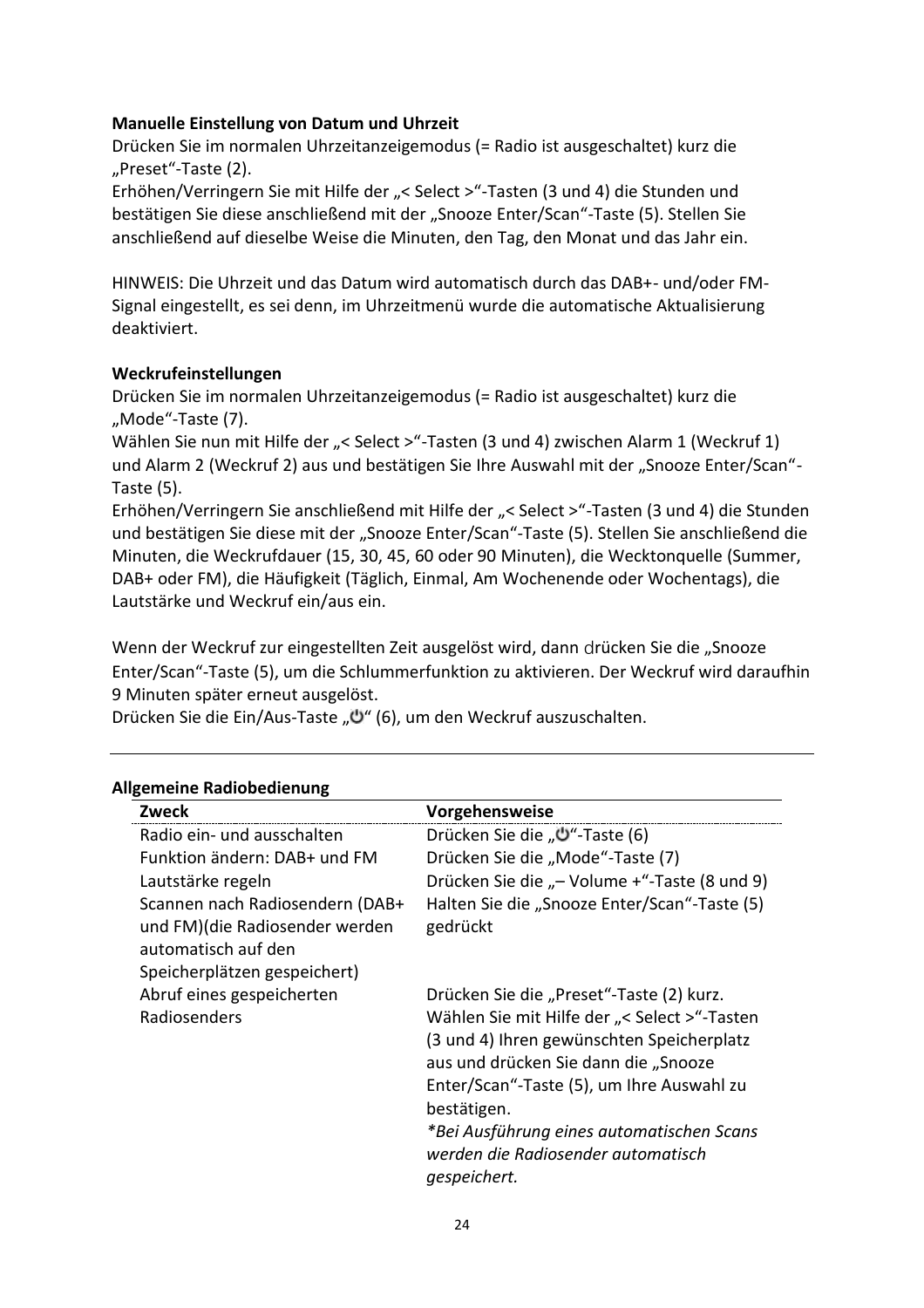| Manuelles Speichern auf einen<br>Speicherplatz | Stellen Sie Ihren gewünschten Radiosender<br>ein. Halten Sie die "Preset"-Taste (2)<br>gedrückt. Wählen Sie mit Hilfe der "< Select<br>>"-Tasten (3 und 4) Ihren gewünschten |
|------------------------------------------------|------------------------------------------------------------------------------------------------------------------------------------------------------------------------------|
|                                                | Speicherplatz aus und drücken Sie dann die                                                                                                                                   |
|                                                | "Snooze Enter/Scan"-Taste (5), um Ihre                                                                                                                                       |
|                                                | Auswahl zu bestätigen.                                                                                                                                                       |

#### **Anzeigen von DAB+- und FM-Informationen auf dem Display**

Vergewissern Sie sich, dass das Radio eingeschaltet ist. Drücken Sie die "MENU"-Taste (1), um die angezeigte Information zu ändern.

| DAB+-Modus                       | <b>FM-Modus</b>           |
|----------------------------------|---------------------------|
| Lauftext Kanalinformation        | Lauftext Kanalinformation |
| Signalstärke                     | Radiodatensystem          |
| Typ des Inhalts wie z. B. Sport, | FM-Frequenz               |
| Popmusik usw.                    |                           |
| Name des DAB+-Radiosenders       | Stereo oder Mono          |
| DAB+-Frequenz                    | Uhrzeit                   |
| Signalfehler                     | Datum                     |
| Klangqualität                    |                           |
| Uhrzeit                          |                           |
| Datum                            |                           |

#### **DAB+-Menü**

Halten Sie im DAB-Modus die "MENU"-Taste (1) gedrückt

#### **Spezielle Menüoptionen im DAB+-Modus**

- a. "Vollständiger Scan"
- b. "Manuelles Abstimmen"
- c. "DRC" Dynamikbereichkompression\* aus, stark, gering
- d. "Inaktive Sender"\*\* Ja oder Nein
- e. "TA"\*\*\* Ein oder Aus

Bewegen Sie sich mit den "< Select >"-Tasten (3 und 4) durch die Optionen und drücken Sie die "Snooze Enter/Scan"-Taste (5), um eine Option auszuwählen.

\* **DRC:** Die Dynamikbereichkompression (DRC) oder einfach Kompression ist ein Audiosignalverarbeitungsvorgang, bei dem der Lautstärkepegel lauter Klänge verringert oder der Lautstärkepegel leiser Klänge angehoben wird, indem der Dynamikbereich eines Audiosignals reduziert oder komprimiert wird.

\*\* **Inaktive Sender:** Inaktive Sender ist eine Funktion der meisten Digitalradios, die die Radiosender löscht, die entweder nicht mehr senden oder bei denen sich die Frequenz geändert hat. Derartige Radiosender sind meistens mit "?" gekennzeichnet.

\*\*\***TA:** Verkehrsdurchsage. Wenn die Verkehrsdurchsage aktiviert ist, dann wechselt das Radio zu einem Verkehrsinformationen sendenden Kanal, wenn es das TA-Signal empfängt.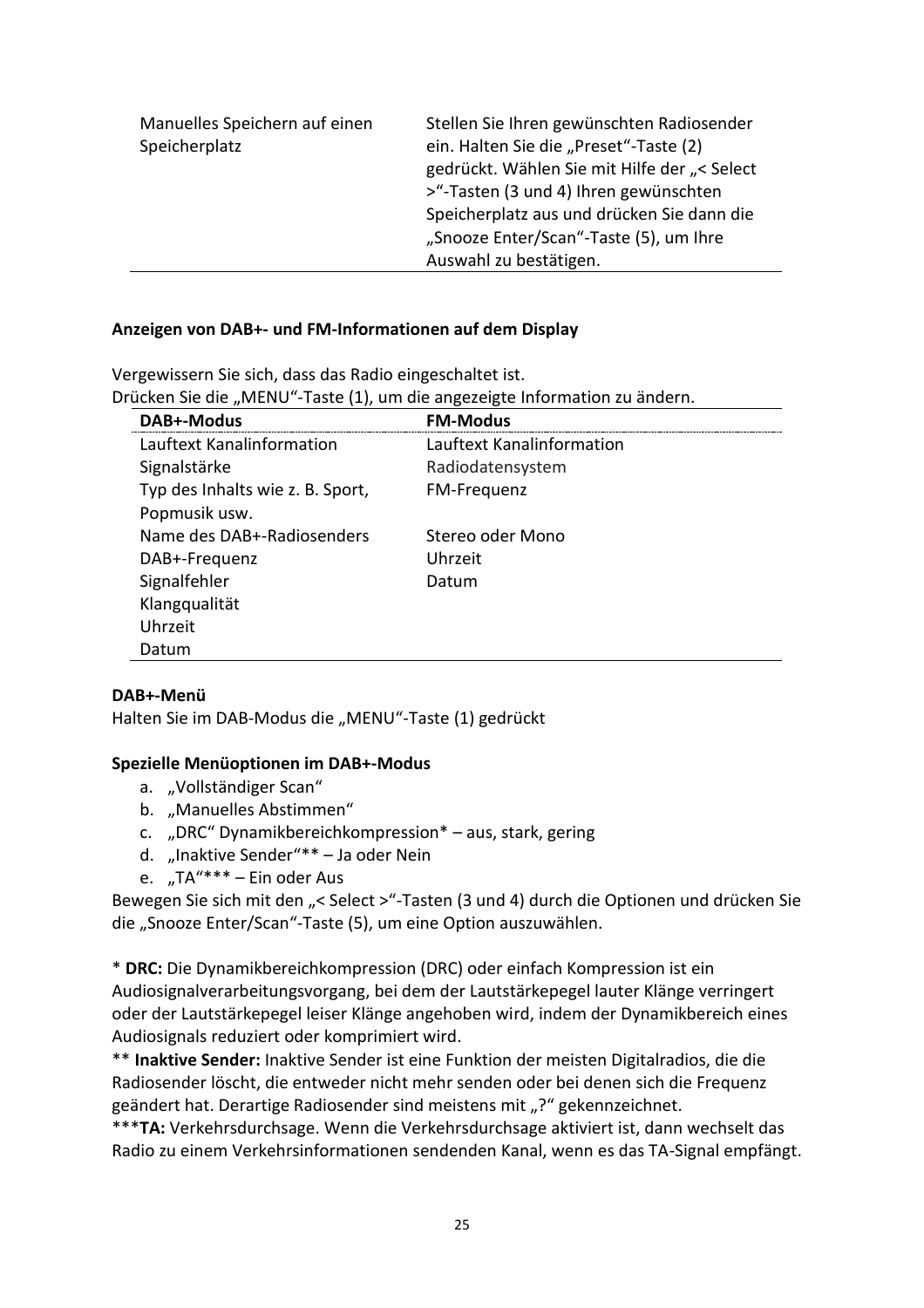Wenn die Verkehrsdurchsage beendet ist, dann wechselt das Radio zurück zu dem Kanal, den Sie vorher angehört haben.

## **Hinweis:**

**Ziehen Sie die Teleskopantenne heraus und ändern Sie ihre Ausrichtung, um den Radioempfang zu verbessern.**

## **FM-MENÜ**

Halten Sie im FM-Modus die "MENU"-Taste (1) gedrückt

## **Spezielle Menüoptionen im FM-Modus**

- a. "**Scaneinstellung**": Die Methode, mit der das Radio nach Radiosendern scannt
	- 1. Alle Radiosender
	- 2. Sender mit starkem Signal
- b. "**Audioeinstellung**"
	- 1. Stereo zulassen
	- 2. Mono erzwingen

## **Häufig benutzte Einstellungen**

- a. "System"
- i. "**Schlafmodus**" aus, 15, 30, 45, 60, 90 (Minuten)
- ii. "**Weckruf**" *(siehe vorstehenden Abschnitt Weckrufeinstellungen)*
- iii. "Uhrzeit"

"Datum/Uhrzeit einstellen" (siehe auch *vorstehenden Abschnitt* "**Manuelle Einstellung von Datum und Uhrzeit**")

## 1. "**Automatische Aktualisierung**"

- a. Aktualisierung über irgendeine Quelle
- b. Aktualisierung über DAB+
- c. Aktualisierung über FM
- d. Keine Aktualisierung
- 2. "**12/24-h-Anzeige einstellen**" AM/PM oder 24-h einstellen
- 3. "**Datumsformat einstellen**" TT MM JJJJ, MM TT JJJJ
- 4. "**Hintergrundbeleuchtung**"
	- a. "Zeitüberschreitung" 10, 20, 30, 45, 60, 90, 120, 180 (Sekunden), Ein
	- b. "Ungedimmte Helligkeit" Hoch, Mittel, Gering
	- c. "Gedimmte Helligkeit" Hoch, Mittel, Gering
- 5. "**Sprache**" English, Deutsch, Italiano, Francais, Nederlands, Espanol, Dansk.
- 6. "**Rücksetzen auf Werkseinstellung**"
- 7. "**Softwareversion**"

**Hinweis:**

**Ziehen Sie die Teleskopantenne heraus und ändern Sie ihre Ausrichtung, um den Radioempfang zu verbessern.**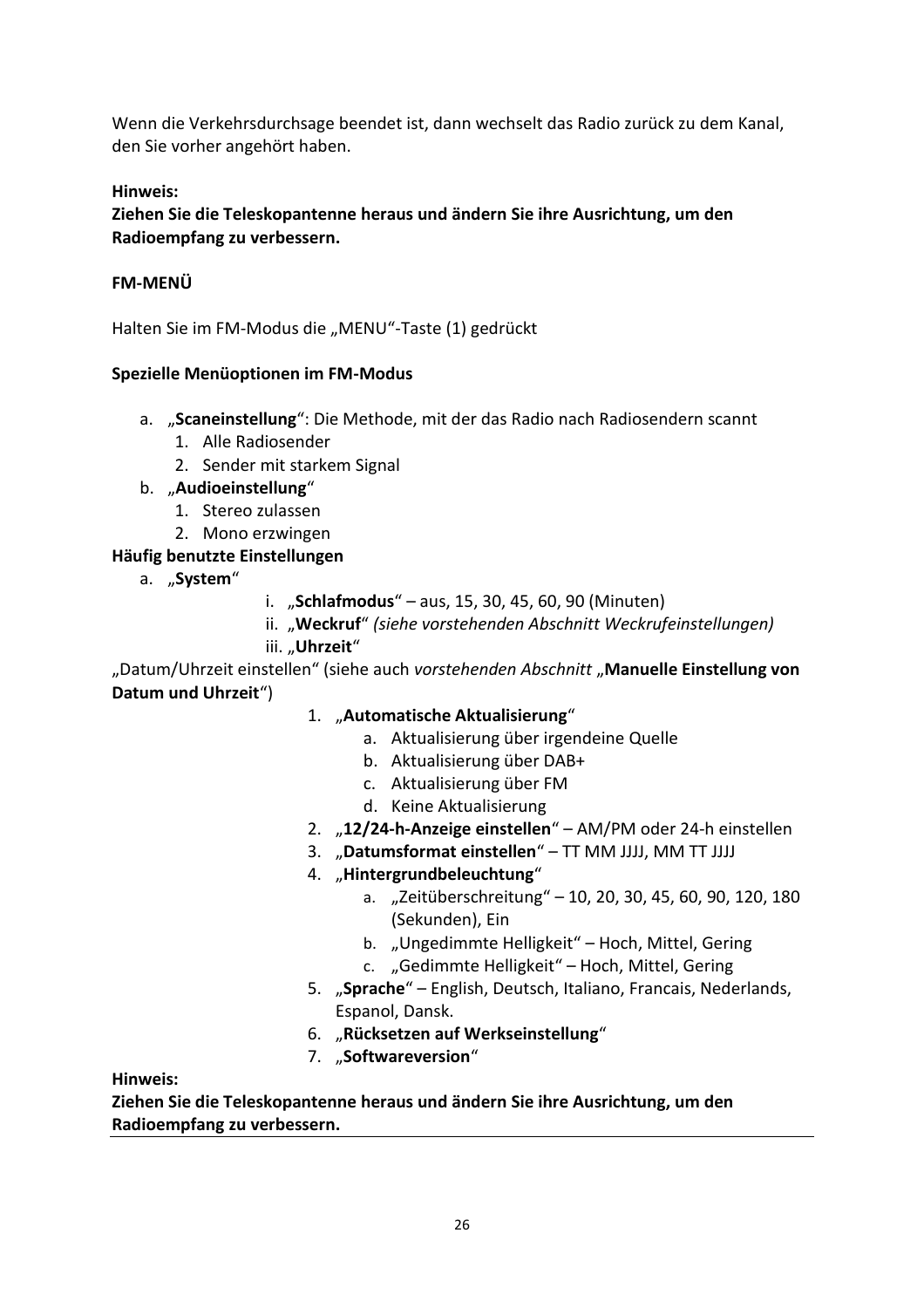## **Hören über einen Kopfhörer**

Schließen Sie den Kopfhörer an der Kopfhörerbuchse (11) auf der Geräterückseite an. (Kopfhörer nicht im Lieferumfang enthalten). Sie können den Lautstärkepegel der Kopfhörer über die Lautstärketasten (8 und 9) regeln

## **Technische Daten**

Netzadaptereingang: 100 – 240 V~, 50/60 Hz Radioweckereingang: 5 V⎓/1 A Anschlüsse: 5 V⎓, 3,5-mm-Kopfhörerausgang Leistungsaufnahme: 5 W (max.) Leistungsaufnahme (Standby): <1 W Betriebstemperatur: 0 °C – 35 °C Betriebsposition: Horizontal Geräteabmessung: 150 x 120 x 50 mm (B x T x H) Gewicht: 270 g

## **Netzadapter: (Nur für EU)**

Hersteller: DongGuan Obelieve Electronic Co., Ltd Modellnummer: OBL-0501000E Benutzen Sie nur den original mitgelieferten Netzadapter Benutzen Sie nur den in dieser Bedienungsanleitung angegebenen Netzadapter.

| Informationen                               | Wert und Genauigkeit |
|---------------------------------------------|----------------------|
| Name des Herstellers oder der Handelsmarke, | DongGuan Obelieve    |
| kommerzielle Zulassung und Anschrift        | Electronic Co., Ltd  |
| Modellidentifikator                         | OBL-0501000E         |
|                                             |                      |
| Eingangsspannung                            | AC 100-240V          |
| Wechselstromfrequenz des AC-Eingangs        | 50/60 Hz             |
| Ausgangsspannung                            | 5,0V                 |
| Ausgangsstrom                               | 1,0A                 |
| Ausgangsleistung                            | 5,0W                 |
| Durchschnittliche Effizienz bei Normallast  | 74,1%                |
| Effizienz bei Niederlast (10 %)             | 74,1%                |
| Leistungsaufnahme bei Nulllast              | 0,06W                |

#### **Garantie**

Lenco bietet Leistungen und Garantien im Einklang mit Europäischem Recht. Im Falle von Reparaturen (sowohl während als auch nach Ablauf der Garantiezeit) sollten Sie deshalb Ihren Einzelhändler kontaktieren.

Wichtiger Hinweis: Es ist nicht möglich, Produkte für Reparaturen direkt an Lenco zu schicken.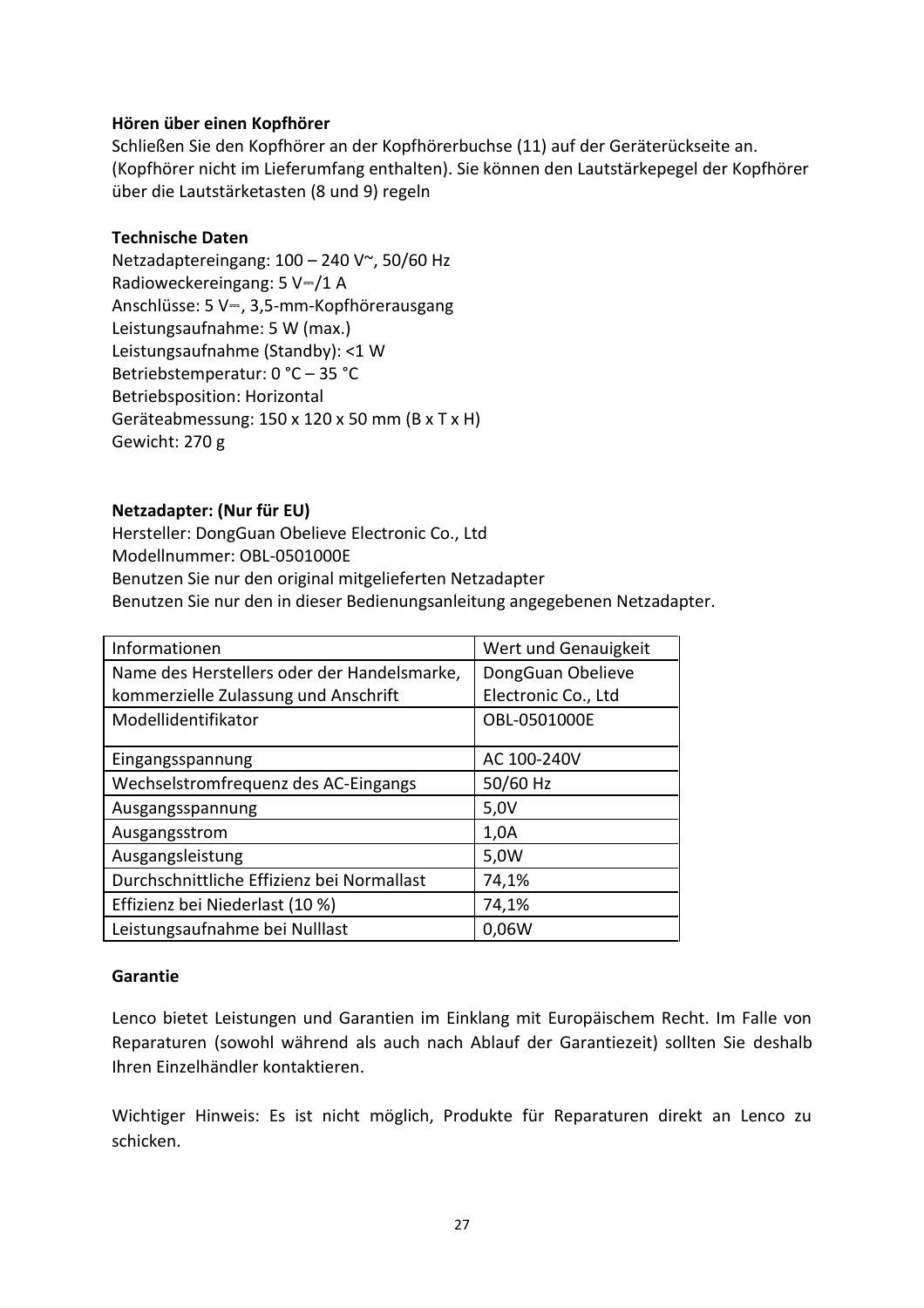Wichtiger Hinweis: Wenn dieses Gerät für welchen Grund auch immer durch ein nicht offizielles Service-Center geöffnet wurde oder durch dieses Service-Center darauf zugegriffen wurde, erlischt die Garantie.

Dieses Gerät ist nicht für professionelle Zwecke geeignet. Falls das Gerät für professionelle Zwecke eingesetzt wird, erlöschen alle Garantieverpflichtungen seitens des Herstellers.

## **Haftungsausschluss**

Aktualisierungen der Firmware und/oder Hardware-Komponenten werden regelmäßig durchgeführt. Aus diesem Grund können einige der Anleitungen, Spezifikationen und Abbildungen in dieser Dokumentation zu dem Ihnen vorliegendem Gerät leicht abweichen. Alle in diesem Handbuch beschriebenen Elemente dienen nur zur Illustration und treffen auf Ihre individuelle Situation möglicherweise nicht zu. Aus der in diesem Handbuch getätigten Beschreibung können keine Rechtsansprüche oder Leistungsanforderungen geltend gemacht werden.

## **Entsorgung des Altgeräts**



Dieses Symbol zeigt an, dass das entsprechende Produkt oder dessen Akku/Batterie in Europa nicht mit dem normalen Hausmüll entsorgt werden darf. Um die ordnungsgemäße Abfallbehandlung des Produkts und dessen Akku/Batterie zu gewährleisten, müssen diese im Einklang mit allen anwendbaren örtlichen Vorschriften zur Entsorgung von Elektrogeräten und Akkus/Batterien entsorgt werden. Dabei helfen Sie, natürliche Ressourcen zu schonen und Umweltschutzstandards zur Verwertung und Entsorgung von Altgeräten aufrecht zu halten (Richtlinie über Entsorgung Elektrischer

und Elektronischer Altgeräte).

# **CE-Kennzeichen**

Hiermit erklärt Lenco Benelux B.V., Thermiekstraat 1a, 6361 HB Nuth, The Netherlands, dass dieses Produkt den grundsätzlichen Anforderungen der EU-Richtlinie entspricht.

Die Konformitätserklärung kann unter folgendem Link abgerufen werden: [techdoc@commaxxgroup.com](mailto:techdoc@commaxxgroup.com)

#### **Service**

Besuchen Sie bitte für weitere Informationen und unseren Kundendienst unsere Homepage [www.lenco.com](http://www.lenco.com/)

Lenco Benelux BV, Thermiekstraat 1a, 6361 HB, Die Niederlande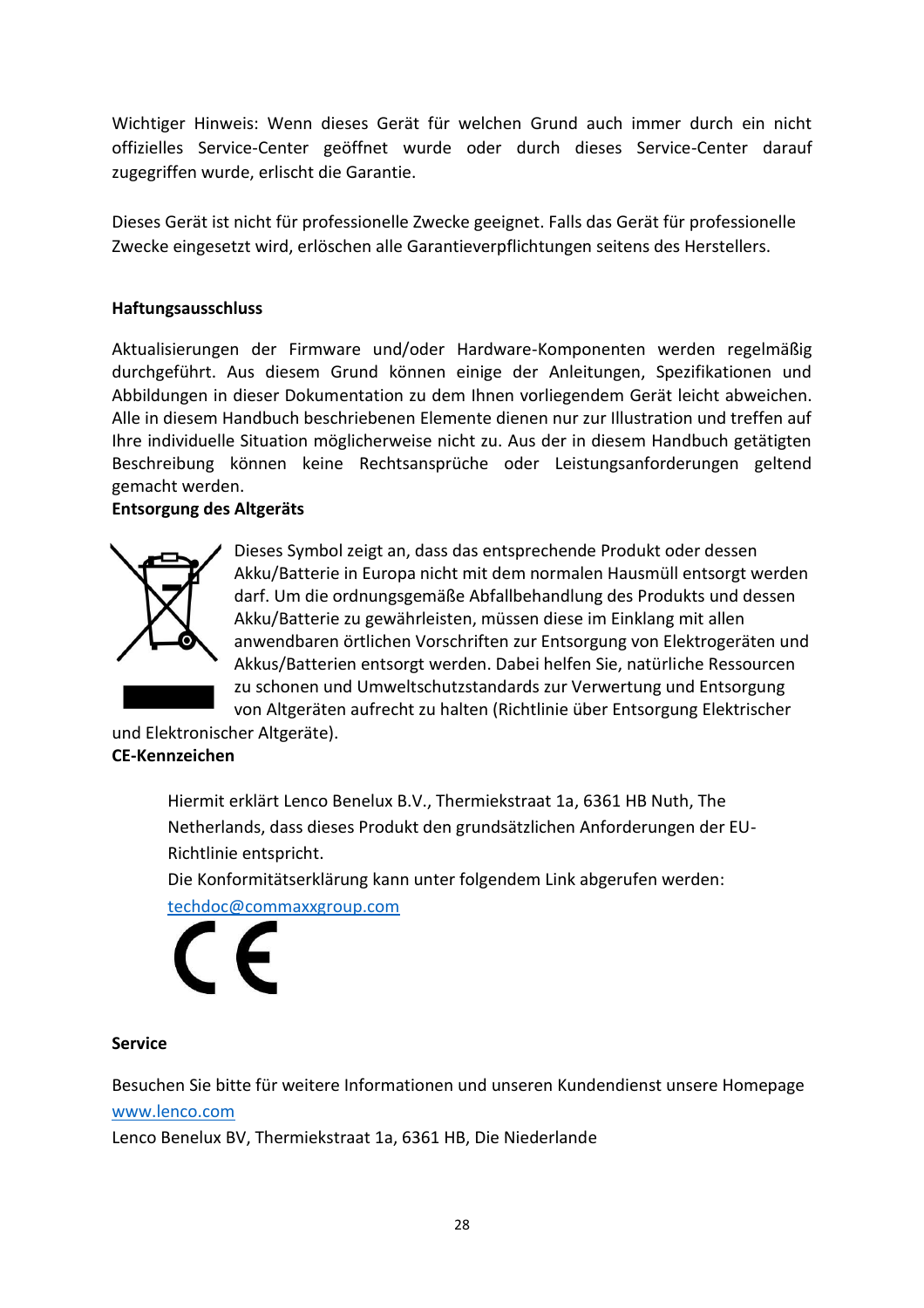# <span id="page-28-0"></span>**Français CR-605**

#### **ATTENTION :**

L'utilisation de commandes ou d'ajustements ou l'exécution de procédures autres que celles spécifiées dans le présent document peuvent entraîner une exposition dangereuse aux radiations.

# **PRÉCAUTIONS AVANT UTILISATION GARDEZ CES INSTRUCTIONS À L'ESPRIT :**

- Ne couvrez pas et n'obturez pas les ouvertures de ventilation. Lorsque vous placez l'appareil sur une étagère, laissez 5 cm (2") d'espace libre tout autour de l'appareil.
- 2. Installez-le conformément au mode d'emploi fourni.
- 3. Gardez l'appareil à l'écart des sources de chaleur telles que des radiateurs, appareils de chauffage, fours, bougies et autres produits générant de la chaleur ou une flamme nue. L'appareil ne peut être utilisé que dans des climats modérés. Les environnements extrêmement froids ou chauds doivent être évités. La plage de température de fonctionnement se situe entre 0° et 35° C.
- 4. Évitez d'utiliser l'appareil à proximité de champs magnétiques puissants.
- 5. Des décharges électrostatiques peuvent perturber le fonctionnement de cet appareil. Dans ce cas, il suffit de réinitialiser et de redémarrer l'appareil en suivant le mode d'emploi. Pendant le transfert de fichiers, manipulez l'appareil avec précaution et faites-le fonctionner dans un environnement sans électricité statique.
- 6. Mise en garde ! N'introduisez jamais un objet dans l'appareil par les ouvertures et les fentes de ventilation. Étant donné que des tensions élevées sont présentes à l'intérieur du produit, l'insertion d'un objet peut entraîner une électrocution et/ou court-circuiter les composants internes. Pour les mêmes raisons, ne versez pas de l'eau ou un liquide sur le produit.
- 7. Ne l'utilisez pas dans des endroits humides tels qu'une salle de bain, une cuisine pleine de vapeur ou à proximité d'une piscine.
- 8. L'appareil ne doit pas être exposé à des écoulements ou des éclaboussures et aucun objet contenant un liquide, tel qu'un vase, ne doit être posé sur ou près de l'appareil.
- 9. N'utilisez pas cet appareil lorsque de la condensation est possible. Lorsque l'appareil est utilisé dans une pièce humide et chaude, des gouttelettes d'eau ou de la condensation peuvent se former à l'intérieur de l'appareil et affecter son fonctionnement. Laissez l'appareil hors tension pendant 1 ou 2 heures avant de le mettre en marche : l'appareil doit être sec avant sa mise sous tension.
- 10. Bien que ce dispositif soit fabriqué avec le plus grand soin et contrôlé à plusieurs reprises avant de quitter l'usine, des problèmes peuvent néanmoins survenir, comme avec tous les appareils électriques. Si l'appareil émet de la fumée ou en cas d'accumulation excessive de la chaleur ou d'un phénomène inattendu, débranchez immédiatement la fiche d'alimentation du secteur.
- 11. Cet appareil doit fonctionner avec la source d'alimentation indiquée sur la plaque signalétique. Si vous n'êtes pas sûr du type d'alimentation utilisé chez vous, contactez votre revendeur ou le fournisseur local d'électricité.
- 12. Tenez l'appareil à l'abri des animaux. Certains animaux aiment ronger les cordons électriques.
- 13. Pour nettoyer l'appareil, servez-vous d'un chiffon doux et sec. N'utilisez pas de solvant ni d'autre liquide à base de pétrole. Pour enlever les taches importantes, vous pouvez vous servir d'un chiffon humide imbibé d'une solution de détergent diluée.
- 14. Le fournisseur n'est pas responsable des dommages ou pertes de données causés par un dysfonctionnement, une utilisation abusive, une modification de l'appareil ou un remplacement de la batterie.
- 15. N'interrompez pas la connexion lorsque l'appareil formate ou transfère des fichiers. Dans le cas contraire, les données pourraient être endommagées ou perdues.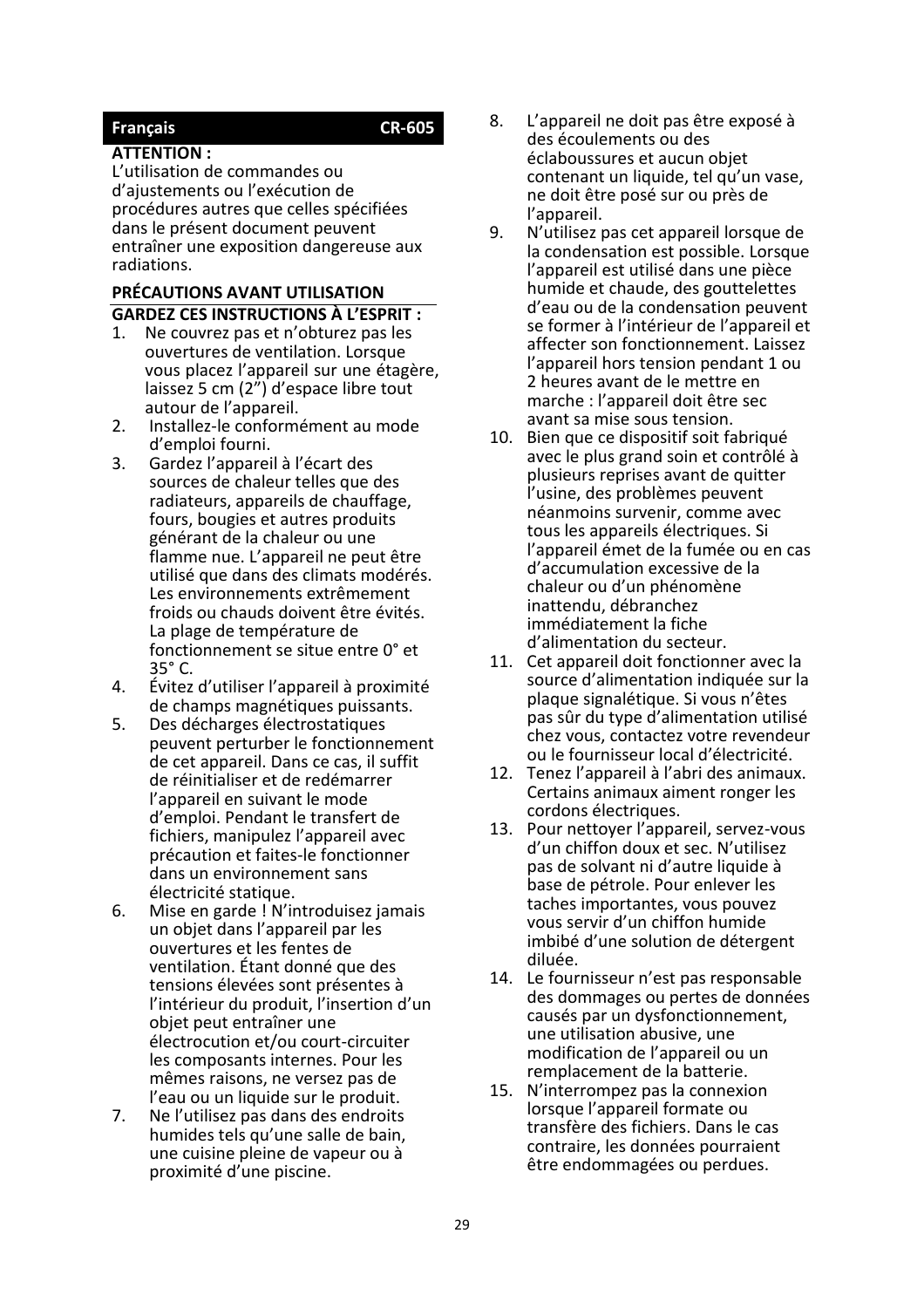- 16. Si l'appareil a une fonction de lecture USB, il faut brancher la clé USB directement sur l'appareil. N'utilisez pas un câble d'extension USB, car cela peut causer des interférences entraînant des pertes de données.
- 17. L'étiquette de classification se trouve sur le panneau inférieur ou arrière de l'appareil.
- 18. Cet appareil ne doit pas être utilisé par des personnes (y compris les enfants) souffrant de déficiences physiques, sensorielles ou mentales, ou d'un manque d'expérience et de connaissances, à moins qu'elles n'aient été supervisées ou qu'une personne responsable de leur sécurité ne leur ait donné des instructions sur l'utilisation correcte de l'appareil.
- 19. Ce produit est réservé à un usage non professionnel, et non pas à un usage commercial ni industriel.
- 20. Vérifiez que l'appareil est en position stable. La garantie ne couvre pas les dégâts occasionnés par l'utilisation de cet appareil en position instable, par les vibrations, les chocs ou par la non-observation de tout autre avertissement ou précaution contenus dans ce mode d'emploi.
- 21. N'ouvrez jamais cet appareil.
- 22. Ne placez jamais cet appareil sur un autre appareil électrique.
- 23. Ne laissez pas les sacs en plastique à la portée des enfants.
- 24. Utilisez uniquement les accessoires recommandés par le fabricant.
- 25. Confiez l'entretien et les réparations à un personnel qualifié. Une réparation est nécessaire lorsque l'appareil a été endommagé de quelque façon que ce soit, par exemple lorsque le cordon d'alimentation ou la prise sont endommagés, lorsqu'un liquide s'est déversé ou des objets sont tombés sur l'appareil, lorsque l'appareil a été exposé à la pluie ou à l'humidité, lorsqu'il ne fonctionne pas correctement ou est tombé.
- 26. Une exposition prolongée à la musique avec un volume élevé peut entraîner une perte auditive temporaire ou permanente.
- 27. Si l'appareil est livré avec un câble d'alimentation ou un adaptateur secteur :
- ⚫ En cas de problème, débranchez le cordon d'alimentation CA et confiez l'entretien à un personnel qualifié.
- ⚫ Ne marchez pas sur l'adaptateur secteur ou ne le coincez pas. Faites très attention, en particulier à proximité des fiches et du point de sortie du câble. Ne placez pas d'objets lourds sur l'adaptateur secteur, car ils pourraient l'endommager. Gardez l'appareil hors de portée des enfants ! Ils pourraient se blesser gravement s'ils jouent avec le câble d'alimentation.
- ⚫ Débranchez cet appareil pendant les orages ou lorsqu'il n'est pas utilisé pendant une longue durée.
- ⚫ La prise secteur doit être installée près de l'appareil et doit être facilement accessible.
- ⚫ Ne surchargez pas les prises de courant ou les rallonges. Une surcharge peut entraîner un incendie ou une électrocution.
- Les appareils de classe 1 doivent être branchés à une prise de courant disposant d'une connexion protectrice à la terre.
- ⚫ Les appareils à la norme de construction de classe 2 ne nécessitent pas de connexion à la terre.
- ⚫ Tirez toujours sur la fiche pour débrancher le cordon de la prise secteur. Ne tirez pas sur le cordon d'alimentation. Cela pourrait provoquer un courtcircuit.
- ⚫ N'utilisez pas un cordon ou une fiche d'alimentation endommagé ni une prise desserrée. Vous courez un risque d'incendie ou de décharge électrique.
- 28. Si le produit contient ou est livré avec une télécommande contenant des piles boutons : Avertissement :
	- ⚫ « N'ingérez pas la pile, car vous risquez une brûlure chimique » ou une formule équivalente.
	- La télécommande fournie contient une pile bouton/pièce de monnaie. Si la pile est avalée, elle peut causer de graves brûlures internes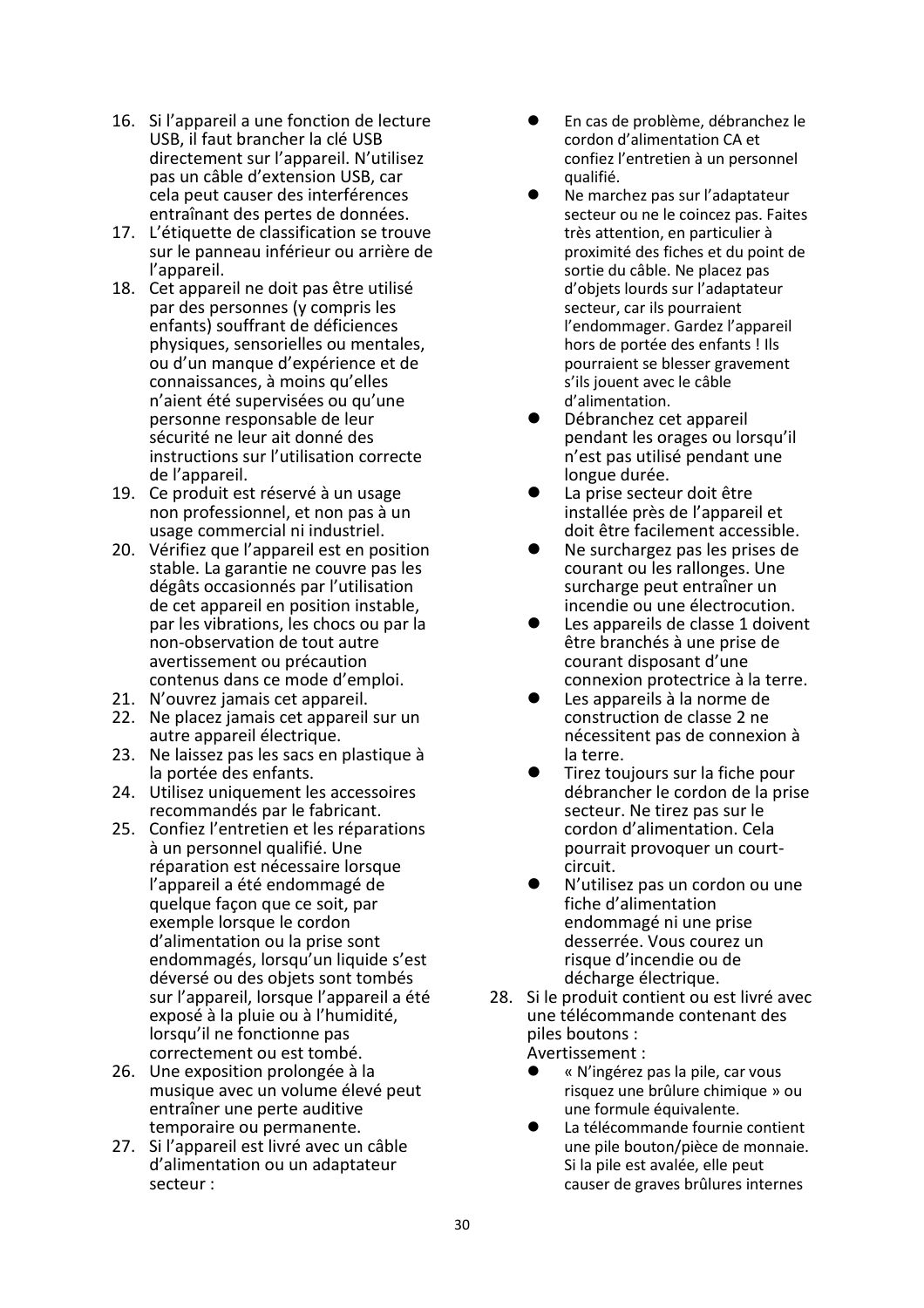en seulement 2 heures et peut entraîner la mort.

- ⚫ Tenez les piles neuves et usagées hors de portée des enfants.
- ⚫ Si le compartiment à piles ne se ferme pas correctement, cessez d'utiliser l'appareil et tenez-le hors de portée des enfants.
- ⚫ Si vous pensez que les piles ont été avalées ou placées à l'intérieur d'une partie du corps, consultez un médecin immédiatement.
- 29. Mise en garde relative à l'utilisation des piles :
	- ⚫ Risque d'explosion si la pile est mal remplacée. Remplacez les piles par des piles d'un type identique ou équivalent.
	- ⚫ Pendant l'utilisation, le stockage ou le transport, la pile ne doit pas être soumise à des températures extrêmement élevées ou basses, à une faible pression d'air à haute altitude.
	- ⚫ Le remplacement d'une pile par une autre de type incorrect peut entraîner une explosion ou une fuite de liquide ou de gaz inflammable.
	- ⚫ L'introduction d'une pile dans le feu ou dans un four chaud, l'écrasement ou le découpage mécanique peut entraîner une explosion.
	- ⚫ L'exposition d'une pile dans un environnement à température extrêmement élevée peut entraîner une explosion ou une fuite de liquide ou de gaz inflammable.
	- ⚫ L'exposition d'une pile à une pression d'air extrêmement basse peut entraîner une explosion ou une fuite de liquide ou de gaz inflammable.
	- ⚫ Veuillez considérer les questions environnementales lors de la mise au rebut des piles.

#### **INSTALLATION**

- Déballez toutes les pièces et enlevez le matériau de protection.
- Ne connectez pas l'unité au secteur avant d'avoir vérifié la tension du secteur et avant que toutes les autres connexions n'aient été effectuées.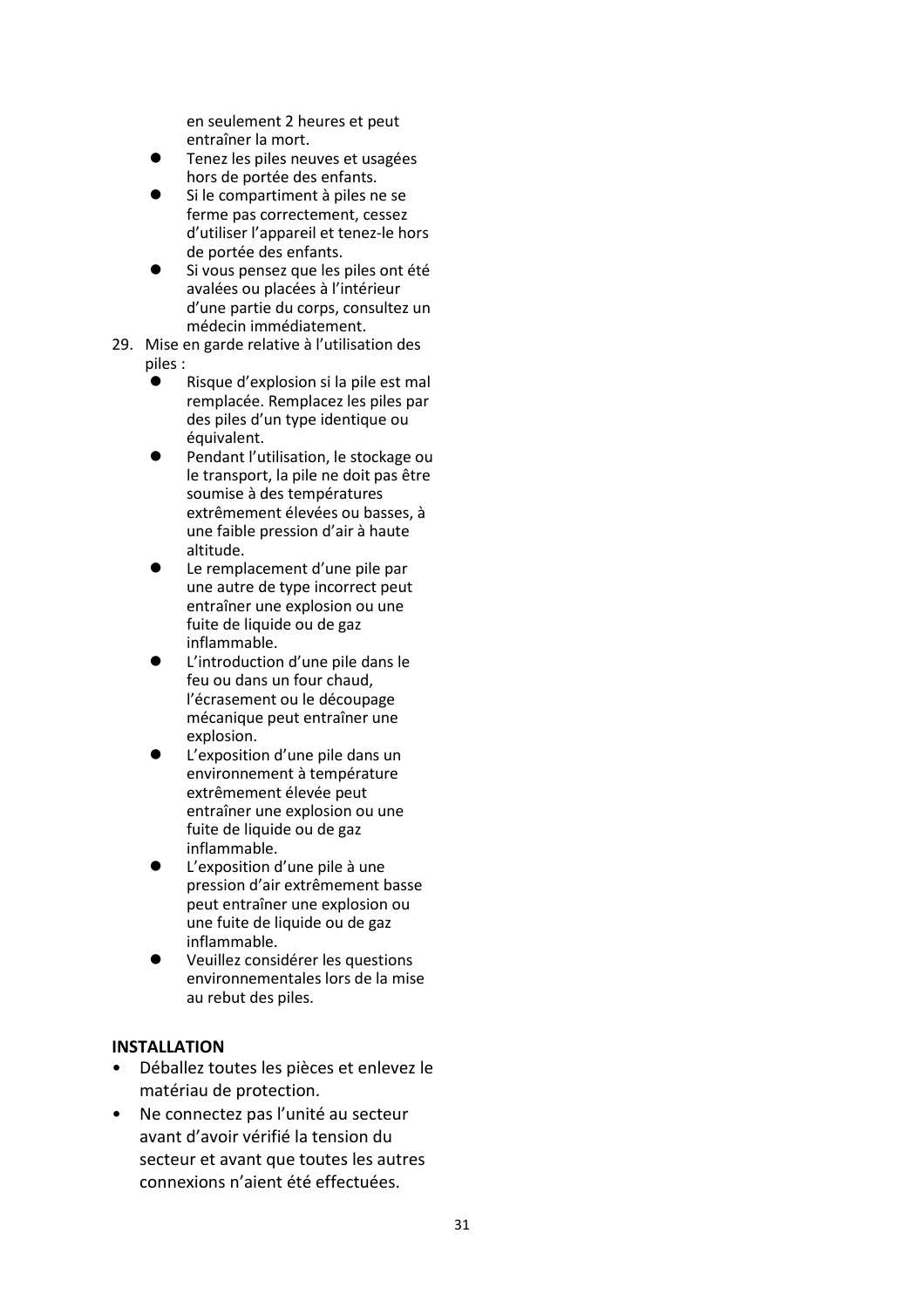#### **Accessoires :**

## **Mode d'emploi**









VUE DE FACE



VUE ARRIÈRE

- 1. Bouton « Menu »
- 2. Bouton « Preset »
- 3. Bouton « < Select »
- 4. Bouton « > Select »
- 5. Bouton « Snooze Enter/Scan »
- 6. Bouton « »
- 7. Bouton « Mode »
- 8. Bouton « Volume »
- 9. Bouton « + Volume »
- 10. Antenne *(Extension et modification pour une meilleure réception)*
- 11. Prise casque
- 12. Prise « DC-IN » *(brancher l'adaptateur secteur approprié)*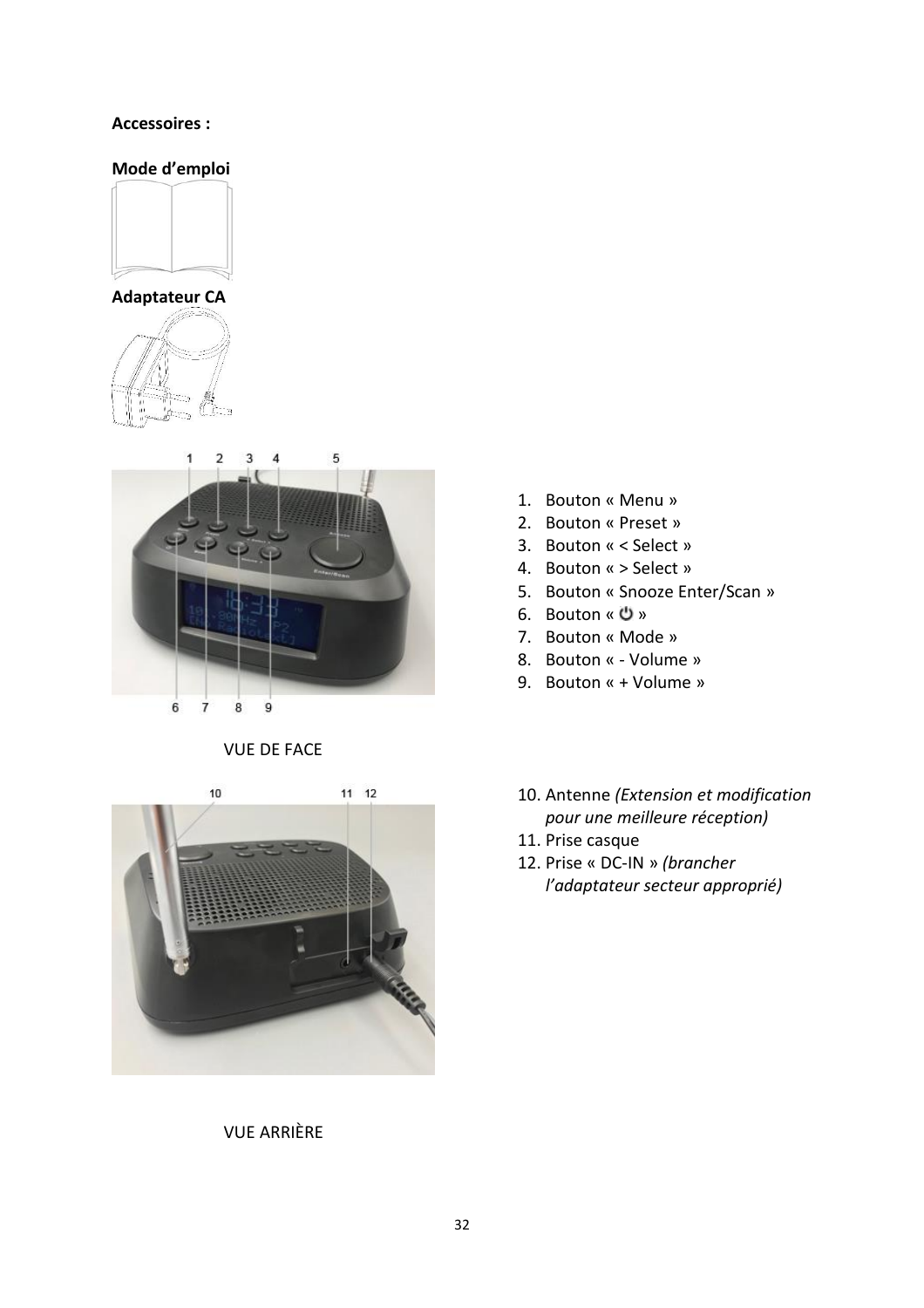#### **Réglage manuel de l'heure de la date**

En mode Affichage normal de l'heure ( = radio éteinte), appuyez brièvement sur la touche « Preset » (2).

Ensuite, utilisez les boutons « < Select > » (3 & 4) pour diminuer/augmenter les heures et confirmez avec le bouton « Snooze/Enter/Scan » (5). Réglez ensuite les minutes, la date, le mois et l'année de la même manière que pour les heures.

REMARQUE : L'heure et la date seront réglées automatiquement par le signal DAB+ et/ou FM, sauf si la mise à jour automatique est désactivée dans le menu de l'heure.

#### **Réglage de l'alarme**

En mode Affichage normal de l'heure ( = radio éteinte), appuyez brièvement sur la touche « Mode » (7).

Utilisez à présent les boutons « < Select > » (3 & 4) pour choisir entre alarme 1 ou alarme 2 et confirmez avec le bouton « Snooze/Enter/Scan » (5).

Utilisez à présent les boutons « < Select > » (3 & 4) pour diminuer/augmenter les heures et confirmez avec le bouton « Snooze/Enter/Scan » (5). Réglez maintenant les minutes, la durée de l'alarme (15, 30, 45, 60, 90 minutes), la source de l'alarme (sonnerie, DAB+ ou FM), la fréquence (quotidien, une fois, week-end, jours de semaine), le volume, l'activation/désactivation de l'alarme.

Lorsque l'alarme est déclenchée, à l'heure configurée, appuyez sur le bouton « Snooze Enter/Scan » (5) pour répéter. L'alarme se déclenche à nouveau dans 9 minutes.

Appuyez brièvement sur le bouton d'alimentation « » (6) pour arrêter l'alarme.

#### **Opérations générales de radio**

| Pour              | <b>Faire cela</b>         |
|-------------------|---------------------------|
| Allumer ou        | Appuyez sur le            |
| éteindre la radio | bouton « שׁ » (6).        |
| Changer de        | Appuyez sur le            |
| fonction : DAB+ & | bouton « Mode »           |
| FM                | (7).                      |
| Pour diminuer le  | Appuyez sur les           |
| volume            | boutons « -               |
|                   | Volume + » (8 &           |
|                   | 9).                       |
| Recherche de      | Appuyez sur le            |
| stations (DAB+ &  | bouton « Snooze           |
| FM) (les stations | Enter/Scan » (5)          |
| seront            | et maintenez-le           |
| automatiquement   | enfoncé                   |
| enregistrées      |                           |
| comme             |                           |
| préréglées)       |                           |
| Sélectionner une  | Appuyez                   |
| station préréglée | brièvement sur la         |
| sauvegardée       | touche « Preset »         |
|                   | (2). Sélectionnez         |
|                   | le préréglage             |
|                   | souhaité à l'aide         |
|                   | des boutons « <           |
|                   | Select > » (3 & 4)        |
|                   | et appuyez sur le         |
|                   | bouton « Snooze           |
|                   | Enter/Scan » (5)          |
|                   | pour confirmer            |
|                   | votre sélection.          |
|                   | <i>*Les stations sont</i> |
|                   | enregistrées              |
|                   | automatiquement           |
|                   | lors d'un balayage        |
|                   | automatique.              |
| Mémorisation      | Syntonisez la             |
| manuelle d'un     | station de votre          |
| préréglage        | choix. Maintenez          |
|                   | enfoncé le bouton         |
|                   | Preset (2).               |
|                   | Sélectionnez              |
|                   | l'emplacement de          |
|                   | préréglage                |
|                   | souhaité à l'aide         |
|                   | des boutons « <           |

Select > » (3 & 4)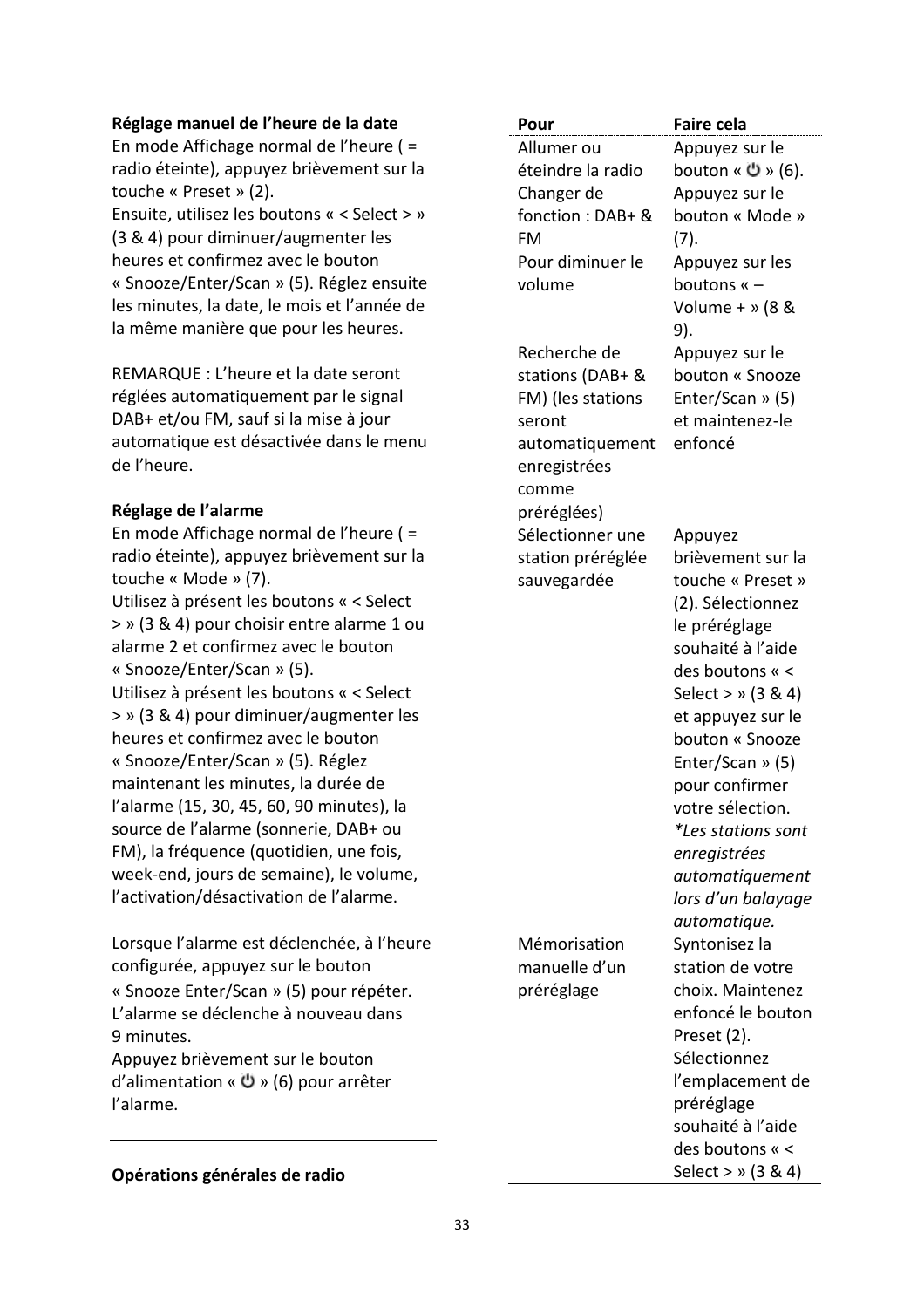et appuyez sur le bouton « Snooze Enter/Scan » (5) pour confirmer la sélection.

#### **Informations d'affichage DAB+ et FM**

Assurez-vous que la radio est allumée. Appuyez sur la touche « MENU » (1) pour modifier l'affichage des informations à l'écran

| Mode DAB+         | Mode FM             |
|-------------------|---------------------|
| Informations sur  | Informations sur le |
| le canal en texte | canal en texte      |
| défilant          | défilant            |
| Signal de         | Système de          |
| réception         | données de          |
|                   | radiodiffusion      |
| Type de contenu   | Fréquence FM        |
| p. ex. sport,     |                     |
| musique pop.      |                     |
| Nom de la         | Stéréo ou mono      |
| station DAB+      |                     |
| Fréquence DAB+    | Heure               |
| Erreur de signal  | Date                |
| Qualité sonore    |                     |
| Heure             |                     |
| Date              |                     |

#### **MENU DAB+**

En mode DAB, appuyez sur le bouton « MENU » et maintenez-le enfoncé (1)

## **Options de menu spécifiques du mode DAB+**

- a. « Balayage complet »
- b. Syntonisation manuelle
- c. « DRC »\* désactivé, élevé, faible
- d. « Ecrêter »\*\* oui ou non

e. « TA »\*\*\* – Activé ou Désactivé Utilisez les boutons « < Select > » (3 & 4) pour faire défiler les options et appuyez sur le bouton « Snooze Enter/Scan » (5) pour sélectionner.

\* **DRC :** La compression de la plage dynamique (DRC) ou simplement la compression est une opération de traitement du signal audio qui réduit le volume des sons forts ou amplifie les sons faibles, réduisant ou comprimant ainsi la plage dynamique d'un signal audio \*\* **ECRETER:** est une fonction de la plupart des radios numériques qui supprime les stations qui n'émettent plus ou qui ont changé de fréquence. Elles sont souvent marquées d'un « ? » \*\*\***TA :** informations routières. Lorsqu'elle est allumée, la radio passe sur le canal d'informations routières à la réception du signal TA. Lorsque les informations routières sont terminées, la radio revient au canal que vous écoutiez.

#### **Remarque :**

**Pour améliorer la réception radio, déployez l'antenne télescopique et changez sa position.**

#### **Menu FM**

En mode FM, appuyez sur le bouton « MENU » et maintenez-le enfoncé (1) **Options de menu spécifiques du mode FM**

- a. «**Réglages de recherche**»: Comment la radio recherche les stations de radio
	- 1. Toutes les stations
	- 2. Station fortes
- b. **Réglage audio**
	- 1. Stéréo autorisé
	- 2. Mono forcé

#### **Réglages communs**

- a. « **Système** »
	- i. « **Veille** » désactivé, 15, 30, 45, 60, 90 (minutes)
	- ii. « **Alarme** » *(voir Réglage de l'alarme ci-dessus)*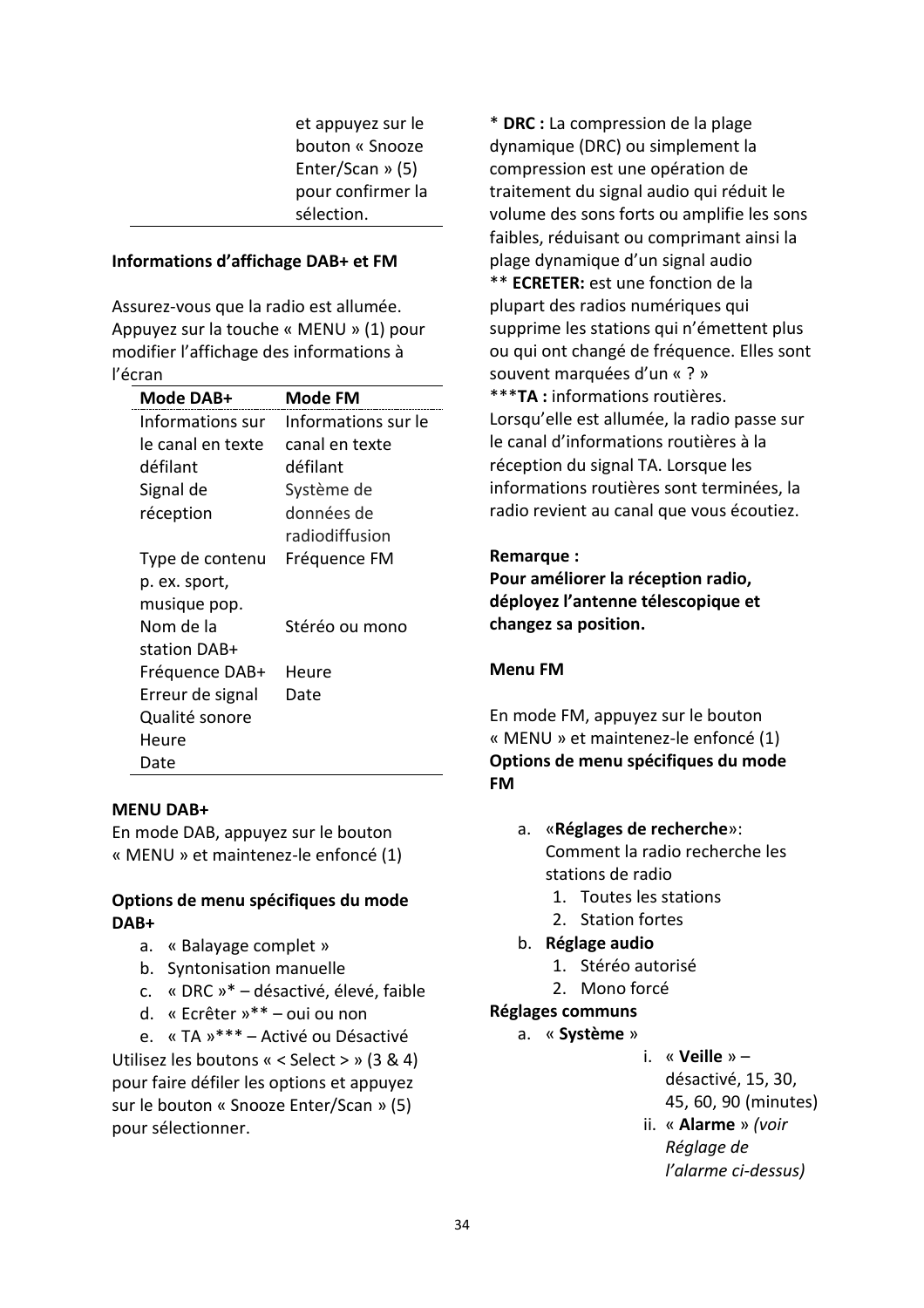| iii. « Heure »                          |           |    | 12/24 heure                |                |
|-----------------------------------------|-----------|----|----------------------------|----------------|
| « Set Time/date » ((voir également le   |           |    | $s \rightarrow -$ réglez   |                |
| chapitre « Réglage manuel de l'heure et |           |    | AM/PM ou                   |                |
| de la date »)                           |           |    | 24 heures                  |                |
| « mise à<br>1.                          |           |    | 3. « Réglage du            |                |
| jour                                    |           |    | format de la               |                |
| automatiqu                              |           |    | date $v - JJ$              |                |
|                                         |           |    |                            |                |
| e »                                     |           |    | MM AAAA,                   |                |
| а.                                      |           |    | MM JJ AAAA                 |                |
|                                         |           | 4. |                            |                |
|                                         | Mett      |    |                            | « Rét          |
|                                         | re à      |    | roéclairage                |                |
|                                         | jour      |    | $\boldsymbol{\mathcal{Y}}$ |                |
|                                         | depui     |    | а.                         |                |
|                                         | s une     |    |                            |                |
|                                         | sourc     |    |                            | « dél          |
|                                         |           |    |                            | ai             |
|                                         | ${\bf e}$ |    |                            | d'att          |
|                                         | quelc     |    |                            | ente           |
|                                         | onqu      |    |                            |                |
|                                         | ${\bf e}$ |    |                            | $\lambda$ -    |
| b.                                      |           |    |                            | 10,            |
|                                         |           |    |                            | 20,            |
|                                         | Mett      |    |                            | 30,            |
|                                         | re à      |    |                            | 45,            |
|                                         | jour      |    |                            | 60,            |
|                                         | à         |    |                            | 90,            |
|                                         | partir    |    |                            | 120,           |
|                                         | de        |    |                            | 180            |
|                                         |           |    |                            | (seco          |
|                                         | DAB+      |    |                            | nds),          |
| c.                                      |           |    |                            |                |
|                                         |           |    |                            | Activ          |
|                                         | Mett      |    |                            | é              |
|                                         | re à      |    | b.                         |                |
|                                         | jour      |    |                            |                |
|                                         | à         |    |                            | « Niv          |
|                                         | partir    |    |                            | eau            |
|                                         | de        |    |                            | activ          |
|                                         | FM        |    |                            | $é \times -$   |
| d.                                      |           |    |                            | Élevé          |
|                                         |           |    |                            | $\blacksquare$ |
|                                         |           |    |                            | Moy            |
|                                         | Aucu      |    |                            | en-            |
|                                         | ne        |    |                            | Bas            |
|                                         | mise      |    | c.                         |                |
|                                         | à         |    |                            |                |
|                                         | jour      |    |                            | « Niv          |
| 2. « Réglage du                         |           |    |                            |                |
| format de                               |           |    |                            | eau            |
|                                         |           |    |                            | de             |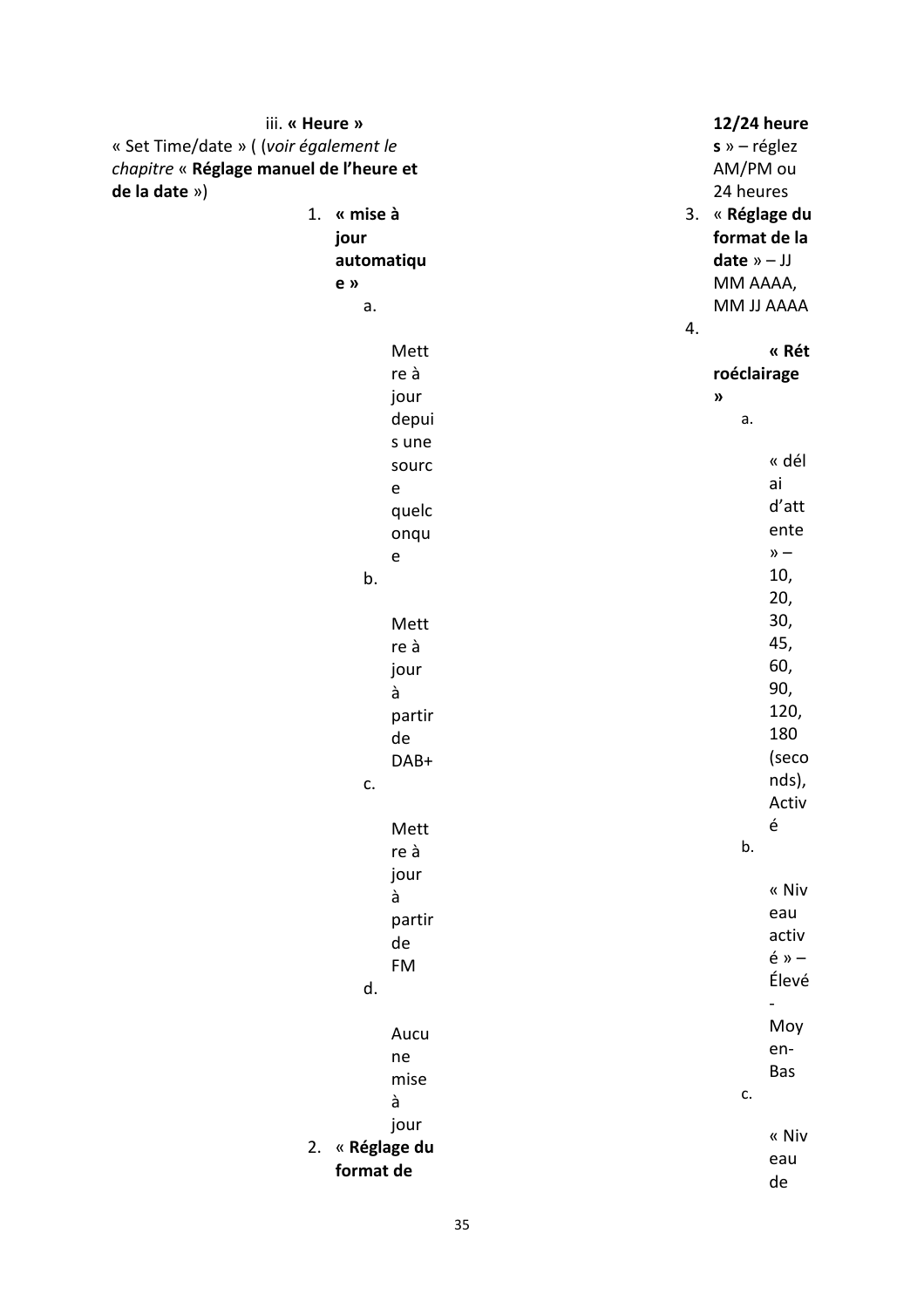|                                    | lumin<br>osité    |                                            |                |
|------------------------------------|-------------------|--------------------------------------------|----------------|
|                                    | $\lambda$ -       | Adaptateur d'alimentation : (pour          |                |
|                                    | Élevé             | l'Europe uniquement)                       |                |
|                                    |                   | Fabricant: DongGuan Obelieve Electronic    |                |
|                                    | Moy               | Co., Ltd                                   |                |
|                                    | en-               | Numéro du modèle : OBL-0501000E            |                |
|                                    | <b>Bas</b>        | Utilisez uniquement l'adaptateur CA        |                |
|                                    | 5. « Langue » $-$ | d'origine                                  |                |
|                                    | English,          | Utilisez uniquement l'alimentation         |                |
|                                    | Deutsch,          | électrique indiquée dans le mode           |                |
|                                    | Italiano,         | d'emploi.                                  |                |
|                                    | Francais,         |                                            |                |
|                                    | Nederlands,       | <b>Informations</b>                        | Valeur e       |
|                                    | Espanol,          | Nom ou marque du fabricant, enregistrement | <b>DongGu</b>  |
|                                    | Dansk,            | commercial et adresse                      | Electron       |
| 6.                                 |                   | Référence du modèle                        | <b>OBL-050</b> |
|                                    | « réi             |                                            |                |
|                                    | nitialisation     | Tension d'entrée                           | AC 100-2       |
|                                    | des réglages      | Fréquence du CA d'entrée                   | 50/60 Hz       |
|                                    | d'usine »         | Tension de sortie                          | 5,0V           |
|                                    | 7. « version      | Courant de sortie                          | 1,0A           |
|                                    | SW »              | Puissance de sortie                        | 5,0W           |
| Remarque:                          |                   | Rendement moyen en mode actif              | 74,1%          |
| Pour améliorer la réception radio, |                   | Rendement à faible charge (10 %)           | 74,1%          |
| déployez l'antenne télescopique et |                   | Consommation électrique sans charge        | 0,06W          |
| changez sa position.               |                   |                                            |                |

#### **Garantie**

Lenco propose un service et une garantie conformément à la législation européenne, ce qui signifie qu'en cas de besoin de réparation (aussi bien pendant et après la période de garantie), vous pouvez contacter votre revendeur le plus proche.

Remarque importante : Il n'est pas possible de renvoyer l'appareil pour réparation directement à Lenco.

Remarque importante : Si l'appareil est ouvert ou modifié de quelque manière que ce soit par un réparateur non agréé, la garantie serait caduque.

**Caractéristiques techniques** Entrée adaptateur 100-240 V~50/60 Hz Entrée alarme 5 V CC/1 A Connexions : Sortie casque 5 VCC, 3,5 mm

boutons de volume (8 & 9)

**Écouter avec un casque**

Consommation d'énergie 5 W (Max) Puissance consommée (veille) <1 W Température de fonctionnement 0 °C-35 °C

Branchez un casque d'écoute dans la prise

(Casque non fourni). Le niveau de volume du casque peut être contrôlé à l'aide des

casque (11) à l'arrière de l'appareil.

Position de fonctionnement : Horizontale Unité de rétroéclairage : 150 x 120 x 50 mm (LxPxH) Poids 270 g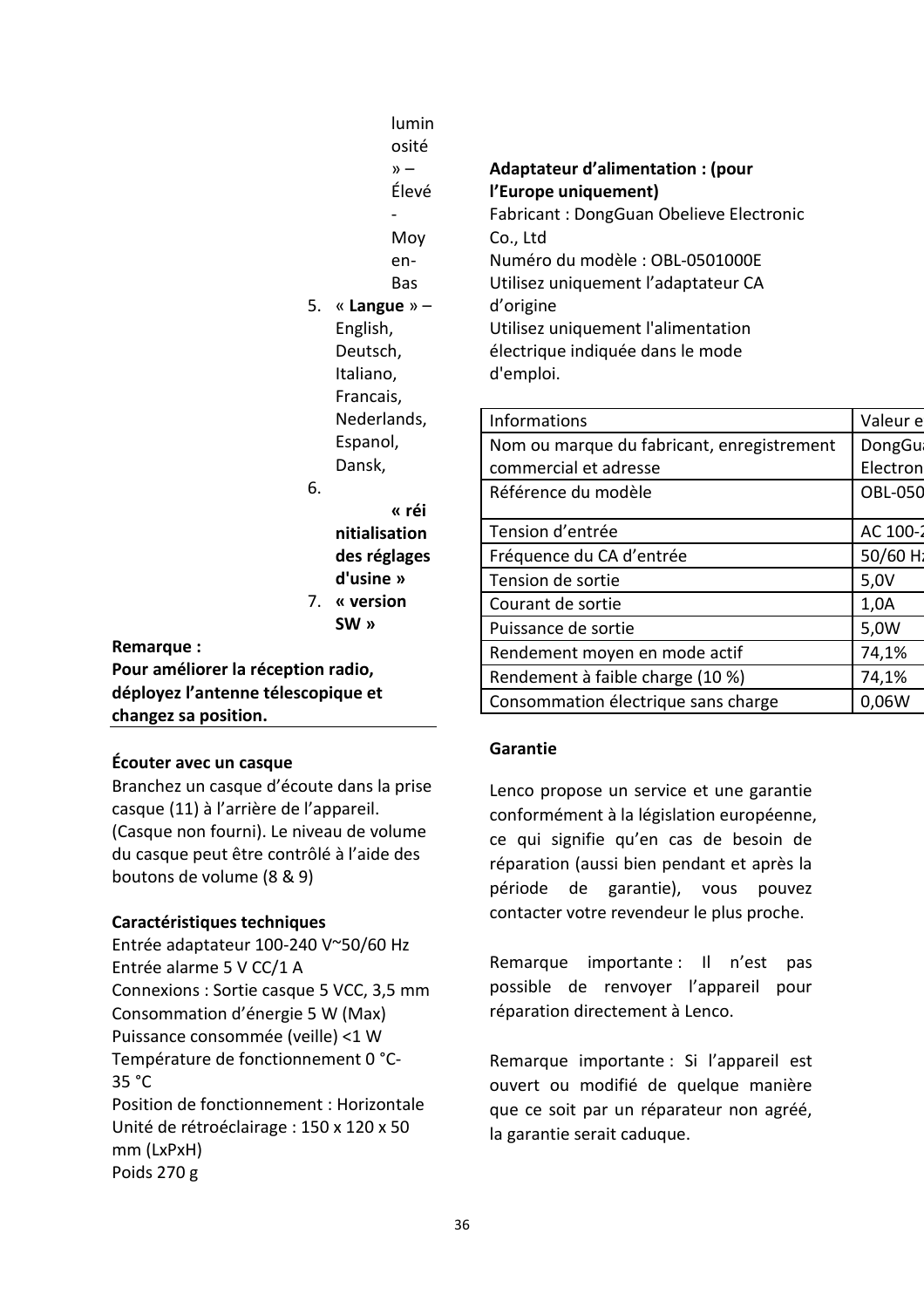Cet appareil ne convient pas à une utilisation professionnelle. En cas d'utilisation professionnelle, les obligations de garantie du fabricant seront annulées.

#### **Clause de non-responsabilité**

Des mises à jour du logiciel et/ou des composants informatiques sont régulièrement effectuées. Il se peut donc que certaines instructions, caractéristiques et images présentes dans ce document diffèrent légèrement de votre configuration spécifique. Tous les articles décrits dans ce guide sont fournis uniquement à des fins d'illustration et peuvent ne pas s'appliquer à une configuration spécifique. Aucun droit légal ne peut être obtenu depuis les informations contenues dans ce manuel. **Mise au rebut de l'appareil usagé** 



Ce symbole indique que le produit électrique concerné ainsi que les piles ne doivent pas être jetés avec les autres déchets ménagers en Europe. Pour garantir un traitement correct des

piles et de l'appareil usagés, veuillez les mettre au rebut conformément aux réglementations locales en vigueur en matière d'appareils électriques et autres piles. En agissant de la sorte, vous contribuerez à la préservation des ressources naturelles et à l'amélioration des niveaux de protection environnementale concernant le traitement et la destruction des déchets électriques (directive sur les déchets des équipements électriques et électroniques).

#### **Marquage CE**

Par la présente, Lenco Benelux B.V., Thermiekstraat 1a, 6361 HB Nuth, Pays-Bas, déclare que ce produit est conforme aux exigences principales des directives européennes. La déclaration de conformité peut être consultée à l'adresse

[techdoc@commaxxgroup.com](mailto:techdoc@commaxxgroup.com)



#### **Service après-vente**

Pour en savoir plus et obtenir de l'assistance, visitez [www.lenco.com](http://www.lenco.com/) Lenco Benelux BV, Thermiekstraat 1a, 6361 HB, Pays-Bas.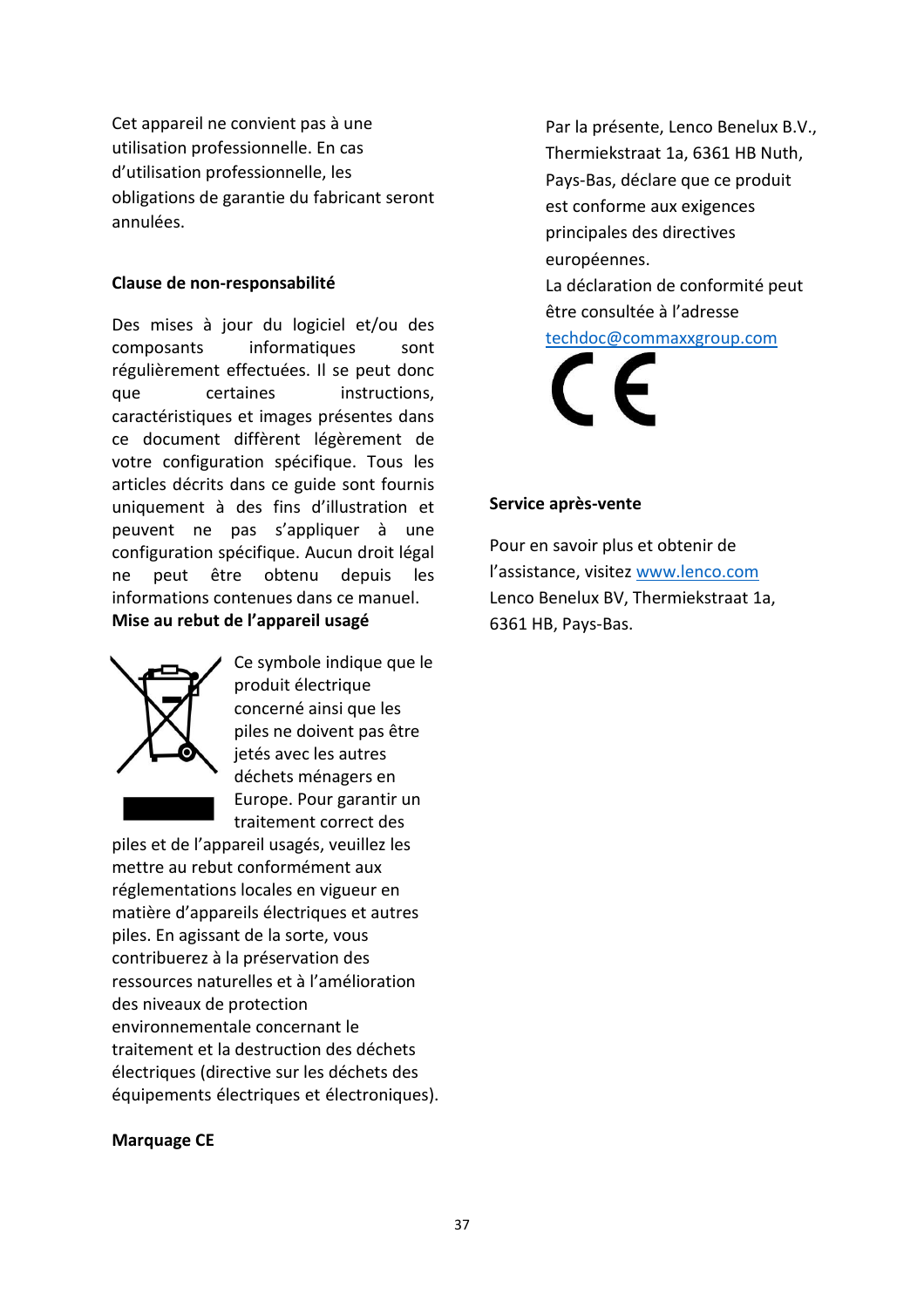## <span id="page-37-0"></span>**Español CR-605**

#### **PRECAUCIÓN:**

El uso de controles o ajustes o rendimiento de procedimientos excepto aquellos que los aquí especificados puede provocar una exposición peligrosa a la radiación.

# **PRECAUCIONES PREVIAS AL USO TENGA ESTAS INSTRUCCIONES EN MENTE:**<br>1. No cubra o bloquee ninguna apertura

- No cubra o bloquee ninguna apertura de ventilación. Cuando coloque el dispositivo en una estantería, deje 5 cm (2") de espacio libre alrededor de todo el dispositivo.
- 2. Instálelo conforme al manual de usuario que se adjunta.
- 3. Mantenga el aparato alejado de fuentes de calor, como radiadores, calentadores, estufas, velas u otros productos que generen calor o llama viva. El aparato solo puede usarse en climas moderados. Se deben evitar los ambientes extremadamente fríos o cálidos. La gama de temperatura de funcionamiento es de entre 0° y 35°C.
- 4. Evite usar el dispositivo cerca de campos magnéticos fuertes.
- 5. Una descarga electrostática puede entorpecer el uso normal de este dispositivo. En tal caso, simplemente reinícielo siguiendo el manual de instrucciones. Durante la transmisión de archivos, por favor manéjelo con cuidado opérelo en un entorno libre de electricidad estática.
- 6. **iAdvertencia! Nunca inserte un** objeto en el producto a través de las ventilaciones o aperturas. Alto voltaje fluye a través del producto e insertar un objeto puede provocar una descarga eléctrica y/o un cortocircuito de sus componentes internos. Por el mismo motivo, no derrame agua o líquidos en el producto.
- 7. No lo utilice en zonas húmedas, como cuartos de baño, cocinas en las que se forme vapor ni cerca de piscinas.
- 8. El aparato no debe exponerse a goteos o salpicaduras y asegúrese de que se colocan sobre o cerca del aparato objetos llenos de líquidos, como jarrones.
- 9. No use este dispositivo cuando se pueda producir condensación.

Cuando la unidad se usa en una sala húmeda cálida, se pueden formar gotitas de agua o condensación en el interior de la unidad y esta puede no funcionar adecuadamente; deje que la unidad se apague durante 1 o 2 horas antes de volver a encender la unidad: el aparato debe estar seco antes de conectarse a una fuente de alimentación.

- 10. Aunque este dispositivo está fabricado con el máximo cuidado y comprobado varias veces antes de salir de fábrica, todavía es posible que se puedan producir problemas, al igual que con todos los aparatos eléctricos. Si observa la aparición de humo, una acumulación excesiva de calor o cualquier otro fenómeno inesperado, deberá desconectar inmediatamente el enchufe de la toma de corriente.
- 11. Este dispositivo debe funcionar con una fuente de alimentación que se especifica en la etiqueta de especificaciones. Si no está seguro del tipo de alimentación que se usa en su hogar, consulte con el distribuidor o una compañía eléctrica local.
- 12. Manténgalo alejado de los animales. A algunos animales les encanta morder los cables de alimentación.
- 13. Para limpiar el dispositivo use un paño seco y suave. No utilice líquidos disolventes ni con base de petróleo. Para eliminar manchas difíciles, puede usar un paño húmedo con detergente diluido.
- 14. El proveedor no asume ninguna responsabilidad por daños o datos perdidos provocados por un funcionamiento incorrecto, uso incorrecto, modificación del dispositivo o sustitución de la batería.
- 15. No interrumpa la conexión cuando el dispositivo esté formateando o transfiriendo archivos. En caso contrario, los datos se pueden estropear o perder.
- 16. Si la unidad dispone de función de reproducción USB, se debe conectar la memoria USB directamente en la unidad. No utilice un cable de extensión USB ya que pueden crear interferencias que causen una pérdida de datos.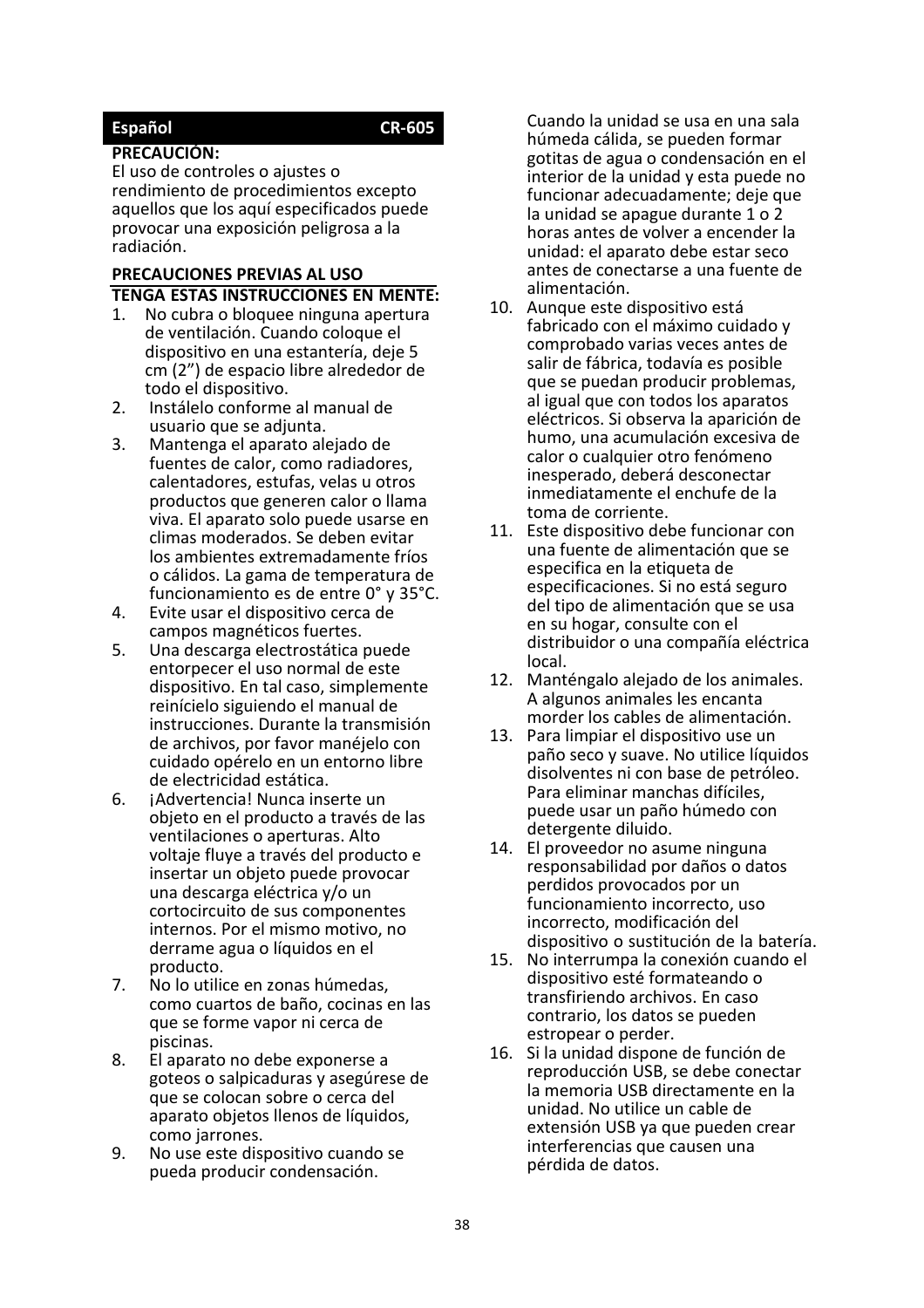- 17. La etiqueta calificativa se encuentra en la parte inferior o en el panel posterior del aparato.
- 18. Este dispositivo no está diseñado para su uso por parte de personas (incluyendo niños) con discapacidad física, sensorial o mental o con falta de experiencia o conocimientos, salvo que se les haya dado supervisión o instrucciones acerca del uso correcto del dispositivo por parte de una persona responsable de su seguridad.
- 19. Este producto está diseñado para un uso no profesional únicamente y no para un uso comercial o industrial.
- 20. Asegúrese de que la unidad esté fijada en una posición estable. La garantía no cubrirá los daños derivados de usar este producto en una posición inestable, vibraciones o golpes o por no seguir otras advertencias o precauciones que aparecen en este manual de usuario.
- 21. Nunca retire la carcasa del dispositivo.
- 22. Nunca coloque este dispositivo sobre otro equipo eléctrico.
- 23. Mantenga las bolsas de plástico fuera del alcance de los niños.
- 24. Use únicamente los dispositivos/accesorios especificados por el fabricante.
- 25. Remita todas las reparaciones al personal cualificado. Es necesario el mantenimiento cuando el aparato presenta cualquier tipo de daño, por ejemplo, el cable de alimentación o el enchufe presentan daños; se ha vertido líquido sobre el aparato; se han caído objetos en el aparato; el aparato se ha expuesto a la lluvia o humedad; el aparato no funciona normalmente o se ha caído.
- 26. Una larga exposición a sonidos elevados de reproductores de música personales puede provocar una pérdida de audición temporal o permanente.
- 27. Si el producto viene con un cable de alimentación o un adaptador de corriente de CA:
	- Si se produce cualquier problema, desconecte el cable de alimentación CA y remítalo a mantenimiento por parte de personal cualificado.
- ⚫ No pise o pince el adaptador de alimentación. Tenga mucho cuidado, en especial en las zonas alrededor de las tomas y el punto de salida del cable. No coloque objetos pesados en el adaptador de alimentación, ya que pueden dañarlo. ¡Mantenga el dispositivo fuera del alcance de los niños! Si juegan con el cable de alimentación, puede sufrir lesiones graves.
- ⚫ Desconecte el dispositivo durante tormentas eléctricas o cuando no vaya a usarse durante periodos prolongados de tiempo.
- La salida de la toma debe instalarse cerca del equipo y debe ser fácilmente accesible.
- ⚫ No sobrecargue las tomas CA o los cables de extensión. La sobrecarga puede provocar un incendio o una descarga eléctrica.
- Los dispositivos con construcción de Clase 1 deben estar conectados a una toma de corriente con una conexión a tierra protegida.
- ⚫ Los dispositivos con construcción de Clase 2 no requieren una conexión a tierra.
- ⚫ Sujete siempre el enchufe cuando los extraiga de la toma de corriente. No tire del cable de alimentación. Esto puede provocar un cortocircuito.
- ⚫ No utilice un cable de alimentación o enchufe deteriorado o una toma suelta. Si lo hace, podría provocar un incendio o una descarga eléctrica.
- 28. Si el producto contiene o se entrega con un mando a distancia que contiene pilas de botón / celdas: Advertencia:
	- ⚫ "Ni ingiera la pila, riesgo de quemadura química" o frase equivalente.
	- ⚫ [El mando a distancia que se suministra] Este producto contiene una pila de tipo botón/moneda. Si la pila se traga, puede provocar graves quemaduras internas en sólo 2 horas y podría ocasionar la muerte.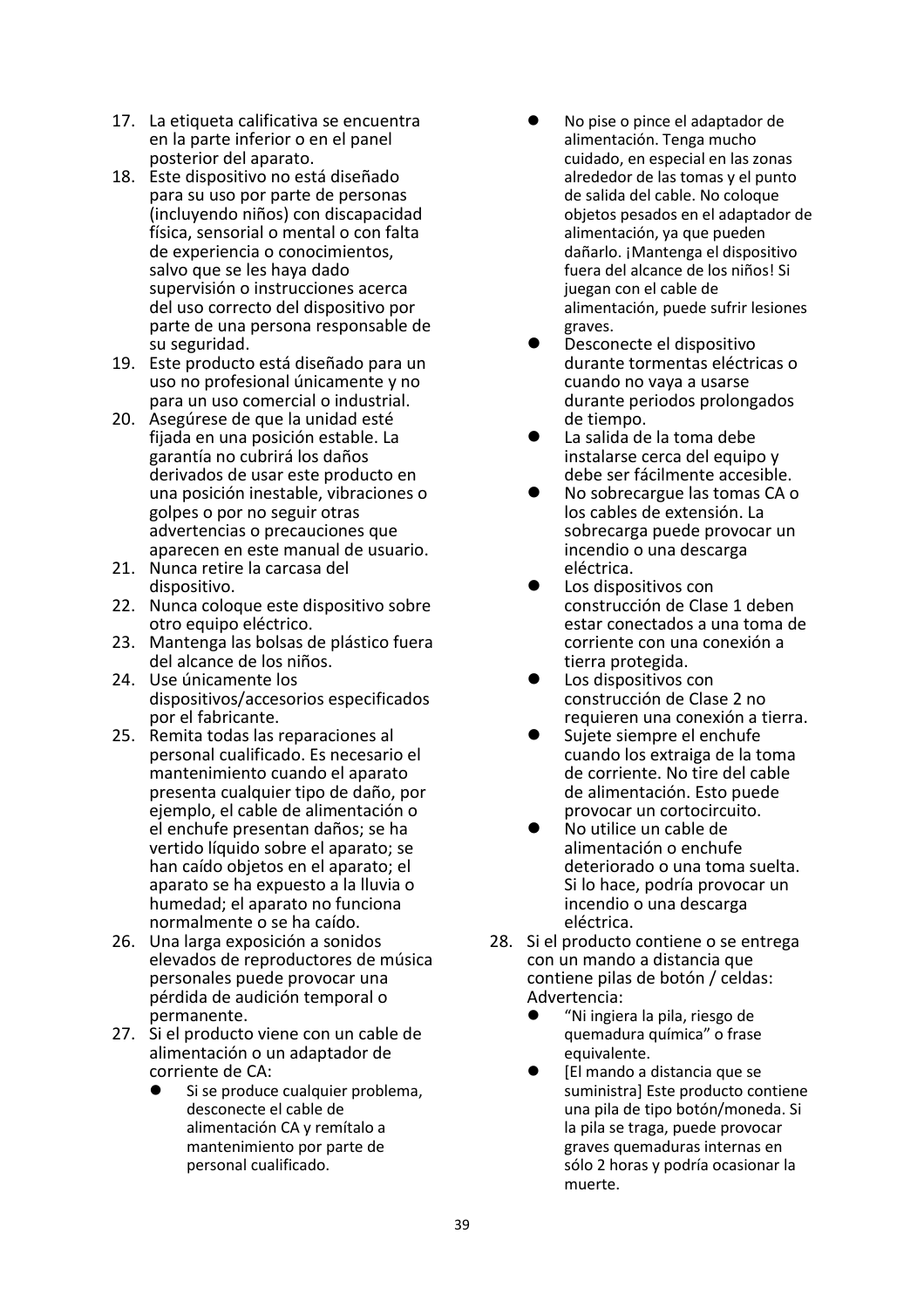- ⚫ Mantenga las pilas nuevas o usadas fuera del alcance de los niños.
- ⚫ Si el compartimiento de las pilas no se cierra correctamente, deje de usar el producto y no lo deje al alcance los niños.
- ⚫ Si tiene la sospecha de que una pila ha sido ingerida o se encuentra en algún lugar del cuerpo, busque inmediatamente atención médica.
- 29. Precaución sobre el uso de las pilas:
	- ⚫ Existe riesgo de explosión si la pila no se sustituye correctamente. Sustitúyala únicamente con otra del mismo tipo u otro equivalente.
	- ⚫ No se pueden exponer las pilas a temperaturas extremadamente altas o bajas, baja presión de aire a gran altitud durante el uso, almacenamiento o transporte.
	- Si cambia la pila por otra que no sea la correcta, se puede producir una explosión o la fuga de líquidos o gases inflamables.
	- Si arroja la pila al fuego o a un horno caliente, o aplasta o cortar mecánicamente una pila, podría provocar una explosión.
	- ⚫ Si deja una pila en un lugar con temperaturas extremadamente altas, se puede producir una explosión o una fuga de líquido o gas inflamable.
	- ⚫ Si se expone la pila a una presión de aire extremadamente baja, se puede producir una explosión o la fuga de líquidos o gases inflamables.
	- ⚫ Se debe prestar atención a los aspectos medioambientales sobre la eliminación de baterías.

## **INSTALACIÓN**

- Desembale todas las piezas y retire el material protector.
- No conecte la unidad a la corriente eléctrica antes de comprobar la tensión de la corriente y antes de que se hayan hecho todas las demás conexiones.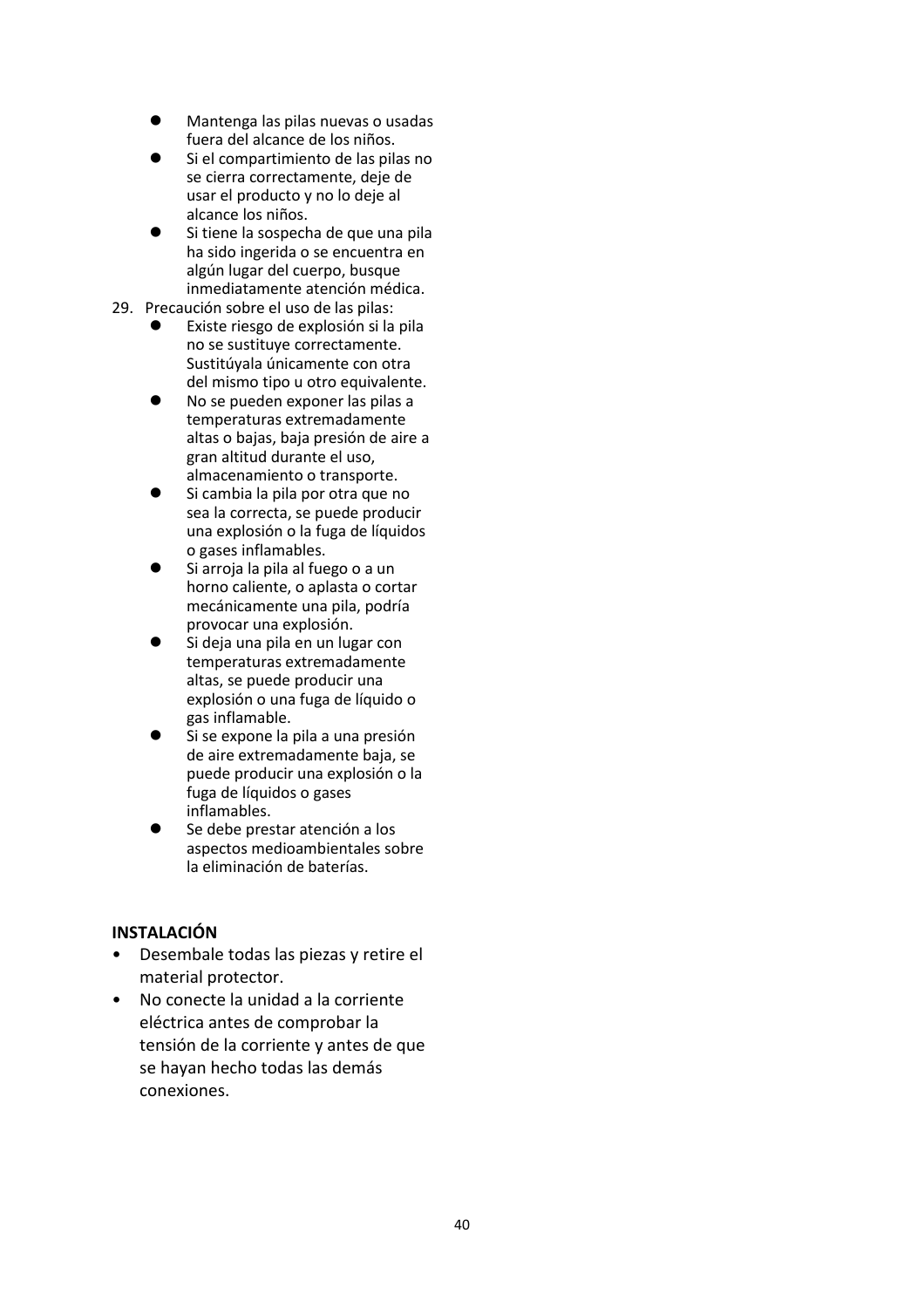## **Accesorios:**

## **Manual del usuario**









#### VISTA DELANTERA

 $10$  $11 12$ 

VISTA POSTERIOR

- 1. Botón "Menú"
- 2. Botón "Presintonía"
- 3. Botón "Seleccionar <"
- 4. Botón "Seleccionar >"
- 5. Botón "Entrar en retardo /Buscar"
- 6. Botón "U"
- 7. Botón "Modo"
- 8. Botón "Volumen -"
- 9. Botón "Volumen +"
- 10. Antena *(Extenderla y modificarla para obtener una mejor recepción)*
- 11. Conector de auriculares
- 12. Toma "CC-IN" *(Conectarla al adaptador CA adecuado)*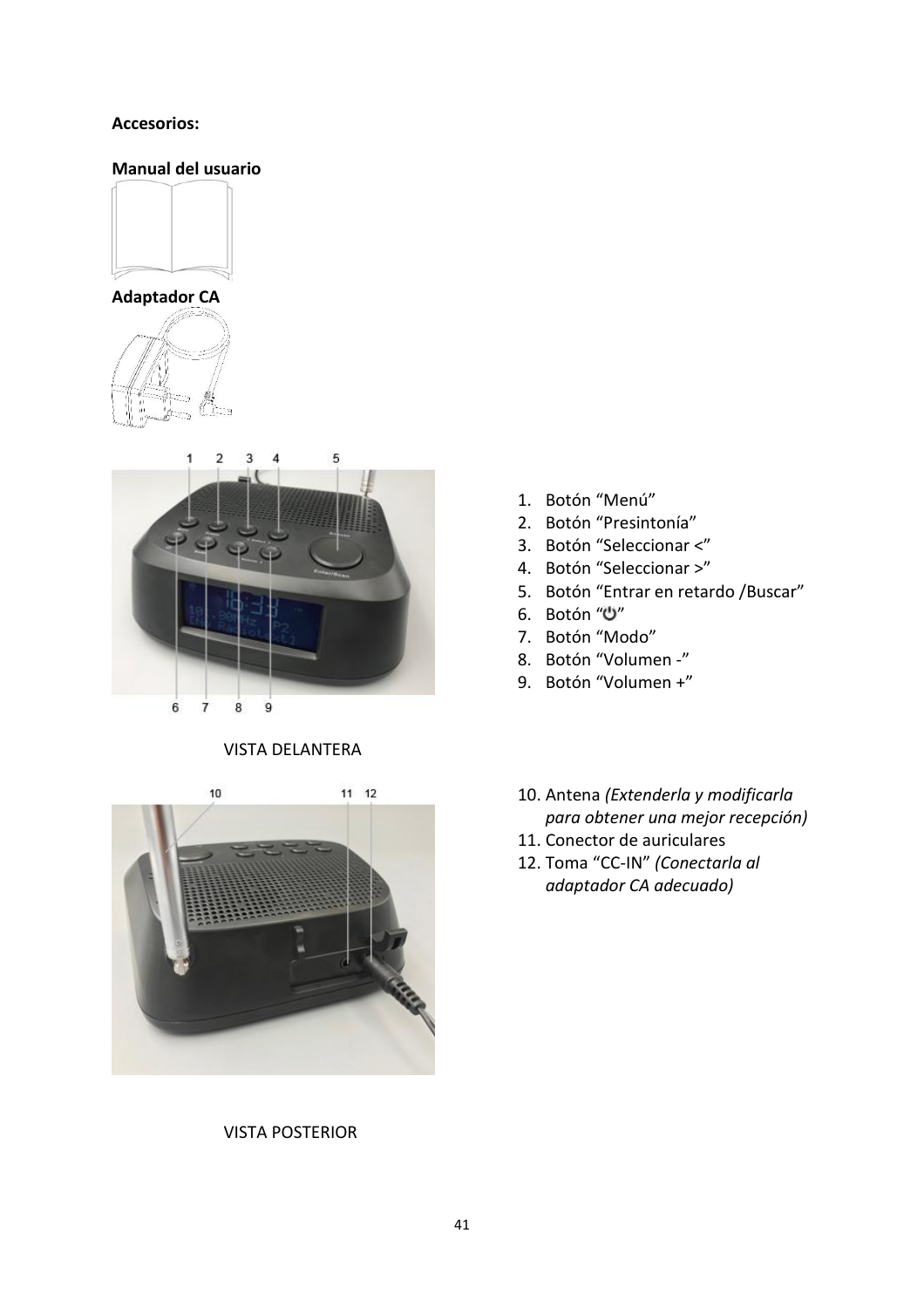## **Configurar la fecha y la hora manualmente**

En modo horario normal (= radio apagada), pulse brevemente el botón "Preset" (2). Posteriormente, use los botones "< Select >" (3 y 4) para aumentar / disminuir las horas y confírmelo con el botón "Snooze/Enter/Scan" (5). Posteriormente, configure los minutes, fecha, mes y año de la misma manera que la configuración de las horas.

NOTA: La fecha y la hora se configurarán automáticamente mediante la señal DAB+ y/o FM, excepto si la actualización automática está deshabilitada en el menú horario.

## **Configuración de la alarma**

En modo horario normal (= radio apagada), pulse brevemente el botón "Mode" (7). Ahora use los botones "< Select >" (3 y 4) para elegir entre alarma 1 o alarma 2 y confírmelo con el botón "Snooze/Enter/Scan" (5).

Ahora use los botones "< Select >" (3 y 4) para aumentar / disminuir las horas y confírmelo con el botón "Snooze/Enter/Scan" (5). Ahora, configure los minutes, la duración de la alarma (15, 30, 45, 60, 90 minutos), la fuente de la alarma (pitido, DAB+, o FM), frecuencia (diariamente, una vez, fines de semana, días laborables), volumen, alarma conectada / desconectada.

Cuando se active la alarma a la hora configurada, pulse el botón "Snooze Enter/Scan" (5) para establecer el retardo. La alarma se volverá a activar en 9 minutos. Pulse el botón power "U" (6) para apagar la alarma.

| Para                                                                    | Hacer esto                                                                                                                                                                                                                                            |
|-------------------------------------------------------------------------|-------------------------------------------------------------------------------------------------------------------------------------------------------------------------------------------------------------------------------------------------------|
| Encendido y apagado de la radio                                         | Pulse el botón "U" (6)                                                                                                                                                                                                                                |
| Cambio de función: DAB+ y FM                                            | Pulse el botón "Mode" (7)                                                                                                                                                                                                                             |
| Ajustar volumen                                                         | Pulse los botones "- Volume +" (8 y 9)                                                                                                                                                                                                                |
| Búsqueda de emisoras (DAB+ y                                            | Mantenga pulsado el botón "Snooze                                                                                                                                                                                                                     |
| FM) (las emisoras se guardarán<br>automáticamente como<br>presintonías) | Enter/Scan" (5)                                                                                                                                                                                                                                       |
| Selección de una emisora                                                | Pulse brevemente el botón "Preset" (2).                                                                                                                                                                                                               |
| presintonizada guardada                                                 | Seleccione la presintonía que desee con los<br>botones "< Select >" (3 y 4) y pulse el botón<br>"Snooze Enter/Scan" (5) para confirmar su<br>selección.                                                                                               |
|                                                                         | *Las emisoras se guardan automáticamente<br>cuando se realice una búsqueda automática.                                                                                                                                                                |
| Guardar una presintonía<br>manualmente                                  | Sintonice la emisora que desee. Mantenga<br>pulsado el botón "Preset" (2). Seleccione la<br>ubicación de la presintonía que desee con los<br>botones "< Select >" (3 y 4) y pulse el botón<br>"Snooze Enter/Scan" (5) para confirmar su<br>selección. |

#### **Operaciones generales de la radio**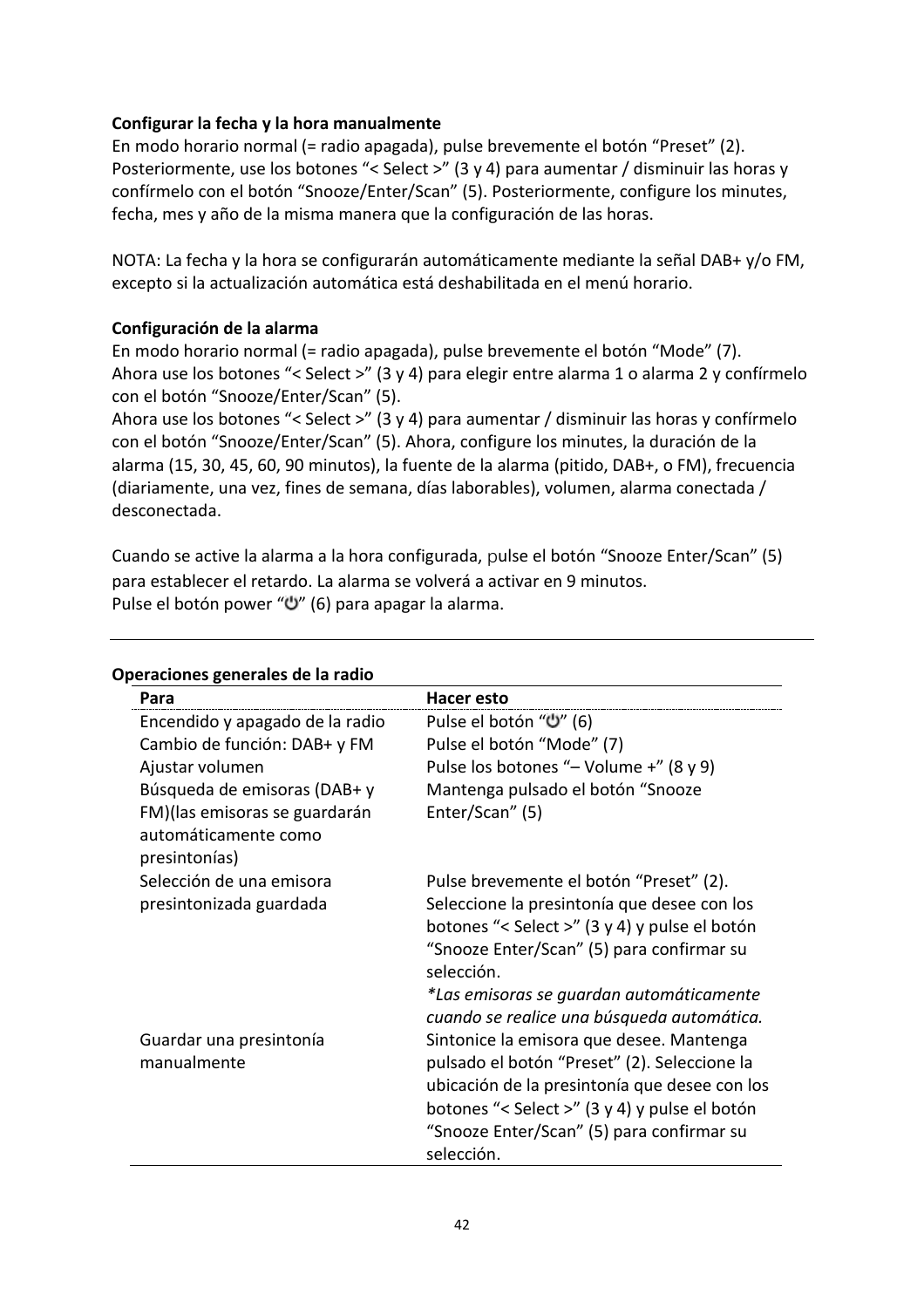## **Información de la pantalla DAB+ y FM**

Asegúrese de que la radio está encendida.

Pulse el botón "MENU" (1) para cambiar la visión de la información de la pantalla

| Modo DAB+                          | Modo FM                                 |
|------------------------------------|-----------------------------------------|
| Desplazamiento de texto            | Desplazamiento de texto mostrando la    |
| mostrando la información del canal | información del canal                   |
| Señal de recepción                 | Sistema de datos de emisión de la radio |
| Tipo de contenido, por ejemplo,    | Frecuencia FM                           |
| deportes, música pop.              |                                         |
| Nombre de la emisora DAB+          | Estéreo o Mono                          |
| Frecuencia DAB+                    | Hora                                    |
| Error de señal                     | Fecha                                   |
| Calidad del sonido                 |                                         |
| Hora                               |                                         |
| Fecha                              |                                         |

## **MENÚ DAB+**

Cuando esté en modo DAB, mantenga pulsado el botón "MENU" (1)

## **Opciones de menú específicas del modo DAB+**

- a. "Búsqueda completa"
- b. "Sintonización manual"
- c. "DRC"\* desconectado, alto, bajo
- d. "Recorte"\*\* Sí o no
- e. "TA"\*\*\* Conectado o desconectado

Use los botones "< Select >" (3 y 4) para desplazarse a través de las opciones y pulse el botón "Snooze Enter/Scan" (5) para seleccionarlo.

\* **DRC:** Compresión de gama dinámica (DRC) o simplemente compresión es una operación de procesamiento de señal de audio que reduce el volumen de los sonidos altos o amplifica sonidos bajos reduciendo o comprimiendo así una gama dinámica de señal de audio

**\*\* RECORTE:** es una propiedad de la mayoría de radios digitales que elimina emisoras que ya no transmiten o que se han trasladado de frecuencia. A menudo están marcadas con "?"

\*\*\***TA:** Avisos de tráfico. Cuando se enciende, la radio cambiará al canal de información de tráfico cuando reciba la señal TA. Cuando termina la información de tráfico, la radio volverá al canal que estaba escuchando.

#### **Nota:**

**Para mejorar la recepción de la radio, extienda la antena telescópica y modifique la posición.**

#### **Menú de FM**

Cuando esté en modo FM, mantenga pulsado el botón "MENU" (1)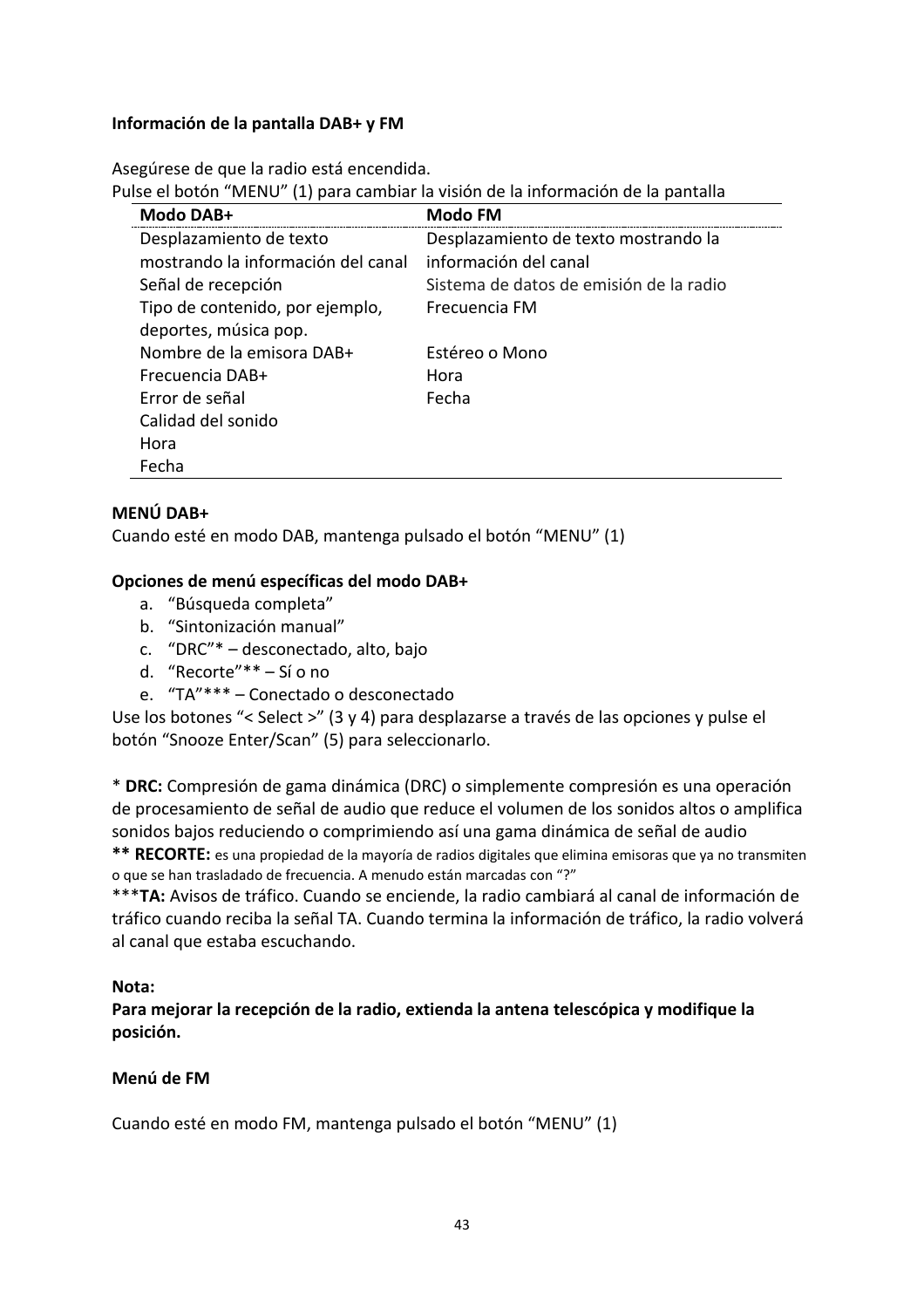## **Opciones de menú específicas del modo FM**

- a. "**Configurar búsqueda** ": Cómo busca la radio emisoras de radio
	- 1. Todas las emisoras
	- 2. Emisoras Fuertes
- b. "**Configuración de audio** "
	- 1. Estéreo permitido
	- 2. Mono forzado

## **Configuración común**

- a. "**Sistema**"
- i. "**Retardo**" desconectado, 15, 30, 45, 60, 90 (minutos)
- ii. "**Alarma**" *(véase Configurar la alarma arriba)*

iii. "**Hora**"

"Configurar hora / fecha" (véase *también la sección* "**Configurar la hora y fecha manualmente** ")

- 1. "**Actualización automática** "
	- a. Actualizar des cualquiera
	- b. Actualizar desde DAB+
	- c. Actualizar desde FM
	- d. No hay actualizaciones
- 2. "**Configurar 12/24 horas**" configurar AM/PM o 24 horas
- 3. "**Configurar formato de fecha**" DD MM AAAA, MM DD AAAA
- 4. "**Retroiluminación**
	- a. "Receso" 10, 20, 30, 45, 60, 90, 120, 180 (segundos), conectado
	- b. "En nivel" Alto, medio, bajo
	- c. "Nivel de atenuación" Alto, medio, bajo
- 5. "**Idioma**" English, Deutsch, Italiano, Francais, Nederlands, Español, Dansk,
- 6. "**Reinicio a fábrica** "
- 7. "**Versión de software** "

**Nota:**

**Para mejorar la recepción de la radio, extienda la antena telescópica y modifique la posición.**

## **Audición a través de un auricular**

Conecte un auricular en la toma del auricular (11) situada en la parte posterior de la unidad. (Auricular no incluido). Se puede controlar el nivel del volumen del auricular mediante los botones de volumen (8 y 9)

## **Especificaciones Técnicas**

Entrada del adaptador 100-240 V~50/60 Hz Entrada del reloj CC 5 V/1 A Conexiones: 5 VDC, salida de auricular de 3.5 mm Consumo energético 5 W (Máximo) Consumo energético (en espera) <1 W Temperatura de funcionamiento 0°C-35°C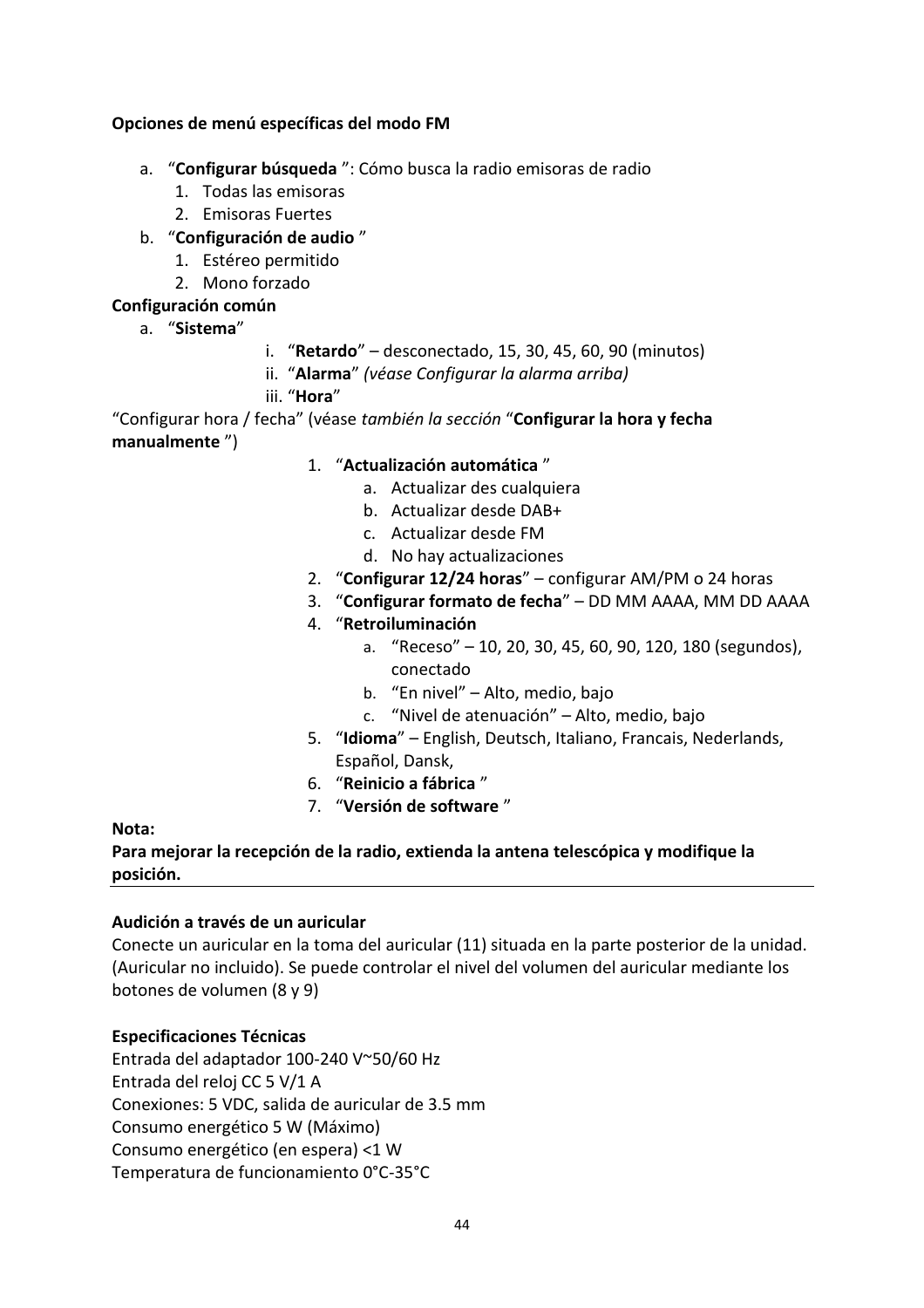Posición de funcionamiento horizontal Dimensiones de la unidad 150 x 120 x 50 mm (AxDxA) Peso 270 g

## **Adaptador de corriente: (sólo para la UE)**

Fabricante: DongGuan Obelieve Electronic Co., Ltd Número de modelo: OBL-0501000E Use únicamente el adaptador CA original Use únicamente la alimentación que se enumera en estas instrucciones de usuario.

| Información                                 | Valor y precisión   |
|---------------------------------------------|---------------------|
| Nombre de los fabricantes o marcas          | DongGuan Obelieve   |
| registradas, registro comercial y dirección | Electronic Co., Ltd |
| Identificador del modelo                    | OBL-0501000E        |
| Tensión de entrada                          | AC 100-240V         |
| Frecuencia CA de entrada                    | 50/60 Hz            |
| Tensión de salida                           | 5,0V                |
| Corriente de salida                         | 1,0A                |
| Potencia de salida                          | 5,0W                |
| Eficiencia activa media                     | 74,1%               |
| Eficiencia a carga baja (10%)               | 74,1%               |
| Consumo energético sin carga                | 0,06W               |

## **Garantía**

Lenco ofrece servicio y garantía en cumplimiento con las leyes de la Unión Europea, lo cual implica que, en caso de que su producto precise ser reparado (tanto durante como después del periodo de garantía), deberá contactar directamente con su distribuidor.

Nota importante: No es posible enviar sus reparaciones directamente a Lenco.

Nota importante: Si la unidad es abierta por un centro de servicio no oficial, la garantía quedará anulada.

Este aparato no es adecuado para el uso profesional. En caso de darle un uso profesional, todas las obligaciones de garantía del fabricante quedarán anuladas.

#### **Exención de responsabilidad**

Regularmente se llevan a cabo actualizaciones en el Firmware y en los componentes del hardware. Por esta razón, algunas de las instrucciones, especificaciones e imágenes incluidas en este documento pueden diferir ligeramente respecto a su situación particular. Todos los elementos descritos en esta guía tienen un objetivo de mera ilustración, y pueden